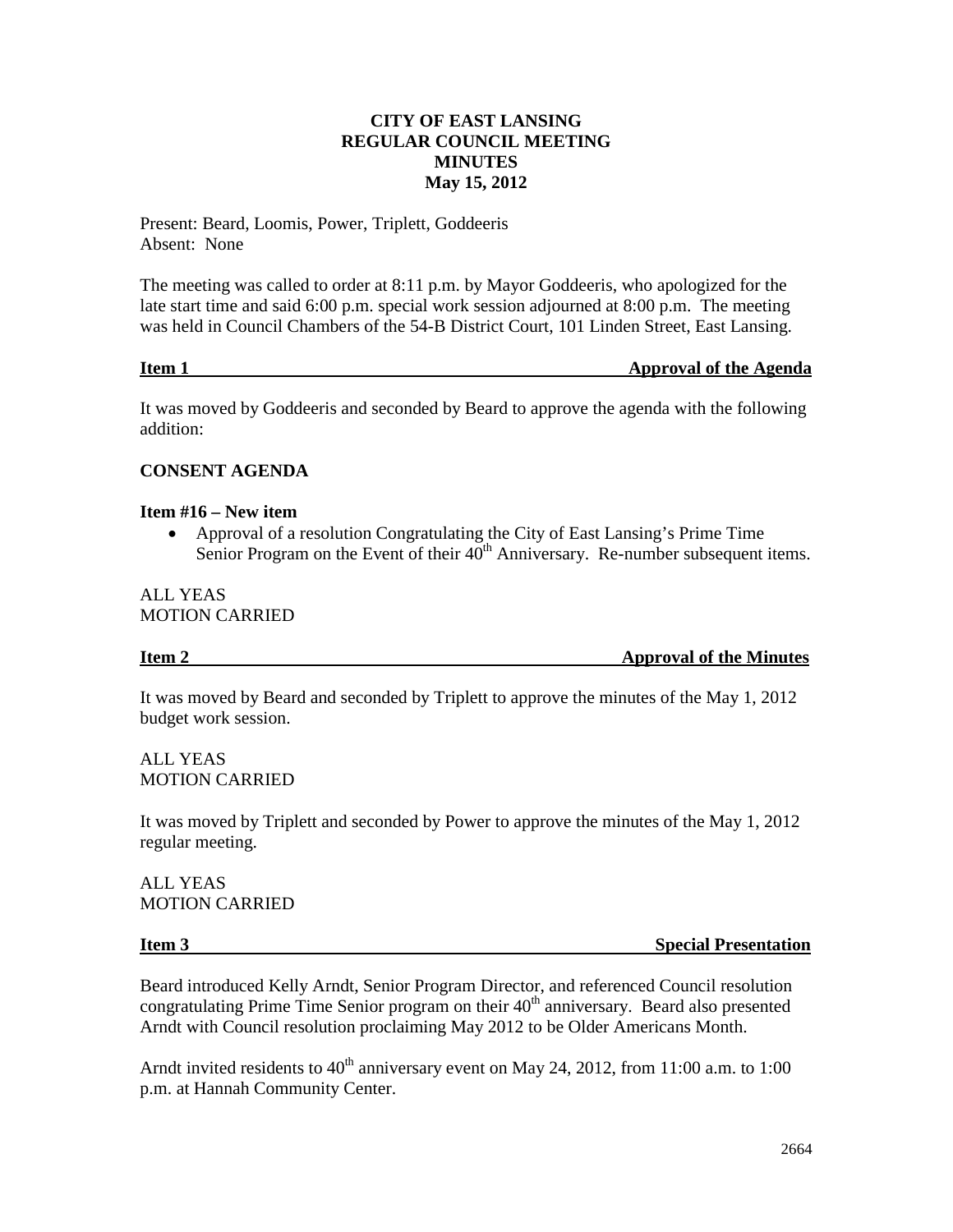Between May 1 and 15, 2012, Council received written communication:

- 05/01/12 from Phil Bellfy regarding City Attorney performance review
- 05/02/12 from Jodi Potter regarding City Center II
- 05/12/12 from James Cuddeback regarding City Center II
- 05/12/12 from Eliot Singer regarding City Center II
- 05/13/12 from Phil Bellfy regarding City Center II
- 05/15/12 from Phil Bellfy regarding City Center II
- 05/15/12 from Eliot Singer regarding parking system finance

Goddeeris said she received letters from Carrie Euler and Elizabeth Marazita regarding City issues and from William Craft regarding movie filming.

| Item 5 | <b>Communication from Audience</b> |
|--------|------------------------------------|
|        |                                    |

• None

#### **Item 6 Communication from Mayor and Council Members**

Councilmember Loomis:

• Asked Planning Department of do an analysis of a document commenting on the City parking system and finances. He said the analysis can then be discussed at a subsequent work session.

Councilmember Beard:

• No Report

Councilmember Power:

• No Report

Mayor Pro Tem Triplett:

• No Report

Mayor Goddeeris:

- Said in connection with Prime Time Senior program, journalism students have interviewed local seniors and said the City Web site is posting these interviews highlighting an Active Senior of the Day.
- Said WKAR Backstage Pass Concert Series kick-off will be June 26 and 27 at Hannah Community Center.

#### **Item 7 Review of Work Session Actions**

Mayor Goddeeris reviewed the following actions taken at the work session of May 8, 2012:

- 1. Approved the minutes of the April 24, 2012 budget work session.
- 2. Approved the minutes of the April 24, 2012 work session.
- 3. Approved temporary addition of outdoor service (serving alcohol) for Woody's Oasis Grill from 10:00 a.m. to midnight during the following events: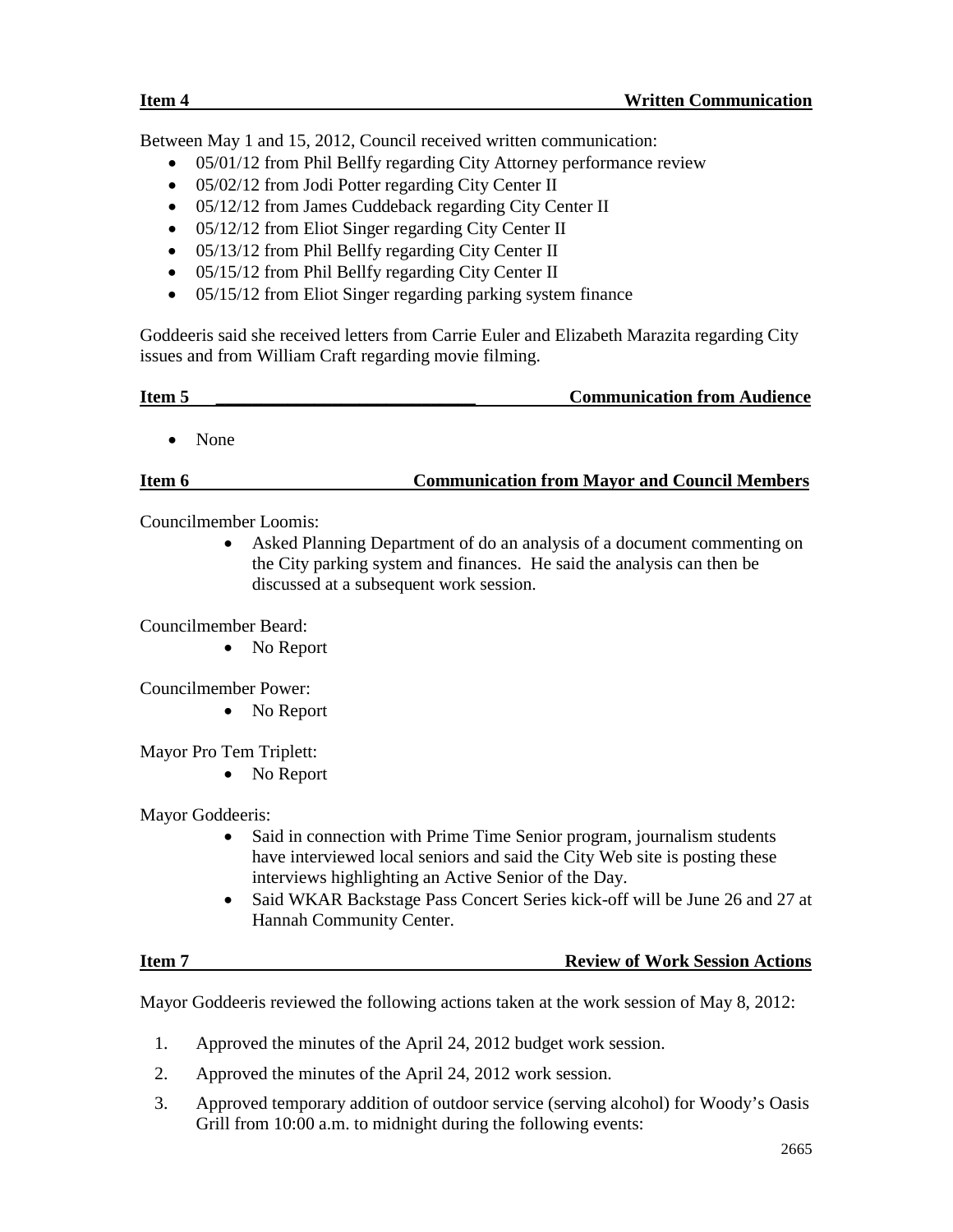- Art Festival, May 19 and 20, 2012
- East Lansing Jazz Festival, June 22 and 23, 2012
- Great Lakes Folk Festival, August 10, 11 and 12, 2012

# **Item 8 City Manager's Report**

City Manager George Lahanas:

• No Report

#### **Item 9** City Attorney's Report

City Attorney Tom Yeadon:

• No Report

#### **Item 10 Public Hearing – Ordinance No. 1278**

Consideration of Ordinance No. 1278; an Ordinance to amend Section 8-251 of Division 2 – Entertainment License – and Sections 8-281, 8-301, 8-302, and 8-303 of Division 3 – Dances and Dancehalls – and to amend the title of Division 3 and Section 8-331 of Division 4 – Amusements and Video Arcades – of Article IV – Amusements and Entertainment of Chapter 8 – Businesses – of the Code of the City of East Lansing.

Marie McKenna, City Clerk, gave an overview of Ordinance No. 1278 and said it updates definitions, addresses equity, and provides a mechanism for review.

Goddeeris opened the public hearing on Ordinance No. 1278.

Seeing no one come forward, Goddeeris closed the public hearing on Ordinance No. 1278.

It was moved by Triplett and seconded by Power to approve Ordinance No. 1278; an Ordinance to amend Section 8-251 of Division 2 – Entertainment License – and Sections 8- 281, 8-301, 8-302, and 8-303 of Division 3 – Dances and Dancehalls – and to amend the title of Division 3 and Section 8-331 of Division 4 – Amusements and Video Arcades – of Article IV – Amusements and Entertainment of Chapter 8 – Businesses – of the Code of the City of East Lansing.

ALL YEAS MOTION CARRIED

#### **CITY OF EAST LANSING**

#### **ORDINANCE NO. 1278**

AN ORDINANCE TO AMEND SECTION 8-251 OF DIVISION 2 - ENTERTAINMENT LICENSE - AND SECTIONS 8-281, 8-301 AND 8-303 OF DIVISION 3 - DANCES AND DANCEHALLS - AND TO AMEND THE TITLE OF DIVISION 3 AND SECTION 8-331 OF DIVISION 4 - AMUSEMENTS AND VIDEO ARCADES - OF ARTICLE IV - AMUSEMENTS AND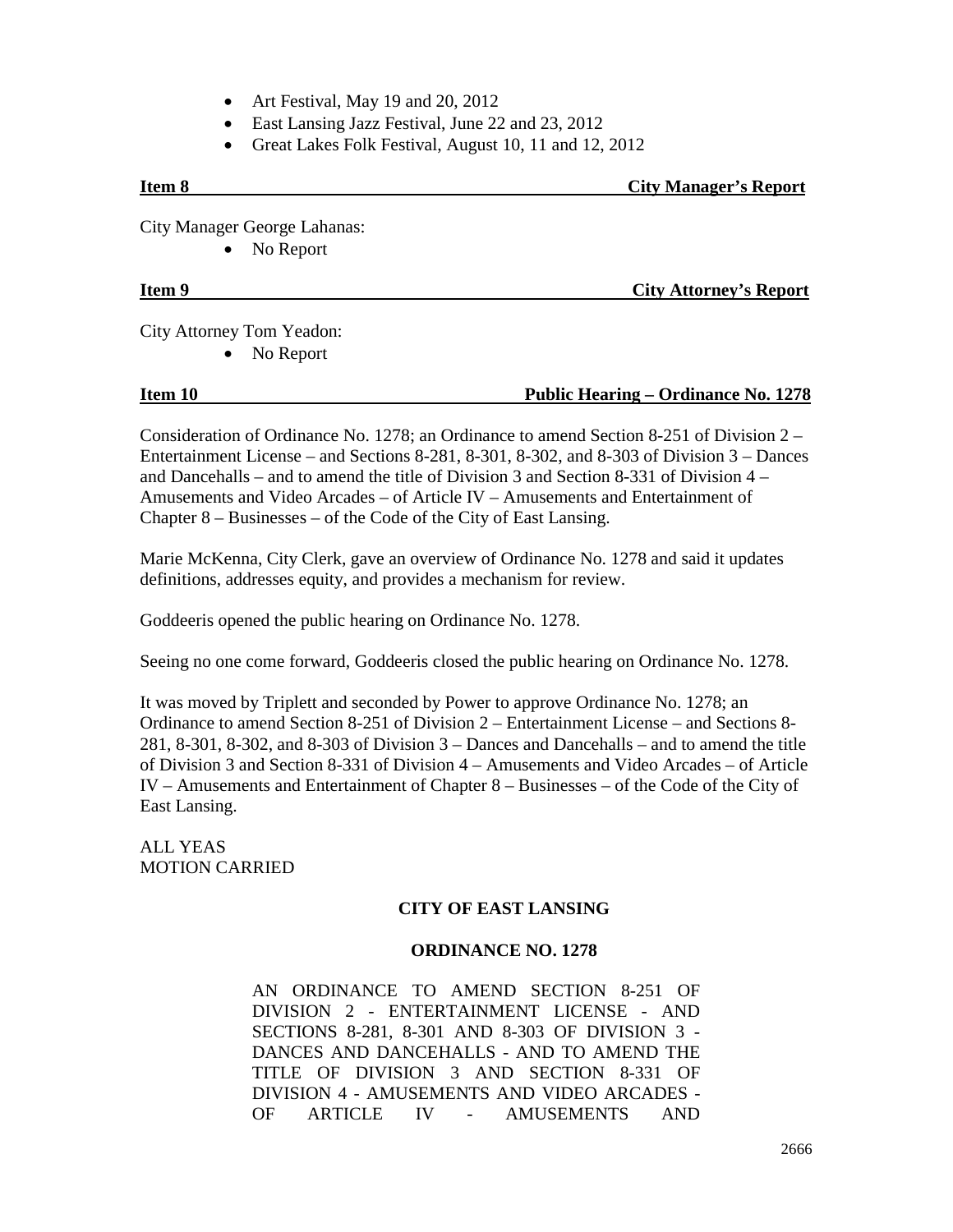#### ENTERTAINMENT OF CHAPTER 8 - BUSINESSES - OF THE CODE OF THE CITY OF EAST LANSING

#### **THE CITY OF EAST LANSING ORDAINS:**

Section 8-251 of Division 2, Sections 8-281, 8-301 and 8-303 of Division 3, the title of Division 3, and Section 8-331 of Division 4, of Article IV of Chapter 8 - Businesses - of the Code of the City of East Lansing are hereby amended to read as follows:

#### **Sec. 8-251. - Required; fee.**

No person owning or operating a restaurant or amusement center shall conduct or allow entertainment or amusement which shall include dancing by employees, monologues, dialogues, motion pictures, slide show, closed circuit television, large screen video or pay TV, contests, orchestra playing, piano playing, the playing of other types of musical instruments, singing, or other performances for public viewing on the premises without first having obtained an entertainment license from the city clerk and paying the license fee and bond as required by section 8-104 of this Code. No such license shall be granted except by resolution of the city council and upon certification by the chief of police, the fire chief, the building official, and the health officer. A ten percent credit of the entertainment license fees shall be available to those licensees who submit and maintain a security plan which is approved by the chief of police. The standards for such a security plan shall be promulgated by the chief of police and approved by the city council.

#### DIVISION 3. PUBLIC DANCES

#### **Sec. 8-281. - "Public dance" defined.**

The term "public dance" shall include any rave, dance party, or dance at which there is a disc jockey, band, orchestra, live music, or amplified music and to which the general public is invited, expressly or impliedly.

#### **Sec. 8-301. - Required.**

No person shall operate or maintain any place in or on which public dances are held, except as otherwise provided in this article, without first obtaining a public dance license, and no person shall conduct a public dance, except in or on premises licensed therefore. No license shall be granted except by resolution of the council, and upon certification of the chief of police, the fire chief, and the health officer.

#### **Sec. 8-303. - Ventilation, sanitation and exit requirements.**

No license shall be issued to any place where public dances are held, unless there are proper provisions for ventilation, either natural or mechanical, and sufficient toilet conveniences so that there will be at least one women's toilet in good sanitary condition per 2,000 square feet of floorspace or fraction thereof, at least one men's toilet and one urinal in good sanitary condition per 4,000 square feet of floorspace or fraction thereof and provision made for privacy therein, at least one wash stand in each toilet room, provided with soap and sanitary towels, at least one sanitary drinking fountain either on the dance floor or reasonably accessible thereto, for each 4,000 square feet of floorspace or fraction thereof, and sufficient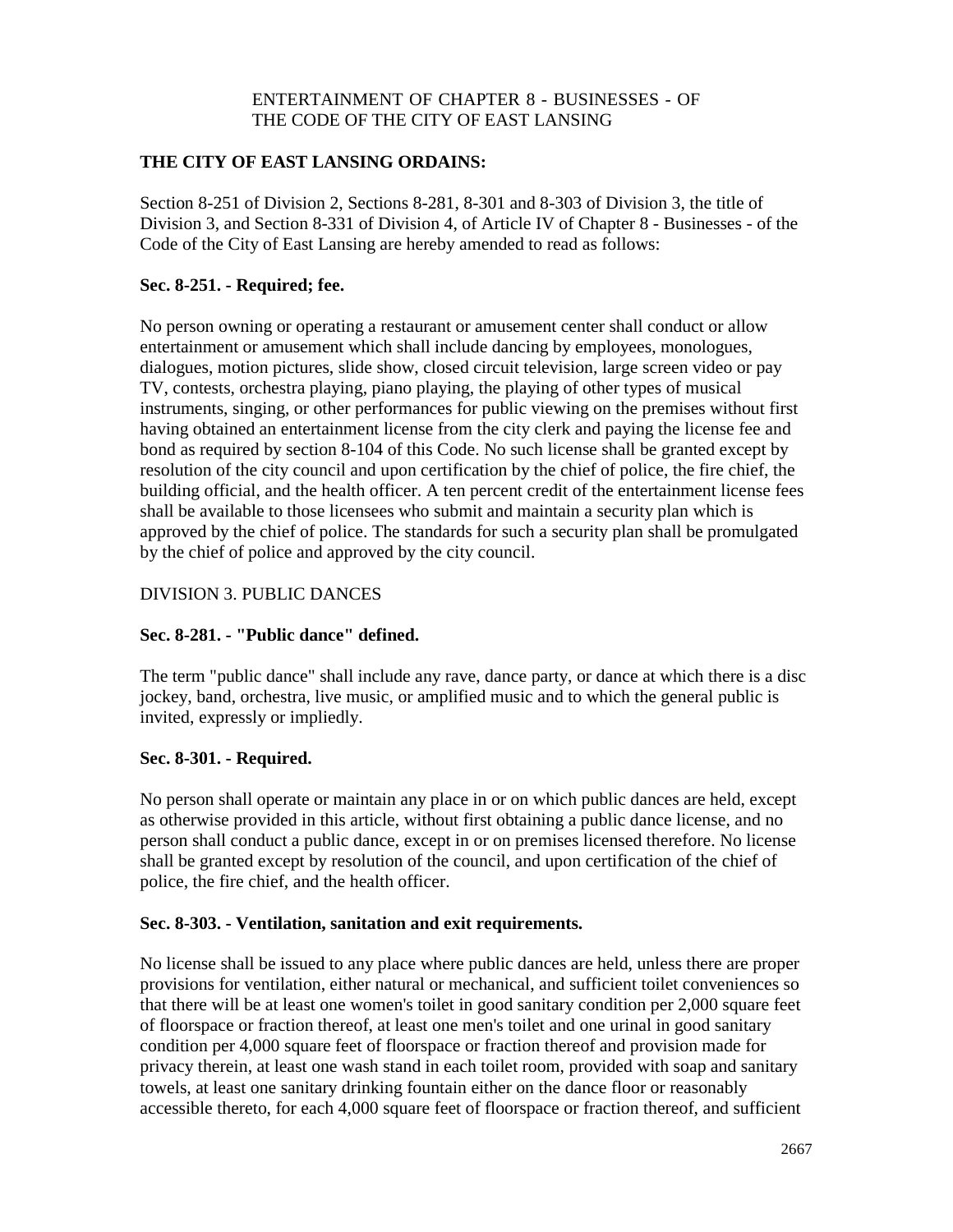fire exits, free from all rubbish and flammable material, as required by the regulations of the state fire marshal, and a free and unobstructed means of exit.

#### **Sec. 8-331. - Definitions.**

For purposes of this division, the following words and phrases shall have the meaning as hereinafter set forth:

*Amusement center* and/or *video arcade* means any establishment open to the public where more than ten amusement machines or devices are made available for use by the public or where the principal customer attraction is the operation of amusement machines or devices. Restaurants licensed to serve alcohol are excluded from this definition.

*Amusement machine or device* means any mechanically or electronically operated device or video device which may be operated by the public as a game, entertainment or amusement and shall include such devices as pinball machines, skillball, mechanical grab machines, video games, karaoke machines, shuffleboards, dart boards, pool tables, billiard tables, and all games, operations or devices similar thereto.

#### **Item 11 Public Hearing – Ordinance No. 1276**

Consideration of Ordinance No. 1276; an Ordinance to amend Article V, Division 6 at Section 50-463 – of Chapter 50 – Zoning – of the Code of the City of East Lansing to amend allowed building heights.

Darcy Schmitt, Planning and Zoning Administrator, briefed Council on Ordinance No. 1276 and said this Ordinance contains minor changes to RM-54 District, University Oriented Multiple-Family Residential.

Goddeeris opened the public hearing on Ordinance No. 1276.

Seeing no one come forward, Goddeeris closed the public hearing on Ordinance No. 1276.

It was moved by Power and seconded by Loomis to approve Ordinance No. 1276; an Ordinance to amend Article V, Division 6 at Section  $50-463$  – of Chapter  $50$  – Zoning – of the Code of the City of East Lansing to amend allowed building heights.

ALL YEAS MOTION CARRIED

#### **CITY OF EAST LANSING**

#### **ORDINANCE NO. 1276**

AN ORDINANCE TO AMEND ARTICLE V, DIVISION 6 AT SECTIONS 50-463 – OF CHAPTER 50 – ZONING – OF THE CODE OF THE CITY OF EAST LANSING TO AMEND ALLOWED BUILDING HEIGHTS

#### **THE CITY OF EAST LANSING ORDAINS:**

Section 50-463 of Article V, Division 6 of Chapter 50 – Zoning – of the Code of the City of East Lansing is hereby amended to read as follows: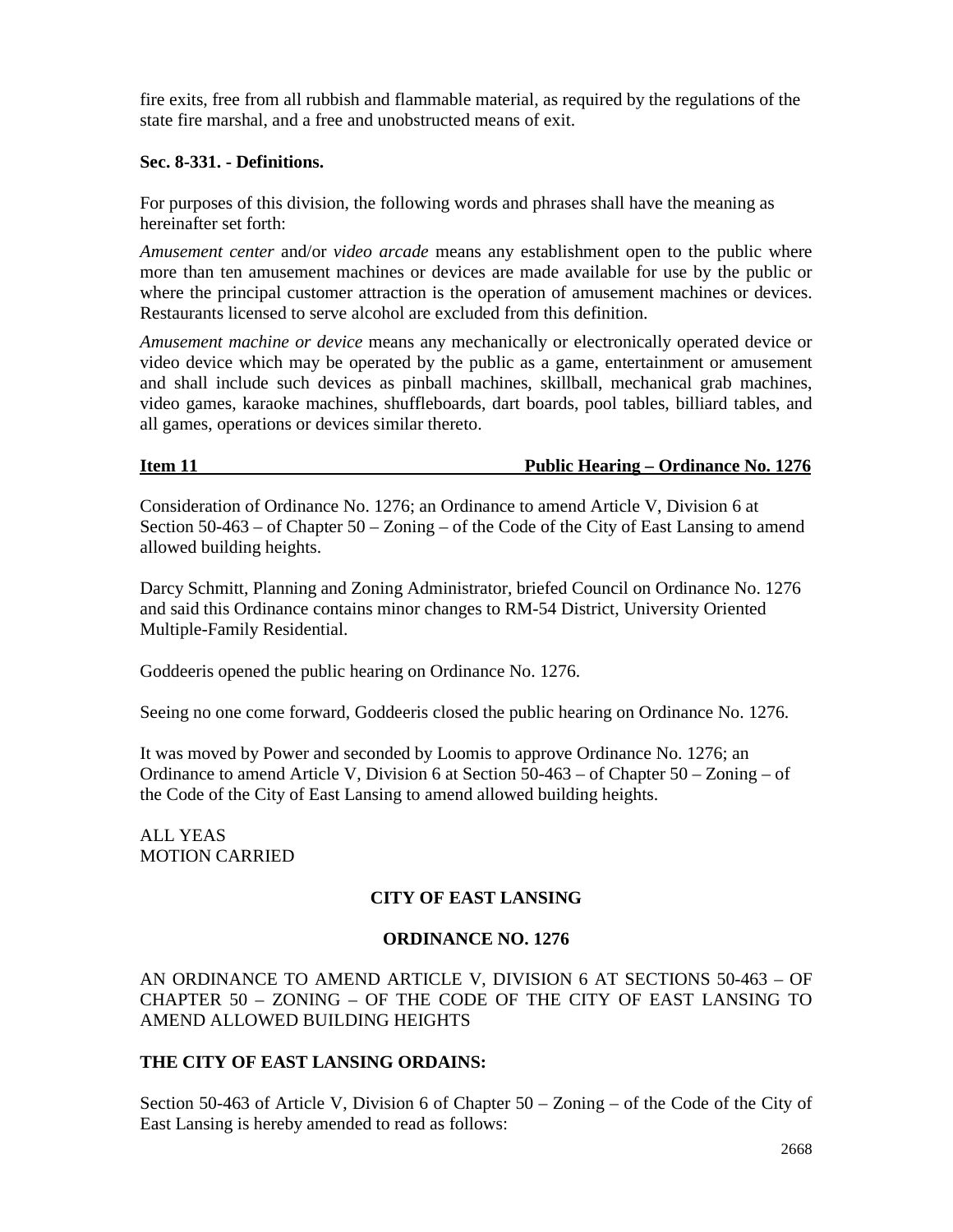Sec. 50-463. - Required conditions.

The following requirements must be complied with in the RM-54 residential district.

(1) Minimum lot area for multiple dwellings or portions thereof:

Rooms 600 sq. ft.

Efficiency dwelling unit 600 sq. ft.

- 1 bedroom dwelling unit 700 sq. ft.
- 2 bedroom dwelling unit 800 sq. ft.
- 3 or more bedroom dwelling unit 1,000 sq. ft.
- (2) Minimum lot width: None.
- (3) Minimum lot area: None.
- (4) Maximum building height:
	- a. Principal building: Four stories or 50 feet.
	- b. Accessory building: Two stories or 25 feet.
	- c. Principal residential buildings located on a major street may be up to eight stories or 90 feet high, subject to an approved special use permit as provided by article II, division 3 of this chapter.
- (5) Maximum building coverage ratio: 40 percent.
- (6) Maximum ground coverage ratio: 80 percent.
- (7) Maximum floor area ratio: 2.0 times site area.

(8) Required parking. Parking shall be provided in accordance with article VIII of this chapter.

- (9) Building setback requirements.
	- a. Principal building. Minimum setback from:
		- 1. Front property line: One foot for each two feet of building height.
		- 2. Rear property line: One foot for each two feet of building height.
		- 3. Side property line: One foot for each three feet of building height.

b. Accessory building. No accessory building shall be located in a front yard. If located in a rear yard it shall be a minimum five feet from the rear or side property lines. If located in a side yard it shall be set back a distance equal to the required side yard for a principal building.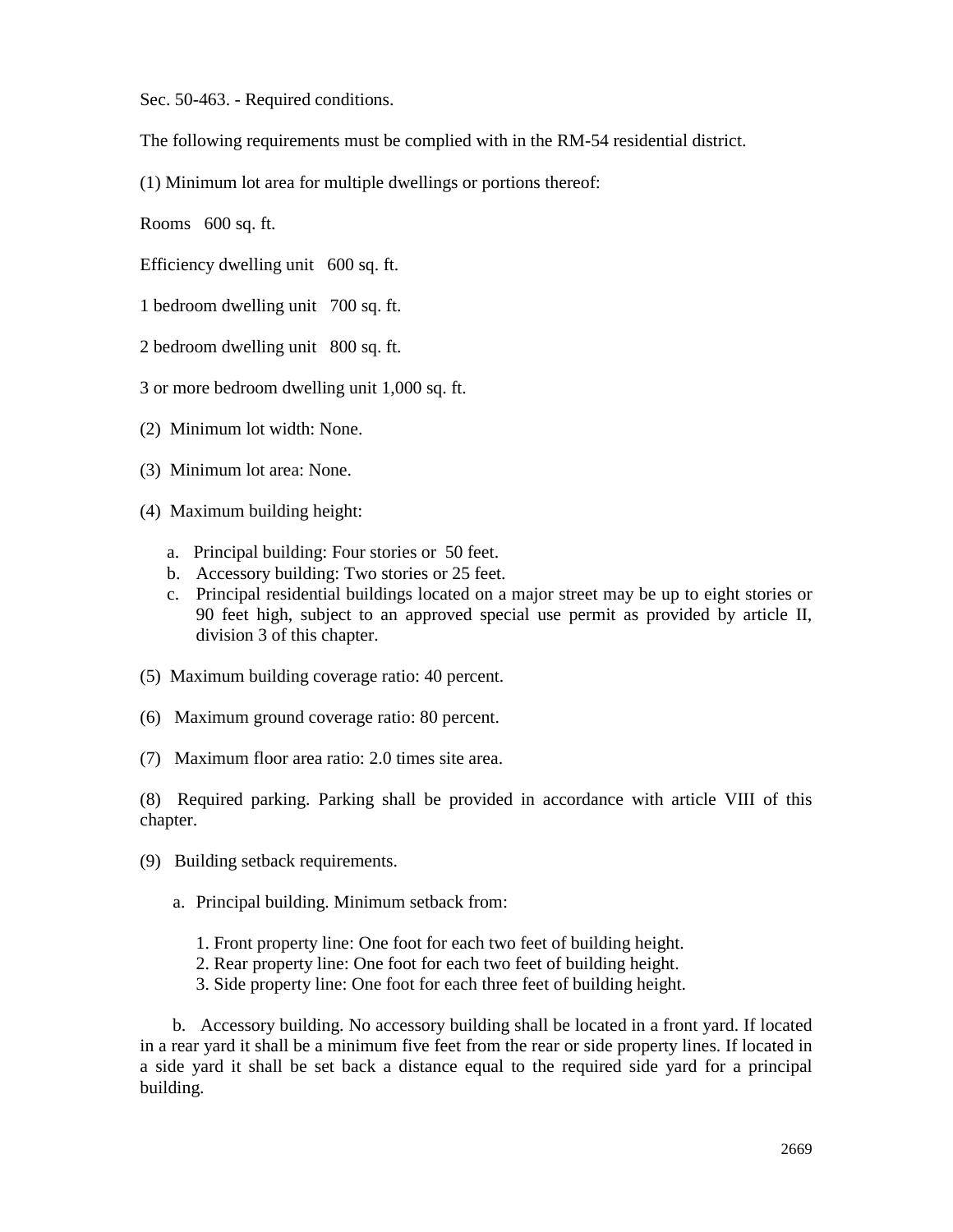(10) Minimum horizontal distance between buildings.

a. Walls containing main window exposures or main entrances shall be located no closer to another building than a distance equal to the height of the taller building of the two.

b. Other walls containing secondary windows (sides of buildings) shall be located no closer to another building than a distance equal to 60 percent of the height of the taller building of the two.

(11) Minimum horizontal distance between building wings. The distance shall not be less than the projection of such wings, or equal to the height of the taller of the two wings, whichever is greater.

**Item 12 Consent Agenda**

City Manager George Lahanas reviewed the Consent agenda:

- 1. Authorize the City Manager to sign a contract and award purchase order in the amount of \$54,416 to HTA Companies of Dimondale, Michigan for the second year native landscape restoration and turf establishment at Hawk Nest Park.
- 2. Introduce and refer to Planning Commission Ordinance No. 1279, a request from the owners of 903-935 East Grand River Avenue to rezone the properties from B-1, General Office Business District, to B-2, Retail Sales Business District.
- 3. Approval of a resolution of support for submittal of MDEQ (Michigan Department of Environmental Quality) S2 grant application
- 4. Approval of a resolution congratulating City of East Lansing's Prime Time Senior Program on their  $40<sup>th</sup>$  anniversary.

It was moved by Beard and seconded by Power to approve the Consent agenda.

ALL YEAS MOTION CARRIED

#### **City of East Lansing, Michigan**

#### **RESOLUTION CONGRATULATING THE CITY OF EAST LANSING'S PRIME TIME SENIOR PROGRAM ON THE EVENT OF THEIR 40TH ANNIVERSARY**

#### **May 24, 2012**

WHEREAS, the City of East Lansing Prime Time Senior Program was established in 1972, and will be celebrating its  $40<sup>th</sup>$  anniversary on May 24, 2012; and,

WHEREAS, the City of East Lansing's Senior Program is a community focal point for East Lansing senior citizens and their families in an atmosphere of respect, trust, empowerment, and support; and,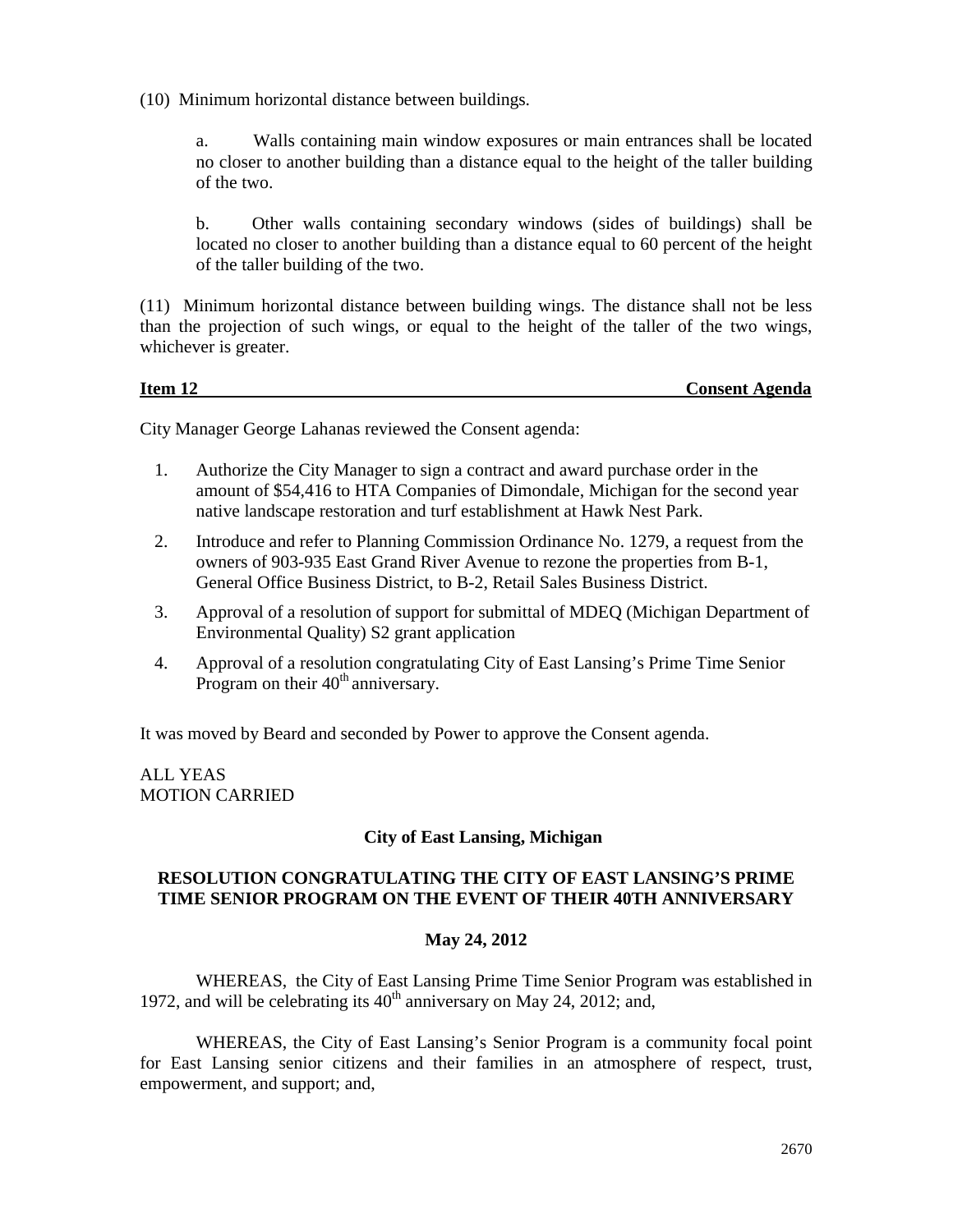WHEREAS, the East Lansing Senior Program is fulfilling its mission to bring attention to the promise of active aging; and,

WHEREAS, this nationally accredited Senior Center, an honor earned by less than 1% of the nation's senior centers, is a professional organization committed to both advocating for and contributing to the health and wellness of East Lansing residents ages 55 plus; and,

WHEREAS, the program and community are both rich in diversity, and that diversity adds to the volunteer experience and enhances the community; and,

WHEREAS, the support of more than 150 senior volunteers adds more than \$48,000 in-kind resources to this vital program; and,

WHEREAS, the Friends of the East Lansing Seniors provides critical financial support to the Senior Program's mission;

NOW, THERFORE, BE IT RESOLVED, that the East Lansing City Council hereby congratulates the City of East Lansing's Senior Prime Time Program on their successful accomplishments and on the event of their 40th anniversary.

BE IT FURTHUR RESOLVED, that the City wishes them continued growth and success in all of their endeavors.

**Item 13** Business Agenda

#### **1. Consideration of the FY2013 Budget, Tax Rate and Fee Schedule Resolution.**

George Lahanas, City Manager, thanked City Council, Mary Haskell and her staff, Department Directors, and City employees for efforts on FY2013 budget. Lahanas reviewed what this budget accomplishes to remain committed to City operations, but also said it does not address all concerns. He highlighted the next steps to be taken, including a library millage proposal to be placed on November 2012 ballot.

Mary Haskell, Finance Director, reviewed timeline to draft FY2013 budget resolution.

It was moved by Power and seconded by Triplett to approve the FY2013 budget, tax rate and fee schedule resolution.

ALL YEAS MOTION CARRIED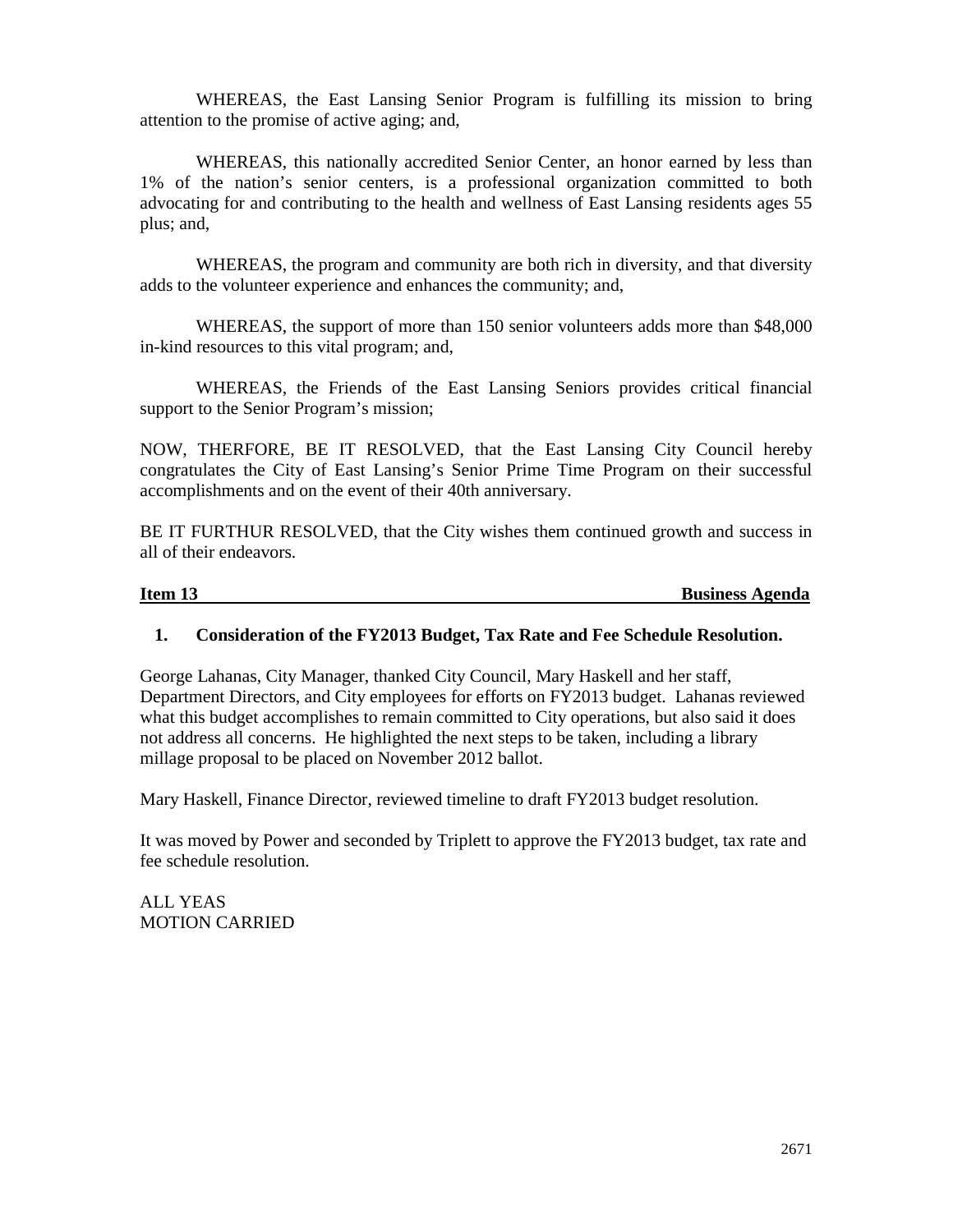#### CITY OF EAST LANSING

## **BUDGET, TAX RATE AND FEE SCHEDULE RESOLUTION FY2013**

WHEREAS, the City Manager presented the preliminary FY2013 budget to the City Council on April 3, 2012, and;

WHEREAS, a public hearing was held on the budget on April 17, 2012, and;

WHEREAS, the City Council has held additional workshop sessions to discuss and debate the proposed budget;

 WHEREAS, the City Council may levy, pursuant to Section 1 of 1877 PA 164, being MCL 397.201, a tax of not to exceed 1 mill on the dollar annually on all the taxable property in the City to be deposited in a fund known as the Library Fund for the sole and exclusive use of the public library and reading room, and;

 NOW, THEREFORE, BE IT RESOLVED the City Council of the City of East Lansing hereby levies 1 mill on the dollar annually on all the taxable property in the City as set forth in Section 3 of this budget, tax rate and fee resolution, with said funds to be deposited in a fund known as the Library Fund for the sole and exclusive use of the public library and reading room, except as otherwise required by law.

 NOW, THEREFORE, BE IT FURTHER RESOLVED that the City Council of the City of East Lansing hereby adopt the FY2013 budget and set the tax rates and certain other rates and fees as shown below.

**SECTION 1**. The following amounts are hereby appropriated for the operation of the City Government and its activities for the fiscal year beginning July 1, 2012, and ending June 30, 2013, according to the following schedule:

#### **SCHEDULE A. GENERAL FUND**

| <b>General Government</b>                    | \$<br>7,659,625            |
|----------------------------------------------|----------------------------|
| <b>Public Safety</b>                         | 17,974,815                 |
| <b>Public Works - Sanitation</b>             | 289,025                    |
| Public Works - Highways and Streets          | 1,043,435                  |
| Health and Welfare and Community Development | 855,585                    |
| Culture & Recreation                         | 1,344,035                  |
| Transfer Out - Other Funds                   | 1,878,995                  |
| <b>TOTAL GENERAL FUND</b>                    | \$31,045,515               |
| <b>SCHEDULE B. MAJOR STREET FUND</b>         |                            |
| Highways & Streets                           | \$<br>1,743,690            |
| Transfer Out – Other Funds                   | 375,000                    |
| Replenish Fund Balance                       | 269,100                    |
| <b>TOTAL MAJOR STREET FUND</b>               | 2,387,790<br><sup>\$</sup> |
|                                              |                            |
| <b>SCHEDULE C. LOCAL STREET FUND</b>         |                            |
| Highways & Streets                           | \$<br>1,111,300            |
| Debt Service                                 | 141,515                    |
| <b>TOTAL LOCAL STREET FUND</b>               | 1,252,815                  |
|                                              |                            |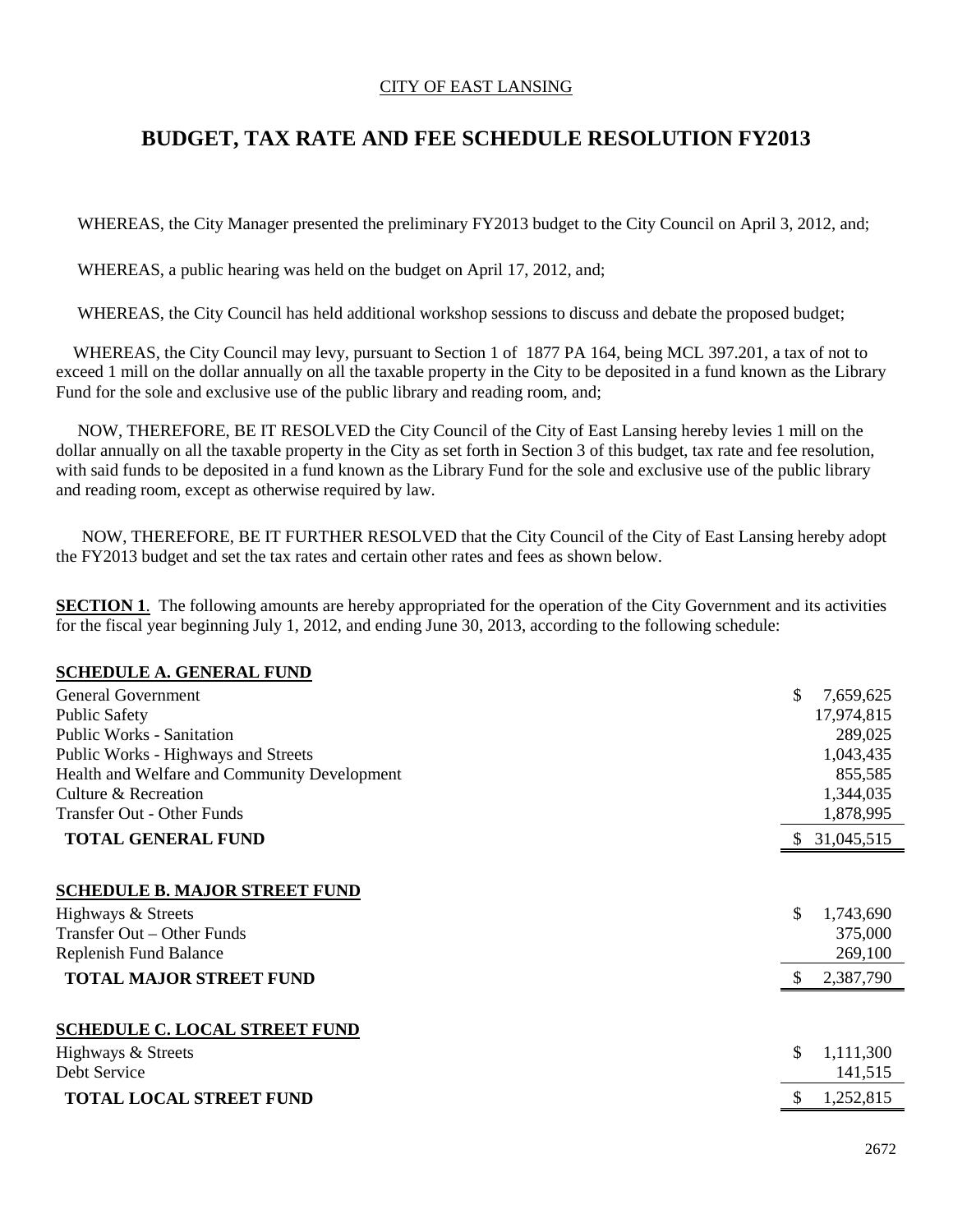### **SCHEDULE D. SOLID WASTE MANAGEMENT FUND**

| Public Works - Sanitation                                                      | \$                         | 1,693,800        |
|--------------------------------------------------------------------------------|----------------------------|------------------|
| Transfer Out - Debt Service                                                    |                            | 65,825           |
| Transfer Out - Other Funds                                                     |                            | 70,000           |
| <b>Replenish Fund Balance</b>                                                  |                            | 131,445          |
| <b>TOTAL SOLID WASTE MANAGEMENT FUND</b>                                       | $\boldsymbol{\mathsf{S}}$  | 1,961,070        |
| <b>SCHEDULE E. BROWNFIELD REDEVELOPMENT AUTHORITY FUND (BRA)</b>               |                            |                  |
| Economic Development                                                           | \$                         | 467,340          |
| Replenish Fund Balance                                                         |                            | 400              |
| TOTAL BROWNFIELD REDEVELOPMENT AUTHORITY FUND (BRA)                            | $\mathcal{S}$              | 467,740          |
| <b>SCHEDULE F. DOWNTOWN DEVELOPMENT AUTHORITY FUND (DDA)</b>                   |                            |                  |
| Sustainable Infrastructure                                                     | \$                         | 690,365          |
| Debt Service                                                                   |                            | 103,955          |
| <b>Contribution to Debt Service Fund</b><br><b>Contribution to Other Funds</b> |                            | 412,380          |
| Replenish Fund Balance                                                         |                            | 453,935<br>5,195 |
| TOTAL DOWNTOWN DEVELOPMENT AUTHORITY FUND (DDA)                                | $\mathcal{S}$              | 1,665,830        |
|                                                                                |                            |                  |
| <b>SCHEDULE G. DOWNTOWN MANAGEMENT BOARD FUND (DMB)</b>                        |                            |                  |
| Sustainable Infrastructure                                                     | \$                         | 69,185           |
| TOTAL DOWNTOWN MANAGEMENT BOARD FUND (DMB)                                     | $\mathcal{S}$              | 69,185           |
| <b>SCHEDULE H. LOCAL DEVELOPMENT FINANCING AUTHORITY (LDFA)</b>                |                            |                  |
| Sustainable Infrastructure                                                     | \$                         | 103,180          |
| <b>Contribution to Other Funds</b>                                             |                            | 35,000           |
| TOTAL LOCAL DEVELOPMENT FINANCING AUTHORITY (LDFA)                             | $\boldsymbol{\mathsf{S}}$  | 138,180          |
| <b>SCHEDULE I. PRIME TIME SENIORS PROGRAM FUND</b>                             |                            |                  |
| <b>Community Services</b>                                                      | \$                         | 245,985          |
| TOTAL PRIME TIME SENIORS PROGRAM FUND                                          | \$                         | 245,985          |
|                                                                                |                            |                  |
| <b>SCHEDULE J. DRUG FORFEITURE FUND</b>                                        |                            |                  |
| <b>Public Safety</b>                                                           | $\boldsymbol{\mathsf{\$}}$ | 7,000            |
| <b>TOTAL DRUG FORFEITURE FUND</b>                                              | \$                         | 7,000            |
| <b>SCHEDULE K. LIBRARY FUND</b>                                                |                            |                  |
| <b>Community Services</b>                                                      | \$                         | 1,800,085        |
| <b>TOTAL LIBRARY FUND</b>                                                      | \$                         | 1,800,085        |
|                                                                                |                            |                  |
| <b>SCHEDULE L. COMMUNITY DEVELOPMENT BLOCK GRANT FUND (CDBG)</b>               |                            |                  |
| <b>Community Services</b>                                                      | \$                         | 454,770          |
| TOTAL COMMUNITY DEVELOPMENT BLOCK GRANT FUND (CDBG)                            | \$                         | 454,770          |
|                                                                                |                            | 2673             |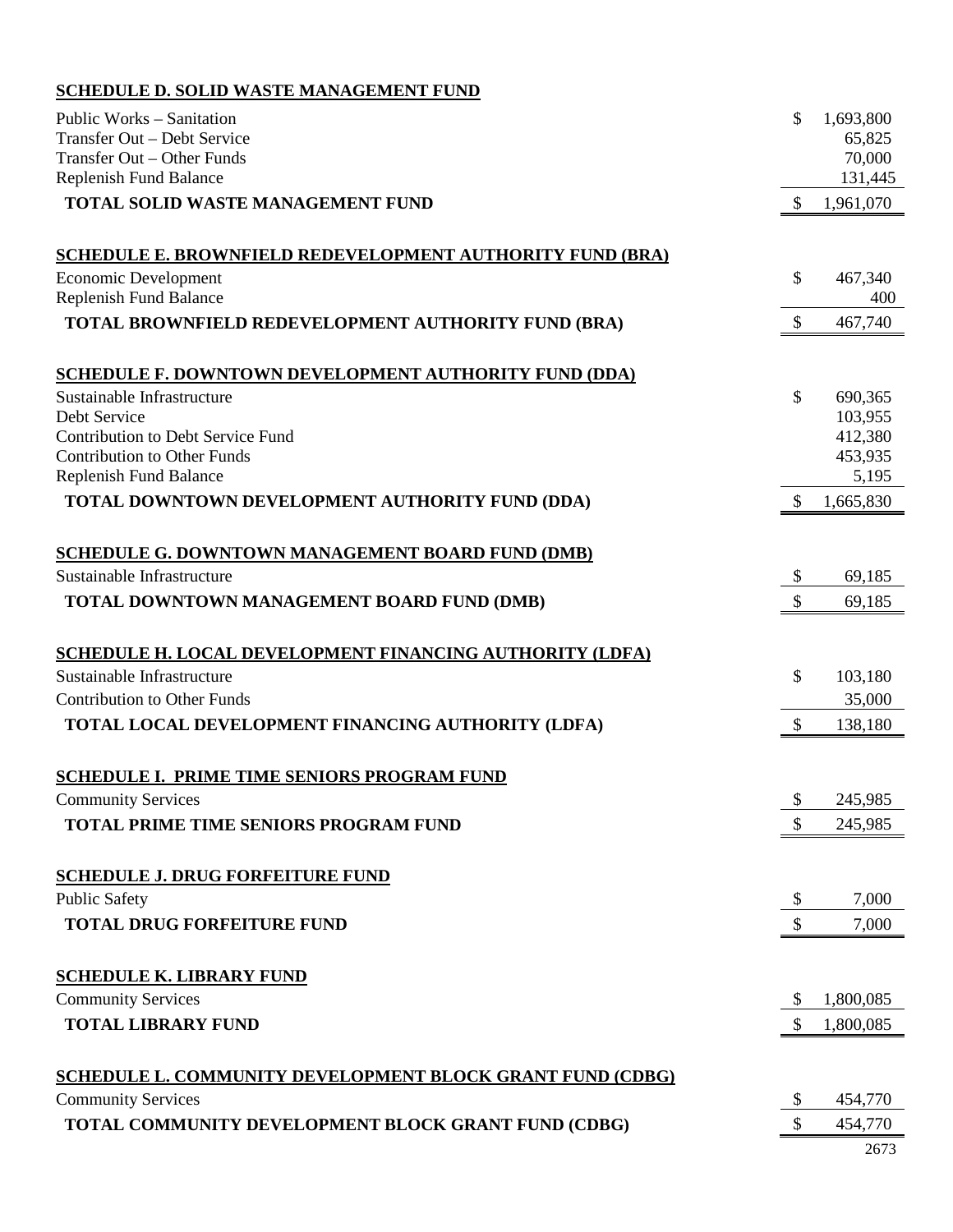| <b>SCHEDULE M. PARKS &amp; RECREATION FACILITIES FUND</b> |                           |           |
|-----------------------------------------------------------|---------------------------|-----------|
| <b>Community Services</b>                                 | \$                        | 4,368,315 |
| <b>TOTAL PARKS &amp; RECREATION FACILITIES FUND</b>       | $\mathcal{S}$             | 4,368,315 |
| <b>SCHEDULE N. ART FESTIVAL FUND</b>                      |                           |           |
| <b>Community Services</b>                                 | \$                        | 150,210   |
| Replenish Fund Balance                                    |                           | 14,755    |
| <b>TOTAL ART FESTIVAL FUND</b>                            | \$                        | 164,965   |
| <b>SCHEDULE O. DEBT SERVICE FUND</b>                      |                           |           |
| Debt Service                                              | \$                        | 2,213,590 |
| <b>TOTAL DEBT SERVICE FUND</b>                            | $\mathcal{S}$             | 2,213,590 |
| <b>SCHEDULE P. CAPITAL IMPROVEMENTS FUND</b>              |                           |           |
| <b>Economic Development Projects</b>                      | $\boldsymbol{\mathsf{S}}$ | 352,400   |
| <b>TOTAL CAPITAL IMPROVEMENTS FUND</b>                    | $\boldsymbol{\mathsf{S}}$ | 352,400   |
| <b>SCHEDULE Q. CAPITAL IMPROVEMENT FUND - PARKS</b>       |                           |           |
| Various Park Improvements                                 | \$                        | 485,400   |
| TOTAL CAPITAL IMPROVEMENTS FUND - PARKS                   | $\mathbb{S}$              | 485,400   |
| <b>SCHEDULE R. AUTOMOBILE PARKING SYSTEM FUND</b>         |                           |           |
| Highway & Streets                                         | $\mathcal{S}$             | 2,858,205 |
| Transfer Out - Other Funds                                |                           | 1,859,155 |
| Debt Service                                              |                           | 555,250   |
| TOTAL AUTOMOBILE PARKING SYSTEM FUND                      | $\frac{1}{2}$             | 5,272,610 |
| <b>SCHEDULE S. BUILDING AUTHORITY FUND</b>                |                           |           |
| Sustainable Infrastructure                                | \$                        | 9,850     |
| Debt Service                                              |                           | 2,031,815 |
| <b>TOTAL BUILDING AUTHORITY FUND</b>                      | $\mathbb{S}$              | 2,041,665 |
| <b>SCHEDULE T. SEWAGE DISPOSAL SYSTEM FUND</b>            |                           |           |
| Public Works – Sanitation – Disposal Plant                | \$                        | 6,617,030 |
| Debt Service                                              |                           | 2,334,870 |
| Transfer Out - Other Funds                                |                           | 40,000    |
| TOTAL SEWAGE DISPOSAL SYSTEM FUND                         | \$                        | 8,991,900 |
| <b>SCHEDULE U. WATER SUPPLY SYSTEM FUND</b>               |                           |           |
| Public Works – Conservation                               | S                         | 3,248,705 |
| Debt Service                                              |                           | 134,480   |
| <b>TOTAL WATER SUPPLY SYSTEM FUND</b>                     | <sup>S</sup>              | 3,383,185 |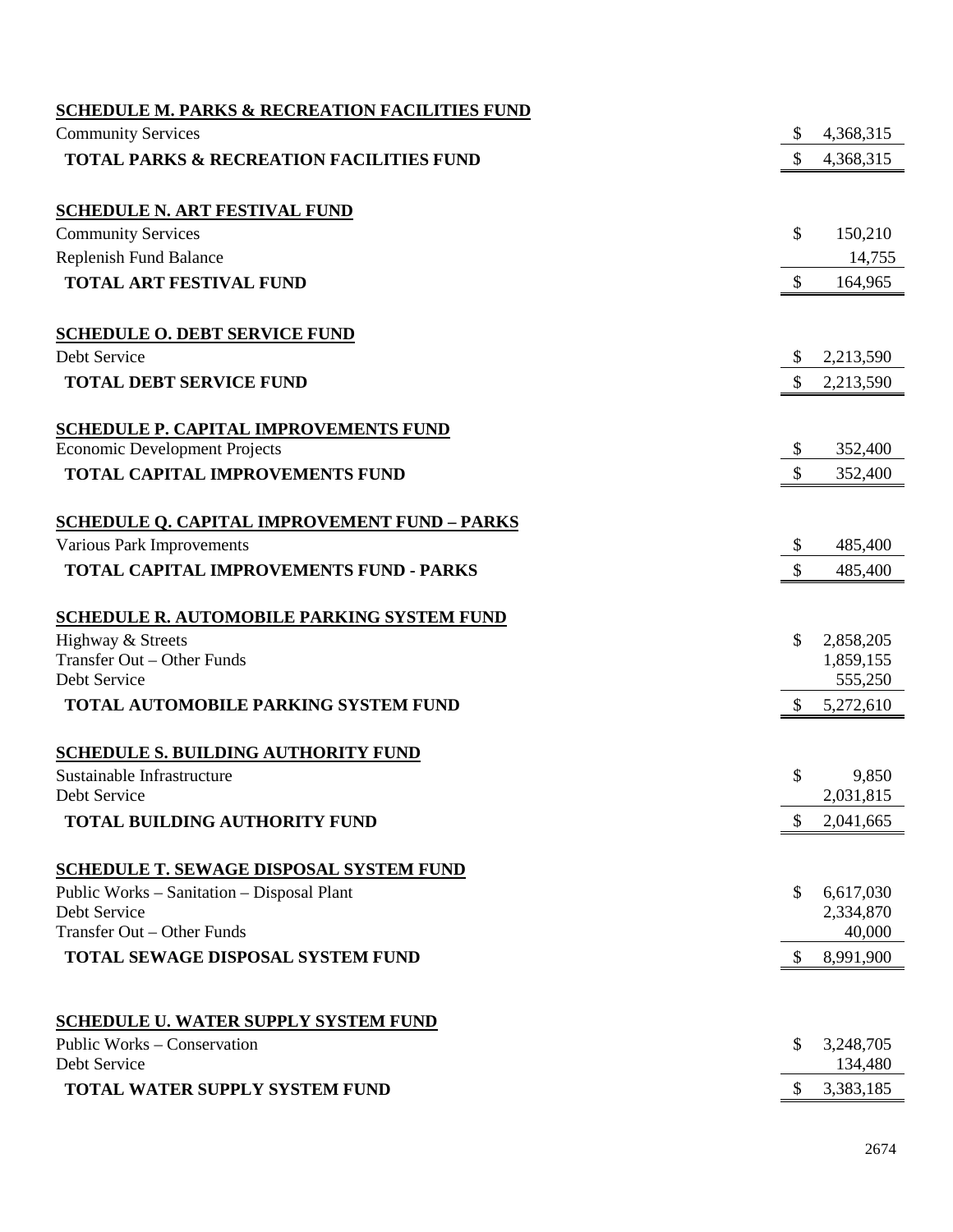| <b>SCHEDULE V. GARAGE &amp; PUBLIC WORKS SERVICES FUND</b> |           |
|------------------------------------------------------------|-----------|
| Public Works                                               | 3,407,740 |
| Debt Service                                               | 654,700   |
| <b>TOTAL GARAGE &amp; PUBLIC WORKS SERVICES FUND</b>       | 4,062,440 |
| <b>SCHEDULE W. SELF INSURANCE &amp; BENEFITS FUND</b>      |           |
| General Government                                         | 6,545,270 |
| <b>TOTAL SELF INSURANCE &amp; BENEFITS FUND</b>            | 6,545,270 |
|                                                            |           |
| <b>SCHEDULE X. COMPUTER SERVICES &amp; TECHNOLOGY FUND</b> |           |
| General Government                                         | 1,774,695 |
| <b>TOTAL COMPUTER SERVICES &amp; TECHNOLOGY FUND</b>       | 1,774,695 |

**SECTION 2.** It is estimated that the following revenues will be available during the fiscal year beginning on July 1, 2012 and ending June 30, 2013, to meet the foregoing appropriations, according to the following schedule:

| <b>SCHEDULE A. GENERAL FUND</b>                                                                                                                     |               |                                           |
|-----------------------------------------------------------------------------------------------------------------------------------------------------|---------------|-------------------------------------------|
| Taxes                                                                                                                                               |               | \$15,913,635                              |
| <b>Licenses and Permits</b>                                                                                                                         |               | 1,114,560                                 |
| Intergovernmental Revenue                                                                                                                           |               | 6,237,300                                 |
| <b>Charges for Services</b>                                                                                                                         |               | 3,762,300                                 |
| Fines & Forfeits                                                                                                                                    |               | 3,164,505                                 |
| <b>Investment</b> Income                                                                                                                            |               | 80,000                                    |
| <b>Other Revenue</b>                                                                                                                                |               | 606,540                                   |
| <b>Contribution from Other Funds</b>                                                                                                                |               | 30,000                                    |
| Other Financing Sources – Fund Balance                                                                                                              |               | 136,675                                   |
| <b>TOTAL GENERAL FUND</b>                                                                                                                           | <sup>S</sup>  | 31,045,515                                |
| <b>SCHEDULE B. MAJOR STREET FUND</b><br>Intergovernmental Revenue<br><b>Investment Income</b><br><b>Other Revenue</b><br>Transfers In - Other funds | \$            | 2,269,290<br>(1,500)<br>10,000<br>110,000 |
| <b>TOTAL MAJOR STREET FUND</b>                                                                                                                      | $\mathbb{S}$  | 2,387,790                                 |
| <b>SCHEDULE C. LOCAL STREET FUND</b>                                                                                                                |               |                                           |
| <b>Intergovernmental Revenue</b>                                                                                                                    | \$            | 623,070                                   |
| <b>Investment Income</b>                                                                                                                            |               | 1,000                                     |
| Other Revenue                                                                                                                                       |               | 20,000                                    |
| Transfers $In - Other Funds$                                                                                                                        |               | 375,000                                   |
| Other Financings Sources - Fund Balance                                                                                                             |               | 233,745                                   |
| <b>TOTAL LOCAL STREET FUND</b>                                                                                                                      | <sup>\$</sup> | 1,252,815                                 |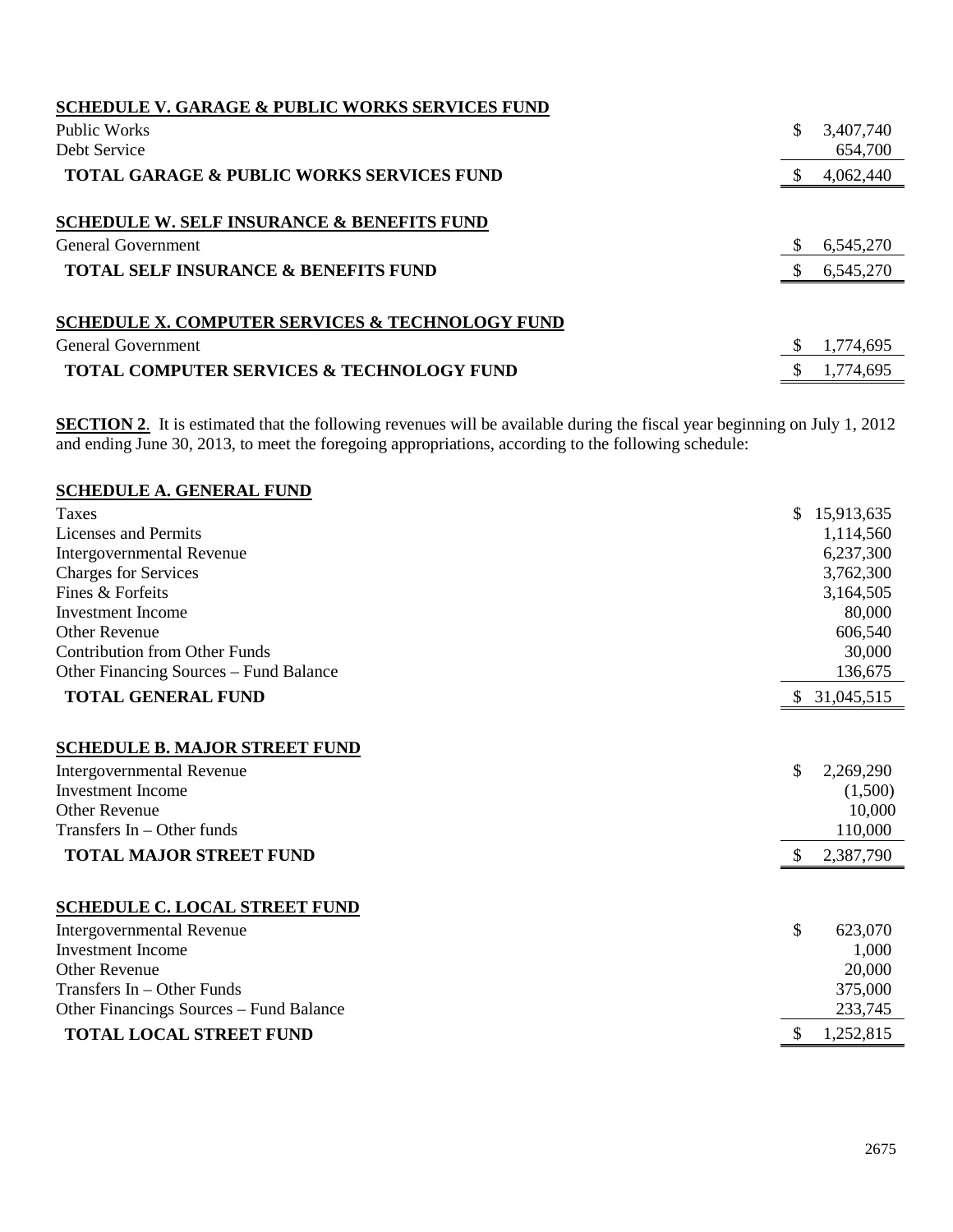| <b>SCHEDULE D. SOLID WASTE MANAGEMENT FUND</b>               |               |                |
|--------------------------------------------------------------|---------------|----------------|
| Taxes                                                        | \$            | 1,645,000      |
| <b>Charges for Services</b>                                  |               | 302,820        |
| <b>Investment Income</b>                                     |               | 12,250         |
| <b>Other Revenue</b>                                         |               | 1,000          |
| <b>TOTAL SOLID WASTE MANAGEMENT FUND</b>                     | $\mathbb{S}$  | 1,961,070      |
|                                                              |               |                |
| <b>SCHEDULE E. BROWNFIELD REDEVELOPMENT AUTHORITY FUND</b>   |               |                |
| Taxes<br><b>Investment Income</b>                            | \$            | 467,340<br>400 |
|                                                              |               |                |
| <b>TOTAL BROWNFIELD REDEVELOPMEMNT AUTHORITY FUND</b>        | \$            | 467,740        |
| <b>SCHEDULE F. DOWNTOWN DEVELOPMENT AUTHORITY FUND (DDA)</b> |               |                |
| Taxes                                                        | \$            | 1,061,920      |
| <b>Investment</b> Income                                     |               | 1,450          |
| Rental Income                                                |               | 565,440        |
| <b>Other Revenue</b>                                         |               | 2,020          |
| <b>Contribution from Other Funds</b>                         |               | 35,000         |
| TOTAL DOWNTOWN DEVELOPMENT AUTHORITY FUND (DDA)              | S             | 1,665,830      |
| <b>SCHEDULE G. DOWNTOWN MANAGEMENT BOARD FUND (DMB)</b>      |               |                |
| Taxes                                                        | \$            | 45,920         |
| <b>Investment Income</b>                                     |               | 100            |
| Other Revenue                                                |               | 5,000          |
| Other Financing Sources – Fund Balance                       |               | 18,165         |
| TOTAL DOWNTOWN MANAGEMENT BOARD FUND (DMB)                   | $\mathcal{S}$ | 69,185         |
| SCHEDULE H. LOCAL DEVELOPMENT FINANCE AUTHORITY FUND (LDFA)  |               |                |
| Taxes                                                        | \$            | 14,705         |
| <b>Investment Income</b>                                     |               | 350            |
| <b>Intergovernmental Revenue</b>                             |               | 70,000         |
| <b>Other Revenue</b>                                         |               | 31,000         |
| Other Financing Sources - Fund Balance                       |               | 22,125         |
| <b>TOTAL LOCAL DEVELOPMENT FINANCE AUTHORITY FUND (LDFA)</b> | \$            | 138,180        |
|                                                              |               |                |
| <b>SCHEDULE I. PRIME TIME SENIORS PROGRAM FUND</b>           |               |                |
| <b>Charges for Services</b>                                  | \$            | 64,740         |
| Rental Income                                                |               | 3,000          |
| <b>Investment</b> Income<br><b>Other Revenue</b>             |               | 400<br>26,445  |
| Transfers In - Other Funds                                   |               | 133,050        |
| Other Financing Sources - Fund Balance                       |               | 18,350         |
| TOTAL PRIME TIME SENIORS PROGRAM FUND                        | \$            | 245,985        |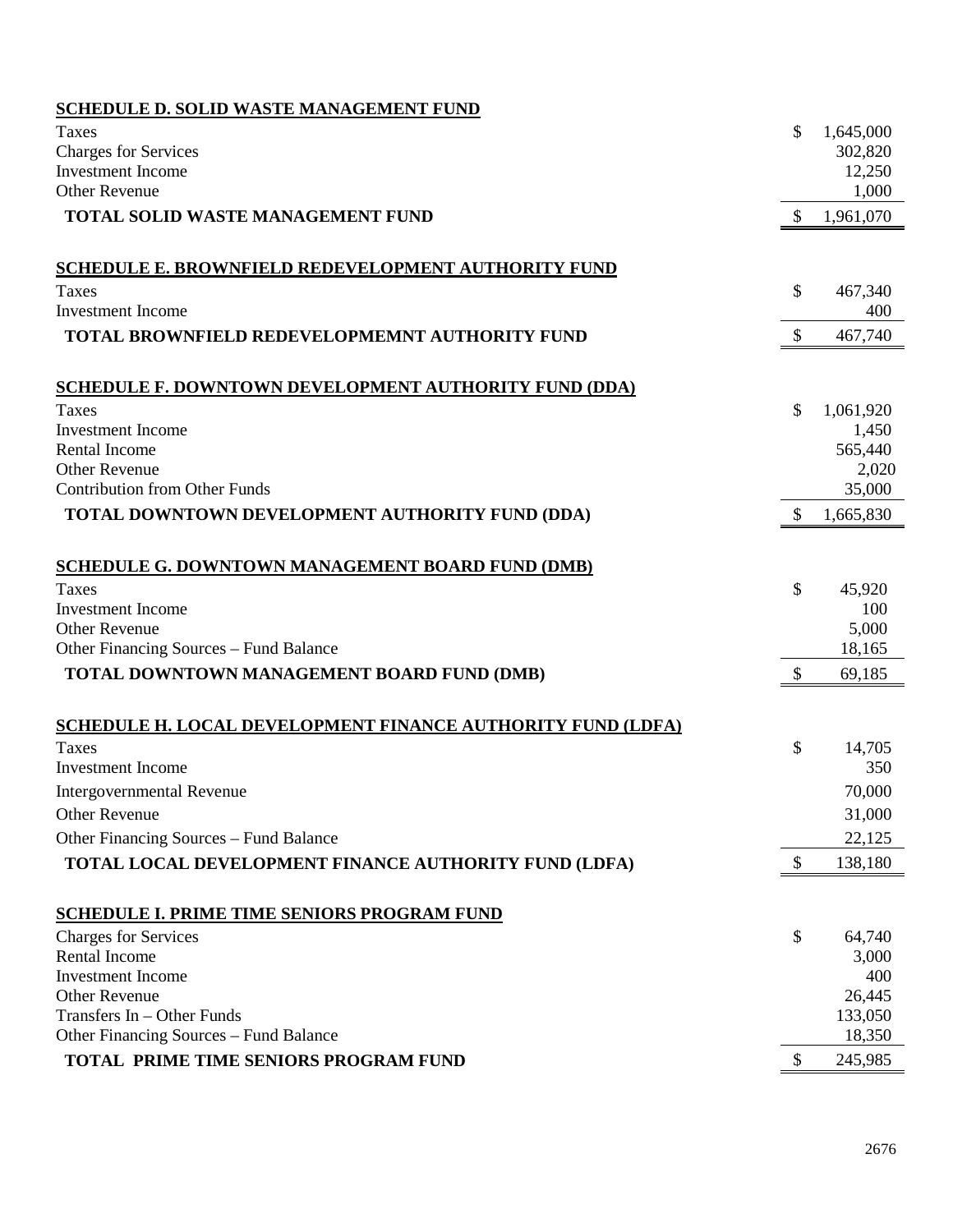### **SCHEDULE J. DRUG FORFEITURE FUND**

| <b>Investment</b> Income                                  | \$                        | 100               |
|-----------------------------------------------------------|---------------------------|-------------------|
| Other Financing Sources – Fund Balance                    |                           | 6,900             |
| <b>TOTAL DRUG FORFEITURE FUND</b>                         | $\boldsymbol{\mathsf{S}}$ | 7,000             |
|                                                           |                           |                   |
| <b>SCHEDULE K. LIBRARY FUND</b>                           |                           |                   |
| Taxes                                                     | \$                        | 863,500           |
| <b>Intergovernmental Revenue</b>                          |                           | 102,730           |
| <b>Charges for Services</b>                               |                           | 38,000            |
| Fines & Forfeits                                          |                           | 40,000            |
| <b>Investment</b> Income                                  |                           | 500               |
| <b>Other Revenue</b><br>Contributions & Gifts             |                           | 4,900             |
| Transfers In - Other Funds                                |                           | 94,500<br>555,955 |
|                                                           |                           | 100,000           |
| Other Financing Sources - Fund Balance                    |                           |                   |
| <b>TOTAL LIBRARY FUND</b>                                 | S                         | 1,800,085         |
|                                                           |                           |                   |
| <b>SCHEDULE L. COMMUNITY DEVELOPMENT BLOCK GRANT FUND</b> |                           |                   |
| Intergovernmental Revenue                                 | \$                        | 454,770           |
| TOTAL COMMUNITY DEVELOPMENT BLOCK GRANT FUND              | $\mathcal{S}$             | 454,770           |
|                                                           |                           |                   |
| <b>SCHEDULE M. PARKS &amp; RECREATION FACILITIES FUND</b> |                           |                   |
| Intergovernmental Revenue                                 | \$                        | 79,830            |
| <b>Charges for Services</b>                               |                           | 2,905,245         |
| <b>Investment Income</b>                                  |                           | 4,000             |
| Contributions & Donations                                 |                           | 83,000            |
| Transfers In - Other Funds                                |                           | 1,118,110         |
| Other Financing Sources - Fund Balance                    |                           | 178,130           |
| <b>TOTAL PARKS &amp; RECREATION FACILITIES FUND</b>       | $\mathcal{S}$             | 4,368,315         |
|                                                           |                           |                   |
| <b>SCHEDULE N. ART FESTIVAL FUND</b>                      |                           |                   |
| <b>Charges for Services</b>                               | \$                        | 9,970             |
| Rental Income                                             |                           | 54,000            |
| <b>Investment</b> Income                                  |                           | 30                |
| <b>Other Revenue</b>                                      |                           | 100,965           |
| <b>TOTAL ART FESTIVAL FUND</b>                            | $\mathcal{S}$             | 164,965           |
|                                                           |                           |                   |
| <b>SCHEDULE O. DEBT SERVICE FUND</b>                      |                           |                   |
| Taxes                                                     | \$                        | 1,210,330         |
| Special Assessments                                       |                           | 402,065           |
| <b>Contributions From Other Funds</b>                     |                           | 412,380           |
| <b>Investment Income</b>                                  |                           | 10,000            |
| Transfers In - Other Funds                                |                           | 137,705           |
| Other Financing Sources - Fund Balance                    |                           | 41,110            |
| <b>TOTAL DEBT SERVICE FUND</b>                            | \$                        | 2,213,590         |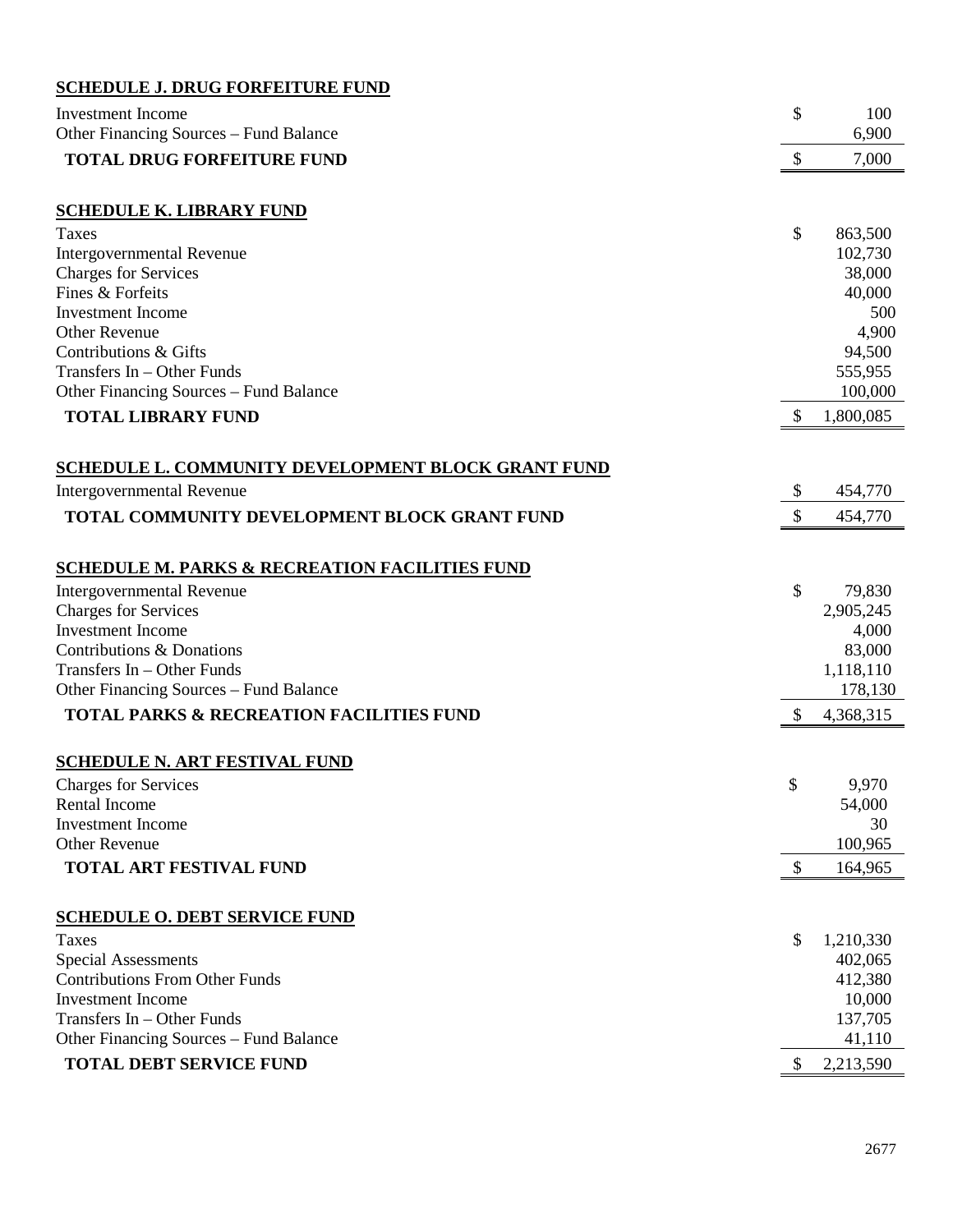### **SCHEDULE P. CAPITAL IMPROVEMENTS FUND**

| <b>Intergovernmental Revenue</b>                     | \$            | 148,555            |
|------------------------------------------------------|---------------|--------------------|
| <b>Investment</b> Income                             |               | 700                |
| <b>Other Revenue</b>                                 |               | 120,000            |
| Other Financing Sources - Fund Balance               |               | 83,145             |
| TOTAL CAPITAL IMPROVEMENTS FUND                      | \$            | 352,400            |
| <b>SCHEDULE Q. CAPITAL IMPROVEMENTS FUND - PARKS</b> |               |                    |
| Intergovernmental Revenue                            | \$            | 26,400             |
| <b>Other Revenue</b>                                 |               | 14,000             |
| Contributions & Donations                            |               | 400,000            |
| Other Financing Sources – Fund Balance               |               | 45,000             |
| <b>TOTAL CAPITAL IMPROVEMENTS FUND - PARKS</b>       | $\mathcal{S}$ | 485,400            |
| <b>SCHEDULE R. AUTOMOBILE PARKING SYSTEM FUND</b>    |               |                    |
| <b>Charges for Services</b>                          | \$            | 3,570,875          |
| <b>Investment Income</b>                             |               | 3,000              |
| <b>Other Revenue</b>                                 |               | 413,205            |
| <b>Contribution from Other Funds</b>                 |               | 423,935            |
| Other Financing Sources - Net Assets                 |               | 861,595            |
| TOTAL AUTOMOBILE PARKING SYSTEM FUND                 | <sup>S</sup>  | 5,272,610          |
|                                                      |               |                    |
| <b>SCHEDULE S. BUILDING AUTHORITY FUND</b>           |               |                    |
| <b>Investment Income</b><br><b>Other Revenue</b>     | \$            | 700<br>67,395      |
| <b>Contribution from Other Funds</b>                 |               | 1,859,155          |
| Other Financing Sources - Net Assets                 |               | 114,415            |
|                                                      |               |                    |
| <b>TOTAL BUILDING AUTHORITY FUND</b>                 | \$            | 2,041,665          |
| <b>SCHEDULE T. SEWAGE DISPOSAL SYSTEM FUND</b>       |               |                    |
| Charges for Services - MSU & Meridian Township       | \$            | 3,337,115          |
| Charges for Services – City Customers                |               | 4,783,000<br>5,000 |
| Investment Income<br><b>Other Revenue</b>            |               | 32,855             |
| Debt Proceeds                                        |               | 400,000            |
| Other Financing Sources - Net Assets                 |               | 433,930            |
| TOTAL SEWAGE DISPOSAL SYSTEM FUND                    |               | 8,991,900          |
|                                                      |               |                    |
| <b>SCHEDULE U. WATER SUPPLY SYSTEM FUND</b>          |               |                    |
| <b>Charges for Services</b>                          | \$            | 3,286,000          |
| <b>Investment</b> Income                             |               | 500                |
| <b>Other Revenue</b>                                 |               | 10,000             |
| Other Financing Sources - Net Assets                 |               | 86,685             |
| TOTAL WATER SUPPLY SYSTEM FUND                       | \$            | 3,383,185          |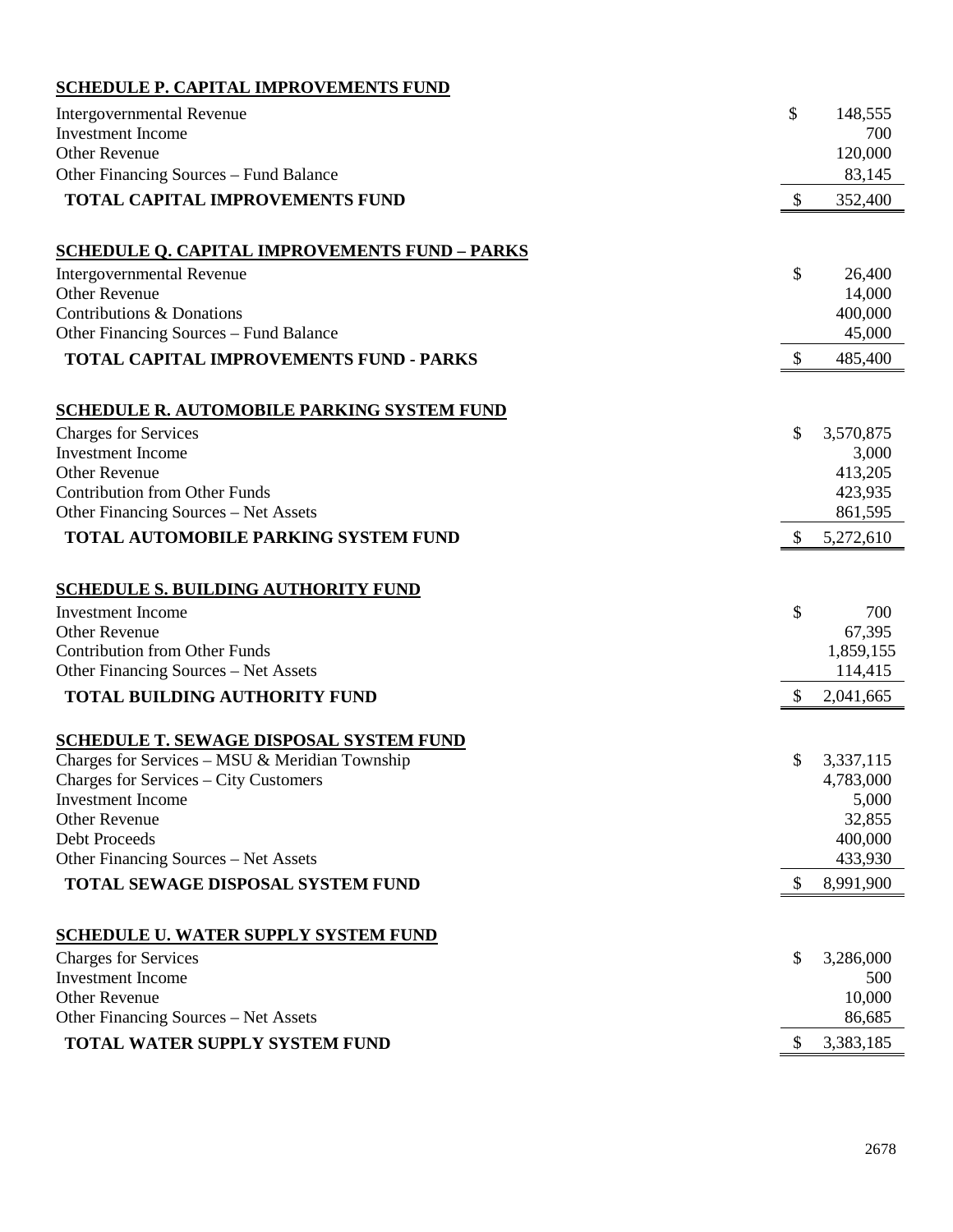| <b>SCHEDULE V. GARAGE &amp; PUBLIC WORKS SERVICES FUND</b> |     |           |
|------------------------------------------------------------|-----|-----------|
| Special Assessment Interest                                | \$  | 1,700     |
| <b>Charges for Services</b>                                |     | 3,283,925 |
| Investment Income                                          |     | 4,500     |
| <b>Other Revenue</b>                                       |     | 93,125    |
| Other Financing Sources – Net Assets                       |     | 679,190   |
| <b>TOTAL GARAGE &amp; PUBLIC WORKS SERVICES FUND</b>       |     | 4,062,440 |
|                                                            |     |           |
| <b>SCHEDULE W. SELF INSURANCE &amp; BENEFITS FUND</b>      |     |           |
| <b>Charges for Services</b>                                | \$  | 6,542,270 |
| Investment Income                                          |     | 3,000     |
| <b>TOTAL SELF INSURANCE &amp; BENEFITS FUND</b>            | \$. | 6,545,270 |
| <b>SCHEDULE X. COMPUTER SERVICES &amp; TECHNOLOGY FUND</b> |     |           |
| <b>Charges for Services</b>                                | \$  | 840,605   |
| Investment Income                                          |     | 3,000     |
| Debt Proceeds                                              |     | 800,000   |
| Other Financing Sources – Net Assets                       |     | 131,090   |
| <b>TOTAL COMPUTER SERVICES &amp; TECHNOLOGY FUND</b>       |     | 1,774,695 |

**SECTION 3**. There are hereby levied 21.8369 mills of tax on each \$1,000 of taxable value for the purpose of raising property taxes as set forth in the foregoing estimates of revenue. The estimates of the valuation of property are \$910,791,070. The estimated rate of collection is 100 percent. The millage rate is comprised of 1.3478 debt millage, 1.9000 solid waste millage, and 17.5891 operating mills; along with 1.0000 mill for the Library pursuant to section 1 of 1887 PA164.

**SECTION 4.** There is hereby levied 1.7319 mills of tax on each \$1,000 of taxable value on the real and tangible personal property not exempt by law on all properties located within the Downtown Development Authority District for the purpose of financing the operations of the Downtown Development Authority.

**SECTION 5**. The City continues to use a utility rate model to develop the water and sewer rates. This model recommends rate increases based on the estimated cost to provide water and sewage services while maintaining adequate fund balances. New rates are divided into three components; billing, readiness to serve and commodity charges. Rates for water and sewer usages, as well as the combined rates are displayed in the table below. For FY2013, the water rates will increase by 8.0% and the sewer rates will increase by 5.0% for an overall average increase in the combined utility bill total for a typical residential customer of 6.2%. Any other water and sewer related charges associated with supplying service to the premise may also be placed on the quarterly billing.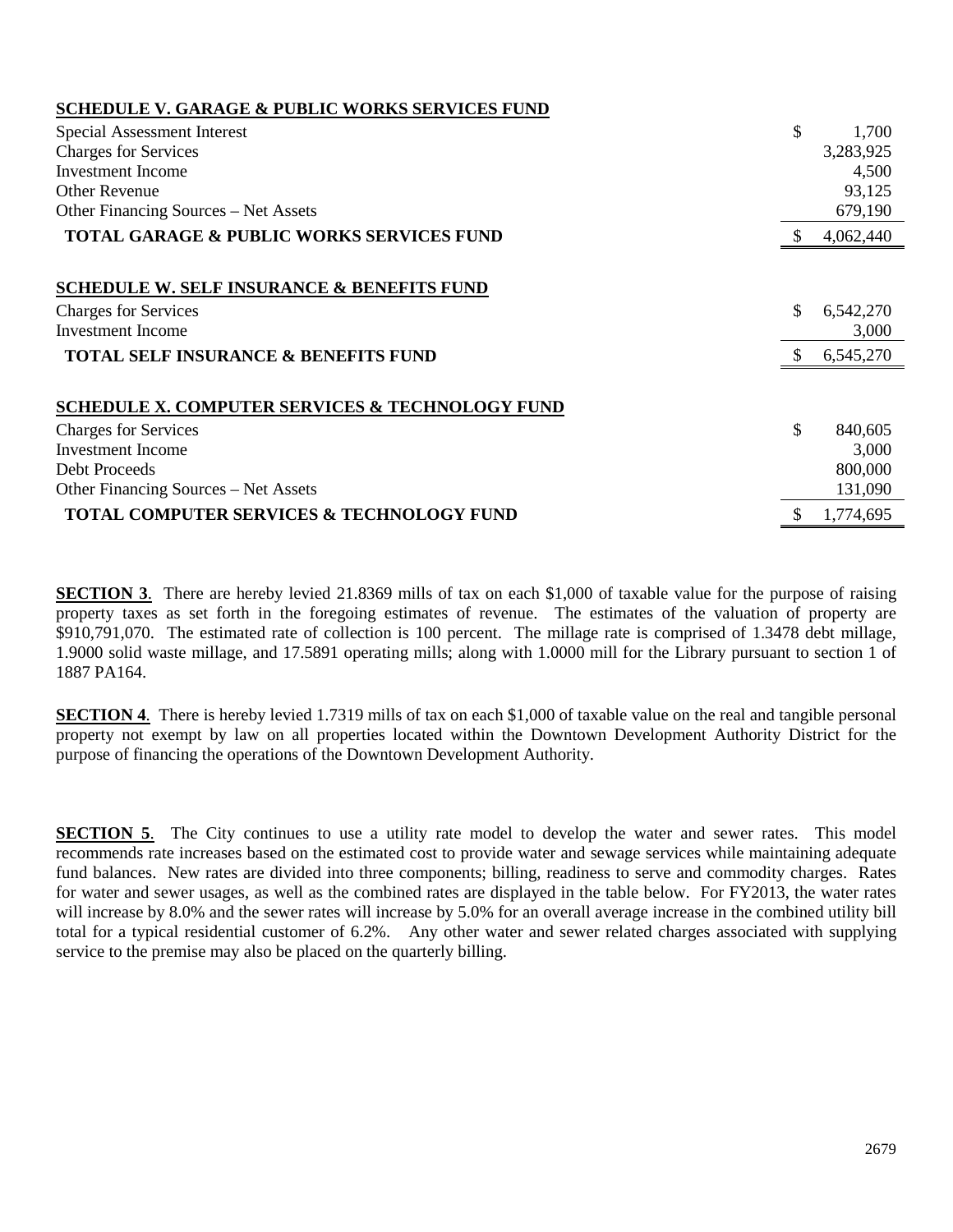| <b>RATE CALCULATIONS</b>                         |                                    | <b>WATER</b>             |                           | <b>SEWER</b>                     | <b>TOTAL</b> |                                           |                    |          |
|--------------------------------------------------|------------------------------------|--------------------------|---------------------------|----------------------------------|--------------|-------------------------------------------|--------------------|----------|
| Billing Charge per quarter                       |                                    | \$<br>12.19              | $\mathfrak{F}$            | 6.59                             | \$18.78      |                                           |                    |          |
| Readiness to Serve Charge,                       |                                    |                          |                           |                                  |              |                                           |                    |          |
| per Meter Size, per Quarter<br>$5/8$ " x $3/4$ " |                                    | \$<br>2.85               | $\mathfrak{P}$            | 22.15                            | \$25.00      |                                           |                    |          |
| 1"                                               |                                    | \$<br>7.13               | $\boldsymbol{\mathsf{S}}$ | 55.38                            | \$62.51      |                                           |                    |          |
| 11/2"                                            |                                    | \$<br>14.25              | $\boldsymbol{\mathsf{S}}$ | 110.75                           | \$125.00     |                                           |                    |          |
| 2"                                               |                                    | \$<br>22.80              | $\boldsymbol{\mathsf{S}}$ | 177.20                           | \$200.00     |                                           |                    |          |
| 3"                                               |                                    | \$<br>64.13              | $\mathsf{\$}$             | 498.38                           | \$562.51     |                                           |                    |          |
| 4"                                               |                                    | \$<br>142.50             |                           | \$1,107.50                       | \$1,250.00   |                                           |                    |          |
| 6"                                               |                                    | \$285.00                 |                           | \$2,215.00                       | \$2,500.00   |                                           |                    |          |
|                                                  |                                    |                          |                           |                                  |              |                                           |                    |          |
| Commodity Charge per 1,000                       |                                    |                          |                           |                                  |              |                                           |                    |          |
| Gallons                                          |                                    | \$<br>3.05               | $\mathfrak{F}$            | 4.53                             | \$7.58       | <b>CAPITAL</b>                            |                    |          |
|                                                  |                                    |                          |                           |                                  |              | <b>CONNECTION</b>                         |                    |          |
|                                                  |                                    |                          |                           |                                  |              | <b>CHARGES</b>                            | <b>WATER SEWER</b> |          |
|                                                  | <b>Water Shut Off/Turn On Fees</b> |                          |                           |                                  |              | (In Addition to the                       |                    |          |
|                                                  |                                    |                          |                           |                                  |              | <b>Physical Connection</b> )              |                    |          |
| Water Shut Off Fee                               | \$25                               |                          |                           |                                  |              |                                           |                    |          |
| Water Turn On Fee                                |                                    | \$25 8:00 AM to 4:00 PM  |                           |                                  |              | <b>Capital Connection</b><br>Charge Water |                    |          |
|                                                  |                                    |                          |                           | Saturday, Sunday, Holidays and   |              | Service Meter Size                        |                    |          |
|                                                  |                                    |                          |                           | outside the normal work hours of |              | $5/8$ " x $3/4$ "                         | \$790              | \$760    |
| Water Turn On Fee                                |                                    | \$150 8:00 AM to 4:00 PM |                           |                                  |              | 1"                                        | \$1,975            | \$1,900  |
| No Show for                                      |                                    |                          |                           |                                  |              | 11/2"                                     |                    | \$3,800  |
| Scheduled                                        |                                    |                          |                           |                                  |              | 2"                                        | \$3,950<br>\$6,320 | \$6,080  |
| Appointment                                      | \$25                               |                          |                           |                                  |              | 3"                                        | \$17,775           | \$17,100 |
| Meter Test Fee                                   | \$75                               |                          |                           |                                  |              | 4"                                        | \$39,500           | \$38,000 |
|                                                  |                                    |                          |                           |                                  |              | 6"                                        | \$79,000           | \$76,000 |
|                                                  |                                    |                          |                           |                                  |              |                                           |                    |          |

**SECTION 6.** In accordance with Section 7.265 of the City Code, the City Council hereby authorizes the East Lansing Cable Commission to expend \$4,000 on cable activities during the FY2013 budget year including professional fees and operating expenses.

**SECTION 7.** For FY2013, a bulk refuse tag remains at \$15.00 per tag and \$40.00 per tag for Special Bulk Refuse (items with Freon refrigerant like freezers, air conditioners, refrigerators, etc.). Yellow City plastic trash bags and paper yard waster bags will remain at \$1.50 per bag. Yard waste stickers will also remain at \$1.50 per sticker. Buff colored bags, recycling containers, and Easy Carts will be on a cost recovery basis; or otherwise priced as follows: Buff colored bags are \$10.50 per roll. Recycling blue containers cost \$6.50 each. The Easy Cart costs are \$55 for a 32 gallon cart; \$60 for a 64 gallon cart, however, there will be a \$70 charge for a 96 gallon cart. The annual service fee will cost \$75 per year for only the 96 gallon cart. Fees are subject to change if there is a necessity during the year for the City to purchase additional items at adjusted costs. Annually, on April 1, the City Manager will certify all unpaid charges for such services furnished to any premise which, on March 31 preceding have remained unpaid for a period of six months, to the city assessor who shall place the same on the next roll of the city. Such charges so assessed shall be collected in the same manner as general city taxes.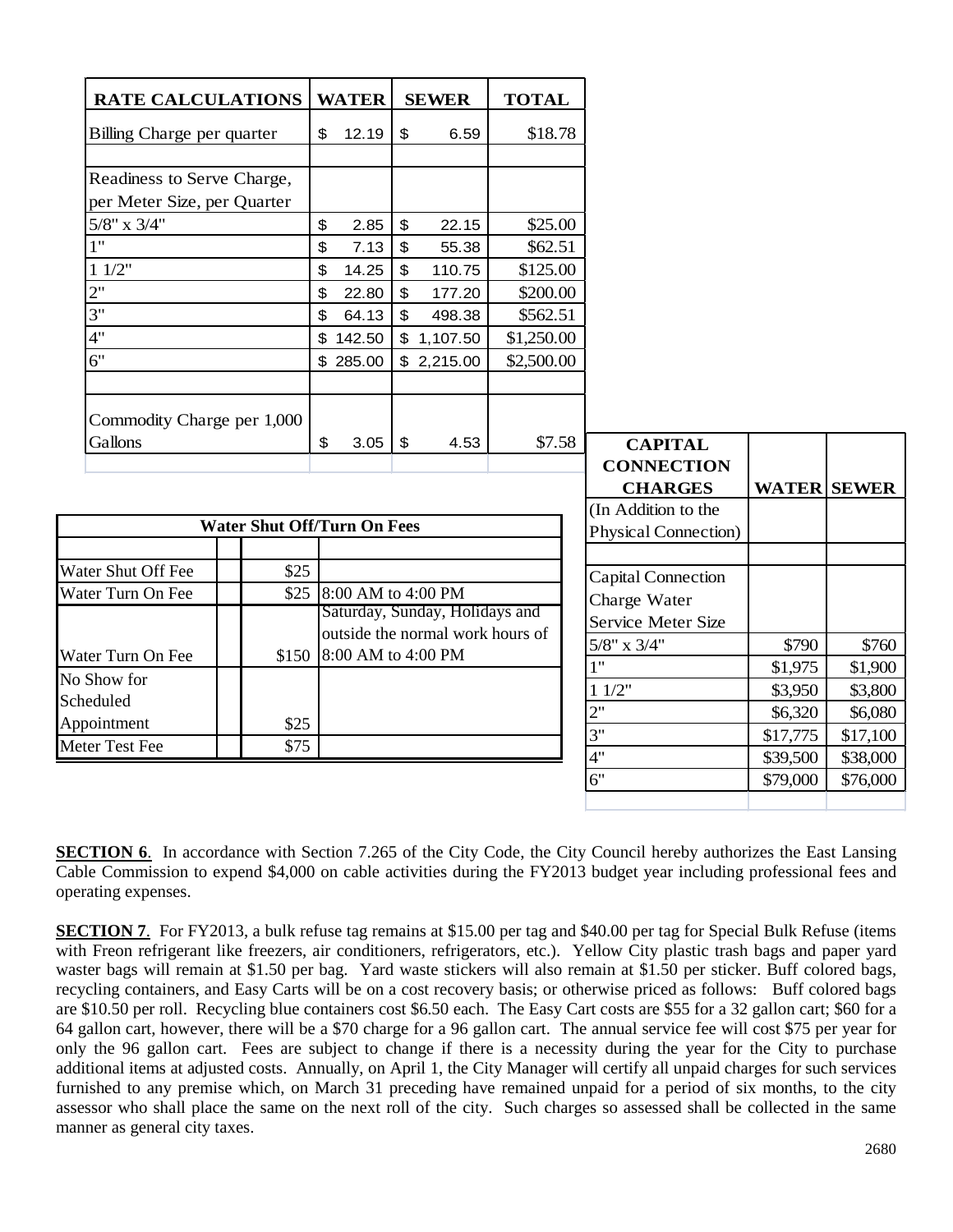**SECTION 8.** For FY2013, the medical transport ambulance fee for ALS Non-Emergent and ALS Emergent runs shall be \$750.00 plus mileage at \$12.00 per loaded mile. Rates for ALS-2 (our most critical runs) shall be \$750.00 per transport plus mileage at \$12.00 per loaded mile.

For FY2013, Hazardous Materials cost recovery fees are: \$250.00 per/hour for fire department engine or ladder truck; \$125.00 per/hour for fire tender, ambulance, brush engine or ATV; \$225.00 per/hour for Fire hazmat or rescue unit; mileage car or command \$.68 per/mile, \$.90 per/mile pick-up; personnel costs paid at employee rate + benefits; consumables billed at replacement costs with minimum of \$2.00 per/lb for peat sorb.

**SECTION 9.** For the purpose of prudent and efficient financial management, the City Manager or designee may reallocate appropriations within all funds within certain limitations. For the General Fund, Debt Service, and Special Revenue Funds, the City Manager may reallocate within the subtotals outlined in Section 1 above. If appropriations between subtotals are necessary, or an increase in the total appropriation of a fund is necessary, then Council action will be required. The City Manager or designee may increase appropriations for Enterprise and Internal Service Funds individually, if and only if, actual revenues will clearly exceed estimated revenues for a given fund. The City Council is to be notified of all appropriation increases and strictly reserves the right to appropriate fund balance or retained earnings. Prior to fiscal year end, for those accounts which can be foreseen, or promptly following the close of accounts at the end of the fiscal year, the City Manager shall apprize City Council and seek authorization for any final appropriation adjustments necessary because the appropriations are in excess of these limits.

**SECTION 10**. The Housing and Inspection Fees are hereby set to the following schedule:

Housing fees for the FY2013 budget are proposed to be changed as shown below. All other fees will remain the same.

| <b>CLASS</b>   | <b>ANNUAL</b> | <b>REINSPECTION</b> | <b>NO SHOW</b> | <b>COMPLAINT</b> |
|----------------|---------------|---------------------|----------------|------------------|
|                | \$165         | \$82                | \$82           | \$165            |
| $\mathbf{I}$   | \$165         | \$82                | \$82           | \$165            |
| $\mathbf{III}$ | \$165         | \$82                | \$82           | \$165            |
| IV             | \$165         | \$82                | \$82           | \$165            |
| V              | $$3.85**$$    | $$.95**$            | \$145          | \$165            |
| VI             | \$3.25        | \$.91               | \$100          | \$165            |

**INSPECTION FEES\***

#### **HOUSING LICENSING AND INSPECTION FEE SCHEDULE**

\* Per inspection except as noted

\*\* Charge per licensed occupant with a minimum fee of \$150 for an annual inspection and \$75 for a reinspection

| <b>LICENSE FEES</b>           |         |
|-------------------------------|---------|
|                               |         |
| License Renewal Fee           | \$240   |
| Initial Rental License Fee    | \$1,550 |
| <b>Commission Hearing Fee</b> | \$760   |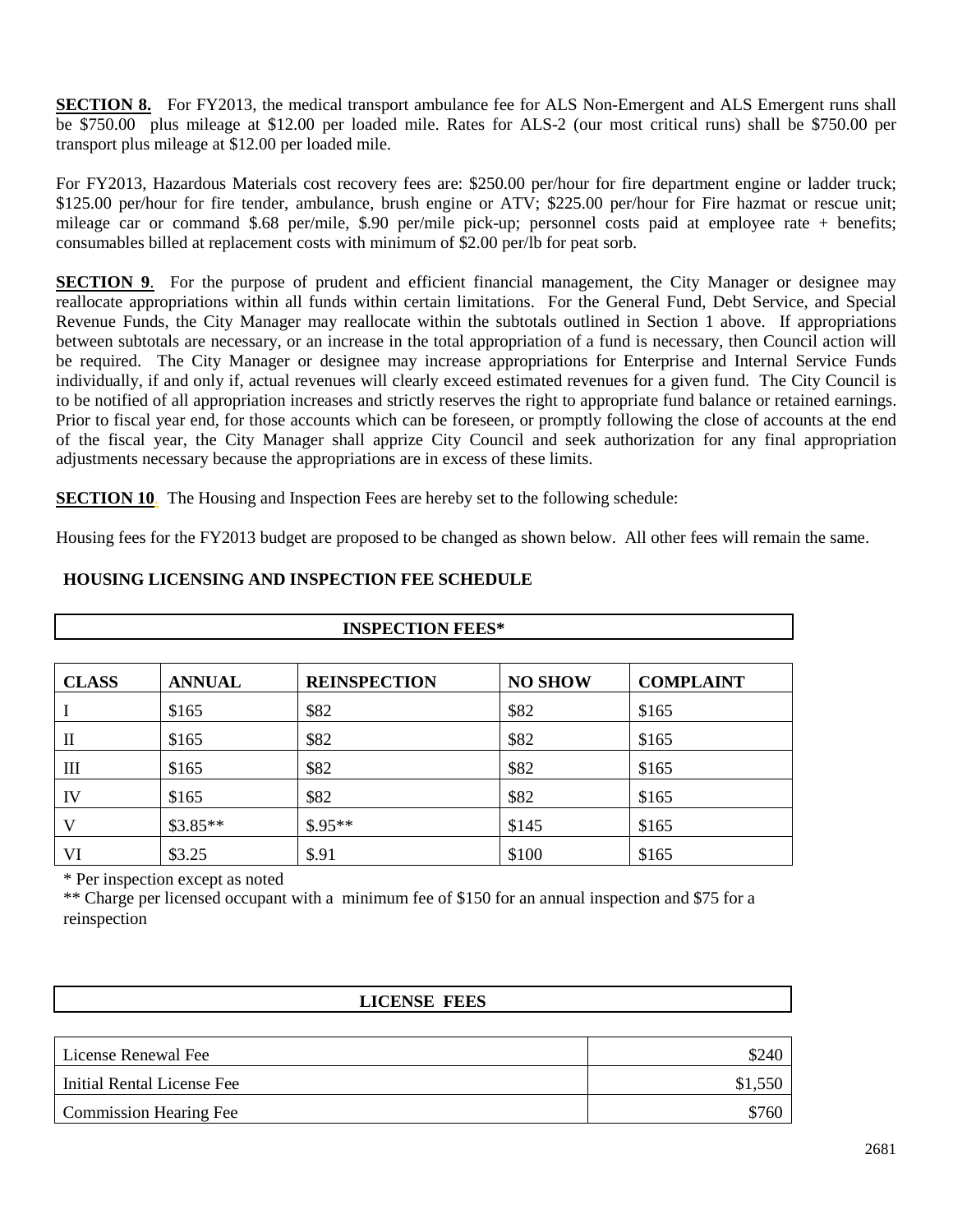| New Owner Review                         | \$250                  |
|------------------------------------------|------------------------|
| Late Application Fee                     | \$25                   |
|                                          | $$100$ plus $$300$ per |
| All Trades Fee (includes 1 reinspection) | inspector              |
| All Trades Inspection***                 | \$65                   |

\*\*\* For each trade inspector who must reinspect; for 2nd or more reinspections

#### **SECTION 11.** The Building Fees are hereby set as follows:

Valuation is based on the most current cost per square foot tables provided by the International Code Council.

#### **BUILDING PERMIT FEE**

| <b>Total Valuation</b>     | Fee                                               |
|----------------------------|---------------------------------------------------|
|                            |                                                   |
| \$1.00 to \$2,000          | \$70                                              |
|                            | \$70 for the first \$2,000 plus \$14 for each     |
|                            | additional                                        |
| \$2,001 to \$25,000        | \$1,000 or fraction thereof                       |
|                            | \$392 for the first \$25,000 plus \$12 for each   |
|                            | additional                                        |
| \$25,001 to \$50,000       | \$1,000 or fraction thereof                       |
|                            | \$692 for the first \$50,000 plus \$10 for each   |
|                            | additional                                        |
| \$50,001 to \$100,000      | \$1,000 or fraction thereof                       |
|                            | \$1,192 for the first \$100,000 plus \$9 for each |
|                            | additional                                        |
| \$100,001 to \$500,000     | \$1,000 or fraction thereof                       |
|                            | \$4,792 for the first \$500,000 plus \$7.75 for   |
|                            | each additional                                   |
| \$500,001 to \$1,000,000   | \$1,000 or fraction thereof                       |
|                            | \$8,667 for the first \$1,000,000 plus \$5.75 for |
|                            | each additional                                   |
| \$1,000,001 to \$5,000,000 | \$1,000 or fraction thereof                       |
|                            | \$31,667 for the first \$5,000,000 plus \$3.50    |
|                            | for each additional                               |
| \$5,000,001 and up         | \$1,000 or fraction thereof                       |

#### **APPLICATION REVIEW FEES**

| 5% of building permit fee |
|---------------------------|
| No charge                 |
|                           |

| Single-family or two-family dwelling | \$135 |
|--------------------------------------|-------|
| Private garage                       | \$68  |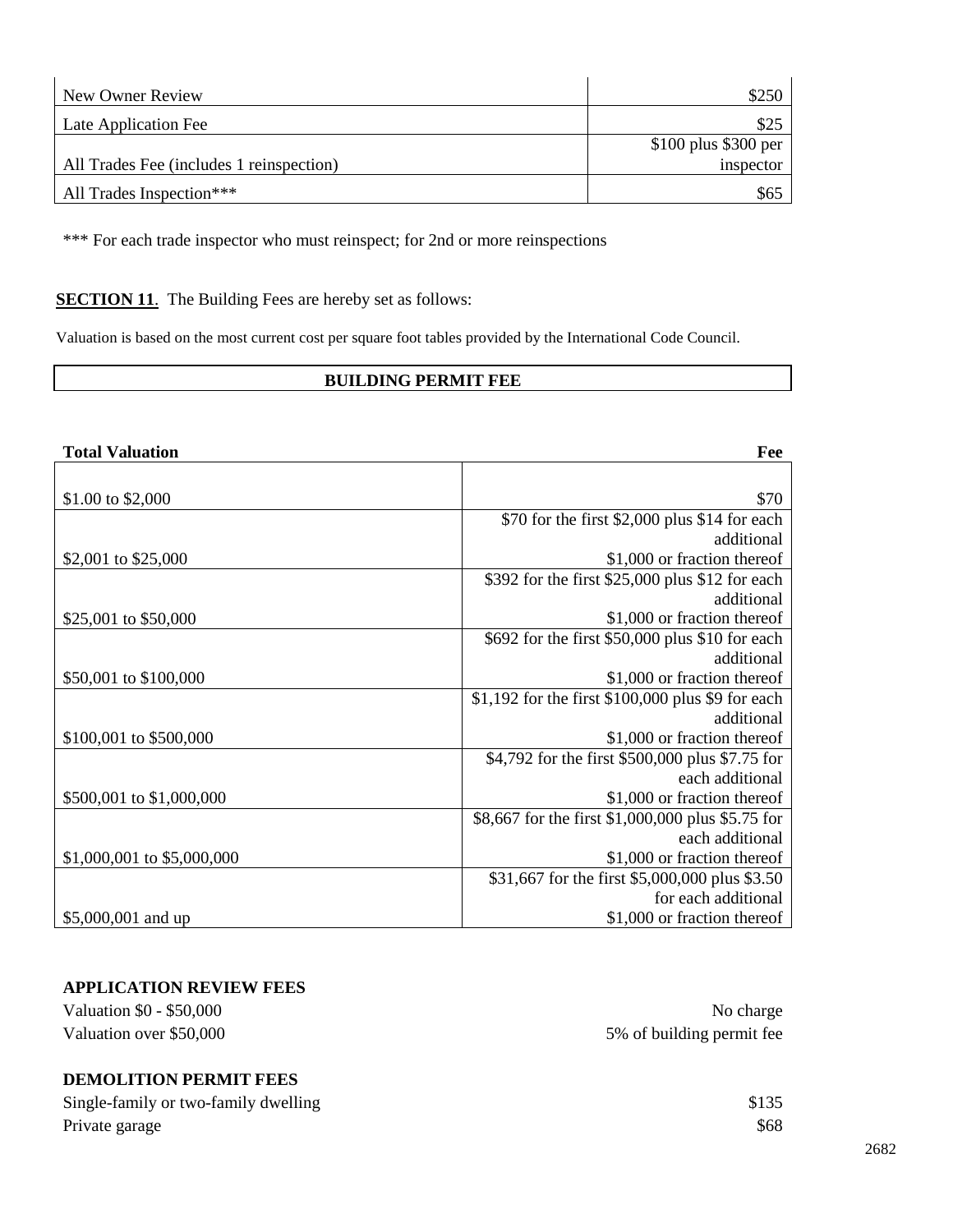|            | Multi-family dwellings, commercial buildings                                                                                                                     | \$270                         |
|------------|------------------------------------------------------------------------------------------------------------------------------------------------------------------|-------------------------------|
|            | <b>APPEAL APPLICATION FILING FEE</b>                                                                                                                             | \$150                         |
|            | <b>COMMUNICATIONS AND LOW VOLTAGE</b><br><b>WIRING REINSPECTION</b>                                                                                              | \$50                          |
|            | <b>MOVING PERMIT FEES</b><br>Mobile home with foundation                                                                                                         | \$150                         |
|            | Mobile home to an existing foundation<br>All buildings and structures less than five hundred (500)<br>square feet in area and less than seventeen (17) feet high | \$125                         |
|            | when loaded<br>All buildings over five hundred (500) square feet<br>in area or seventeen (17) feet high                                                          | \$155<br>\$310                |
|            | <b>INVESTIGATION INSPECTION FEE</b>                                                                                                                              | \$80                          |
|            | <b>INSPECTION FOR WHICH NO FEE IS INDICATED</b>                                                                                                                  | \$75 per hour                 |
|            | <b>INSPECTION FEE OUTSIDE OF NORMAL</b><br><b>BUSINESS HOURS</b>                                                                                                 | \$115 per hour, Minimum \$115 |
|            | PERMIT FEE SCHEDULE--MECHANICAL                                                                                                                                  |                               |
|            | <b>MECHANICAL FEES FY2013</b>                                                                                                                                    |                               |
|            | Plan review fee (when required)                                                                                                                                  | 2% of permit fee              |
| 001<br>002 | Permit base fee/One inspection<br>Each additional inspection                                                                                                     | \$50<br>\$50                  |
|            | UNIT FEE INSPECTION (IN ADDITION TO ITEMS 1 AND 2 ABOVE)                                                                                                         |                               |
|            | <b>FURNACES</b>                                                                                                                                                  |                               |
| 003<br>004 | Furnace or burner, and attached ducts and vents, through 100,000 BTU/h<br>Furnace or burner, and attached ducts and vents, over 100,000 BTU/h                    | \$30<br>\$35                  |
|            | HEATERS AND VENT/DUCT INSTALLATION                                                                                                                               |                               |
| 005        | Each suspended, recessed wall or floor-mounted unit heater                                                                                                       | \$30                          |
| 006        | Each single appliance vent/duct not included in an appliance permit                                                                                              | \$15                          |
| 007        | Relocate or replace existing water heater (base fee only)                                                                                                        | \$0                           |
| 008        | Repair, alteration, or addition to each heating appliance, refrigeration unit,<br>cooling unit, absorption unit, or system, including controls                   | \$30                          |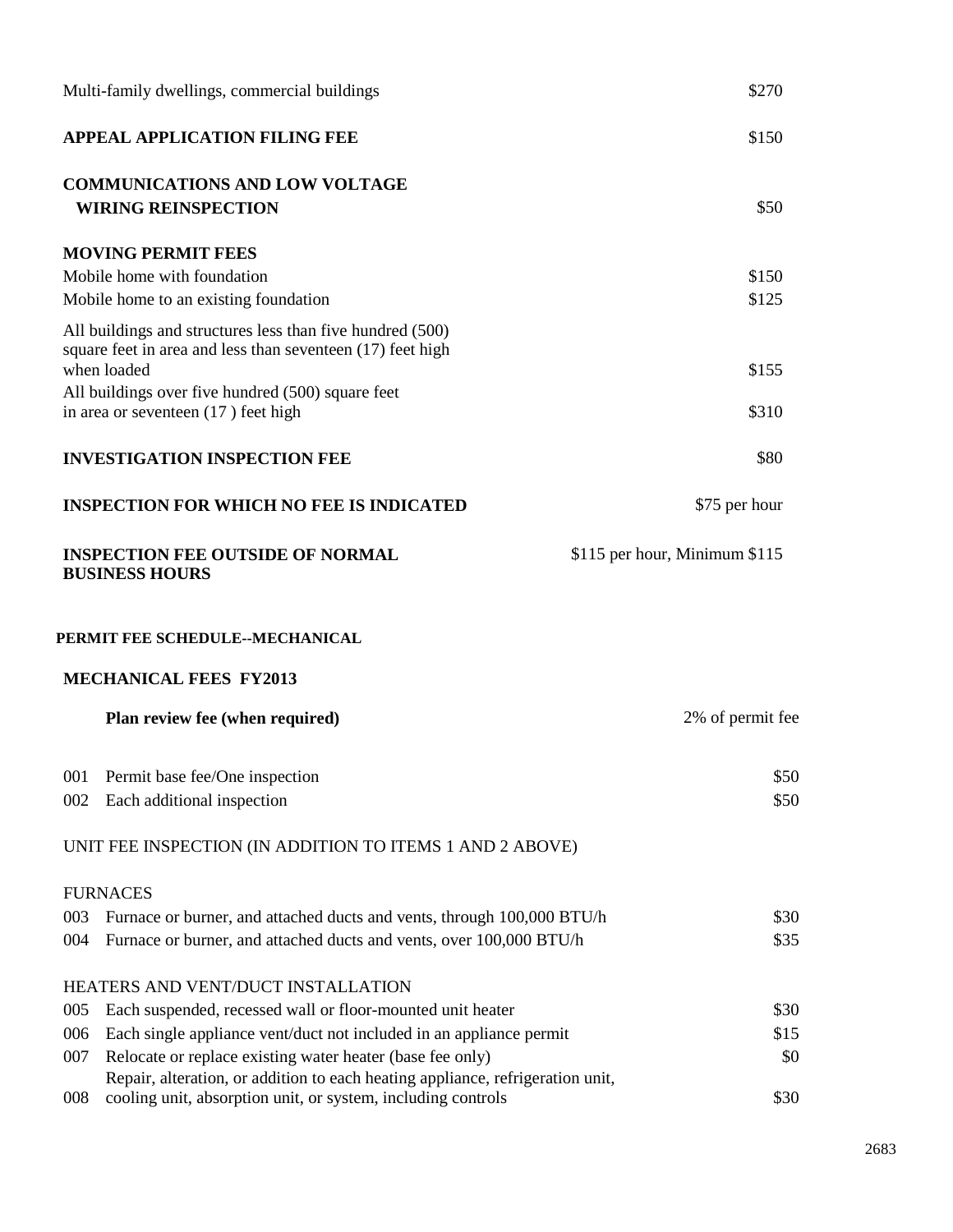|     | <b>BOILERS AND REFRIGERATION UNITS</b>                                                                                 |       |
|-----|------------------------------------------------------------------------------------------------------------------------|-------|
| 009 | Through 3 horsepower, or absorption system through 100,000 BTU/h                                                       | \$30  |
| 010 | Over 3 horsepower through 15 horsepower, or absorption system over<br>100,000 BTU/h through 500,000 BTU/h              | \$50  |
| 011 | Over 15 horsepower through 30 horsepower, or absorption system over<br>500,000 BTU/h through 1,000,000 BTU/h           | \$70  |
| 012 | Over 30 horsepower through 50 horsepower, or absorption system over<br>1,000,000 BTU/h through 1,750,000 BTU/h         | \$100 |
| 013 | Over 50 horsepower, or each absorption system over 1,750,000 BTU/h                                                     | \$160 |
|     | AIR-HANDLERS AND ATTACHED DUCTWORK                                                                                     |       |
| 014 | Each air-handling unit through 10,000 CFM                                                                              | \$35  |
| 015 | Each air-handling unit over 10,000 CFM                                                                                 | \$55  |
| 016 | Each evaporative cooler other than portable type                                                                       | \$20  |
|     | VENTILATION, EXHAUST FANS AND HOOD SYSTEMS                                                                             |       |
| 017 | Each ventilation fan connected to a single duct                                                                        | \$15  |
| 018 | Ventilation system not under heating or air conditioning system permit                                                 | \$20  |
| 019 | Each commercial type hood which is served by mechanical exhaust                                                        | \$65  |
|     | <b>GAS PIPING</b>                                                                                                      |       |
| 020 | Each gas piping system installed, one to five outlets                                                                  | \$20  |
| 021 | Six or more outlets, per outlet                                                                                        | \$7   |
|     | OTHER APPLIANCES OR EQUIPMENT                                                                                          |       |
| 022 | Each appliance or piece of equipment not classed in other<br>appliance categories, or for which no other fee is listed | \$35  |
|     | OTHER INSPECTIONS AND FEES                                                                                             |       |
| 023 | Inspections outside normal business hours, per hour                                                                    | ∗     |
| 024 | Reinspection fee                                                                                                       | ∗     |
| 025 | Inspection for which no fee is indicated will be charged at the rate of the most similar item                          |       |
| 026 | Investigation fee                                                                                                      | \$80  |
|     | Appeal application filing fee \$150<br>License registration fee--\$15                                                  |       |
|     | * Actual determined costs will be billed                                                                               |       |
|     |                                                                                                                        |       |

#### **PERMIT FEE SCHEDULE--ELECTRICAL**

## **ELECTRICAL FEES FY2013 Plan review fee (when required)** 2% of permit fee 001 Permit base fee/One inspection \$50 002 Each additional inspection \$50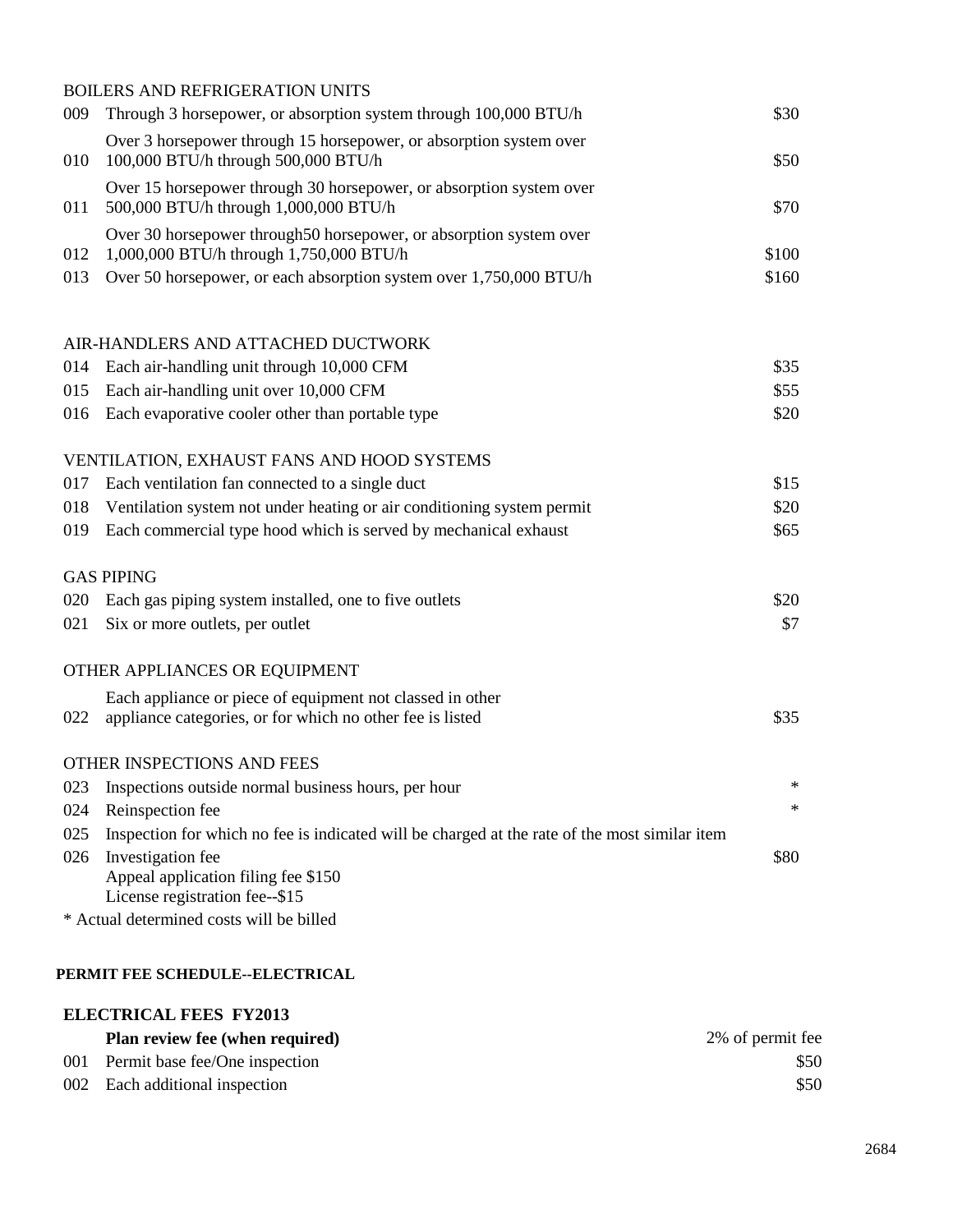### UNIT FEE INSPECTION (IN ADDITION TO ITEMS 1 AND 2 ABOVE)

| 003 | Service through 200 amp                            | \$35    |
|-----|----------------------------------------------------|---------|
| 004 | Over 200 amp to 600 amp                            | \$40    |
| 005 | Over 600 amp to 800 amp                            | \$80    |
| 006 | Over 800 amp – each amp                            | .16     |
|     | RECEPTACLE, SWITCH AND LIGHTING OUTLETS            |         |
| 007 | First 20, ea                                       | \$1.70  |
| 008 | 21 to 400 outlets, each                            | .65     |
| 009 | Additional outlets, each                           | .16     |
|     | <b>LIGHTING FIXTURES</b>                           |         |
| 010 | First 20, each                                     | \$1.70  |
| 011 | 21 to 400 fixtures, each                           | .65     |
| 012 | Additional fixtures, each                          | .16     |
|     | RESIDENTIAL AND NON-RESIDENTIAL APPLIANCES         |         |
| 013 | First 50, each                                     | \$10.50 |
| 014 | Over 50, each                                      | \$5.25  |
|     | POWER APPARATUS                                    |         |
| 015 | Up to and including 1 hp, kw or kvar, each         | \$13.50 |
| 016 | Over 1 to 10, each                                 | \$20.50 |
| 017 | Over 10 to 50, each                                | \$68    |
| 018 | Over 50 to 100, each                               | \$136   |
| 019 | Over 100                                           | \$205   |
|     | <b>BUSWAYS AND FEEDERS</b>                         |         |
| 020 | Busways and feeders, each 50 feet                  | \$27    |
|     | SIGNS, OUTLINE LIGHTING, MARQUEE, EACH             |         |
| 021 | Signs, outline lighting, marquee, each             | \$27    |
| 022 | Additional branch circuits, each                   | \$5.50  |
|     | <b>FIRE ALARM SYSTEMS</b>                          |         |
| 023 | 1 to 20 devices and panel                          | \$105   |
| 024 | Over 20 devices, each                              | \$7.50  |
|     | SWIMMING POOLS, SPAS, HOT TUBS OR SIMILAR FIXTURES |         |
| 025 | Swimming pools, spas, hot tubs, each               | \$32    |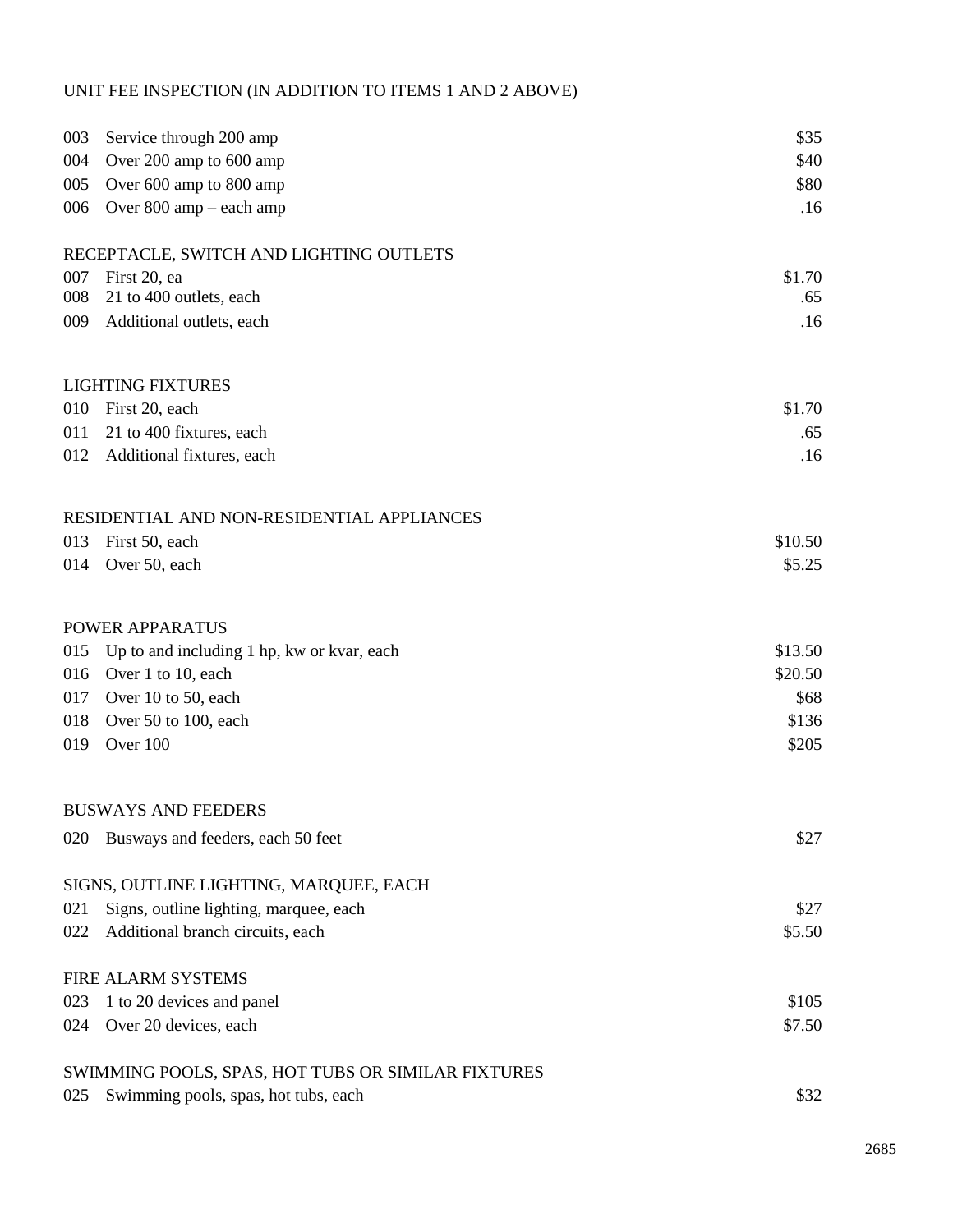|     | MISCELLANEOUS APPARATUS, CONDUITS AND CONDUCTORS                        |                  |
|-----|-------------------------------------------------------------------------|------------------|
| 026 | Miscellaneous apparatus                                                 | \$13.50          |
|     | OTHER INSPECTIONS AND FEES                                              |                  |
| 027 | Outside normal business hours, per hour, \$115, \$115 minimum           |                  |
| 028 | All other inspections                                                   | Note 1           |
| 029 | Investigation fee                                                       | \$80             |
|     | Appeal application filing fee                                           | \$150            |
|     | License registration fee                                                | \$15             |
|     | Note 1: Actual determined costs will be billed                          |                  |
|     | <b>PERMIT FEE SCHEDULE - PLUMBING</b>                                   |                  |
|     | PLUMBING FEES FY2013                                                    |                  |
|     | Plan review fee (when required)                                         | 2% of permit fee |
|     | PERMIT ISSUANCE                                                         |                  |
| 001 | Permit base fee/One inspection                                          | \$50             |
| 002 | Each additional inspection                                              | \$50             |
| 003 | Water heater replacement less than 55 gallons or less                   | \$50             |
|     | UNIT FEE INSPECTION (in addition to items above)                        |                  |
|     | <b>FIXTURES</b>                                                         |                  |
| 004 | Each plumbing fixture or set of fixtures on one trap                    | \$10             |
|     | (including drainage piping and backflow protection)                     |                  |
|     | <b>SEWERS AND DRAINS</b>                                                |                  |
| 005 | Each building sewer                                                     | \$60             |
| 006 | Each back water valve installation                                      | \$20             |
| 007 | Rainwater systems - per drain (inside building)                         | \$15             |
|     | WATER EQUIPMENT, APPLIANCES, AND DEVICES                                |                  |
| 008 | Each water heater and/or vent                                           | \$15             |
|     | Each installation, alternation, or repair of water piping               |                  |
| 009 | and/or water treatment equipment (each fixture)                         | \$10             |
| 010 | Lawn sprinkler system or meter and backflow devices                     | \$20             |
|     | Backflow protective device other than atmospheric type vacuum breakers: |                  |
| 011 | 2 inch in diameter and smaller                                          | \$20             |
| 012 | over 2 inches in diameter                                               | \$40             |
|     | STACKS, VENTS, AND CONDUCTORS                                           |                  |
| 013 | 3 stories or less                                                       | \$20             |
| 014 | Over 3 stories (per story)                                              | \$15             |
| 015 | Repair or change of drainage or vent piping each fixture                | \$10             |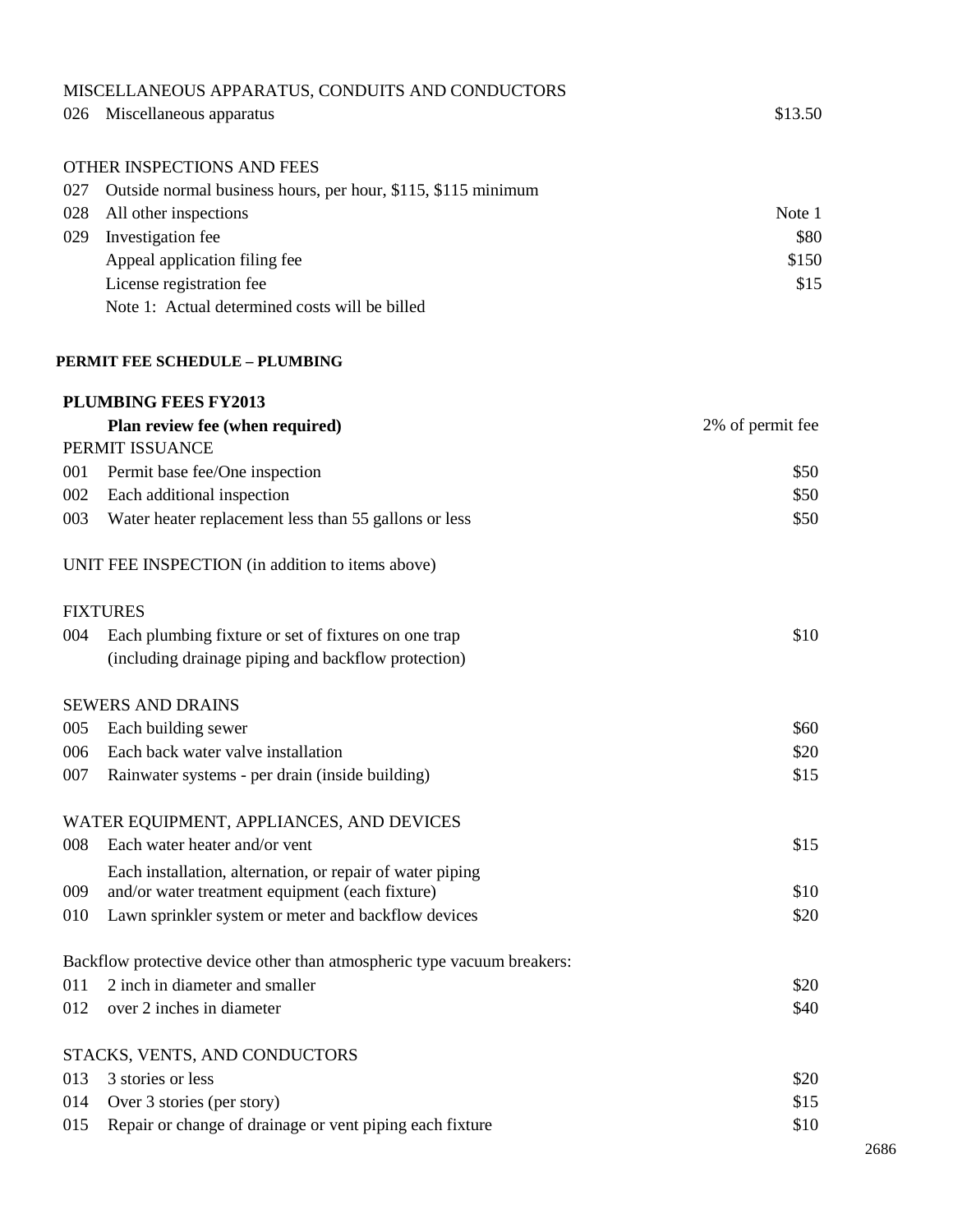|     | <b>GAS PIPING</b>                                                        |        |
|-----|--------------------------------------------------------------------------|--------|
| 016 | Gas piping system of 1 to 4 outlets                                      | \$25   |
| 017 | Gas piping system of 5 or more outlets                                   | \$10   |
|     |                                                                          |        |
|     | OTHER INSPECTIONS AND FEES                                               |        |
| 018 | Inspections outside normal business hours--\$115 per hour, \$115 minimum |        |
| 019 | Reinspection fee                                                         | $\ast$ |
| 020 | Inspection for which no fee is specifically indicated                    | $**$   |
| 021 | Investigation fee                                                        | \$80   |
|     | Appeal application filing fee                                            | \$150  |
|     | * Actual determined costs will be billed                                 |        |

\*\*Inspections will be charged at the rate of the most similar item

#### PERMIT FEE SCHEDULE—SIGNS

#### **SIGN LICENSE FEES FY2013**

| Display Area (Square Feet)    | License Fee |
|-------------------------------|-------------|
| $0 - 10$                      | \$15        |
| $11-50$                       | \$30        |
| 51-75                         | \$45        |
| Over 75                       | \$75        |
| Appeal application filing fee | \$150       |

#### **SIGN CONSTRUCTION PERMIT FEES FY2013**

| Display Area (Square Feet)        | Permit Fee |
|-----------------------------------|------------|
| $0 - 10$                          | \$30       |
| $11-50$                           | \$60       |
| 51-75                             | \$90       |
| Over 75                           | \$150      |
| Banner application processing fee | \$20       |

#### **MODIFICATION OF EXISTING SIGN FEES FY2013**

| Display Area (Square Feet) | Permit Fee |
|----------------------------|------------|
| $0 - 10$                   | \$15       |
| $11-50$                    | \$30       |
| 51-75                      | \$45       |
| Over 75                    | \$80       |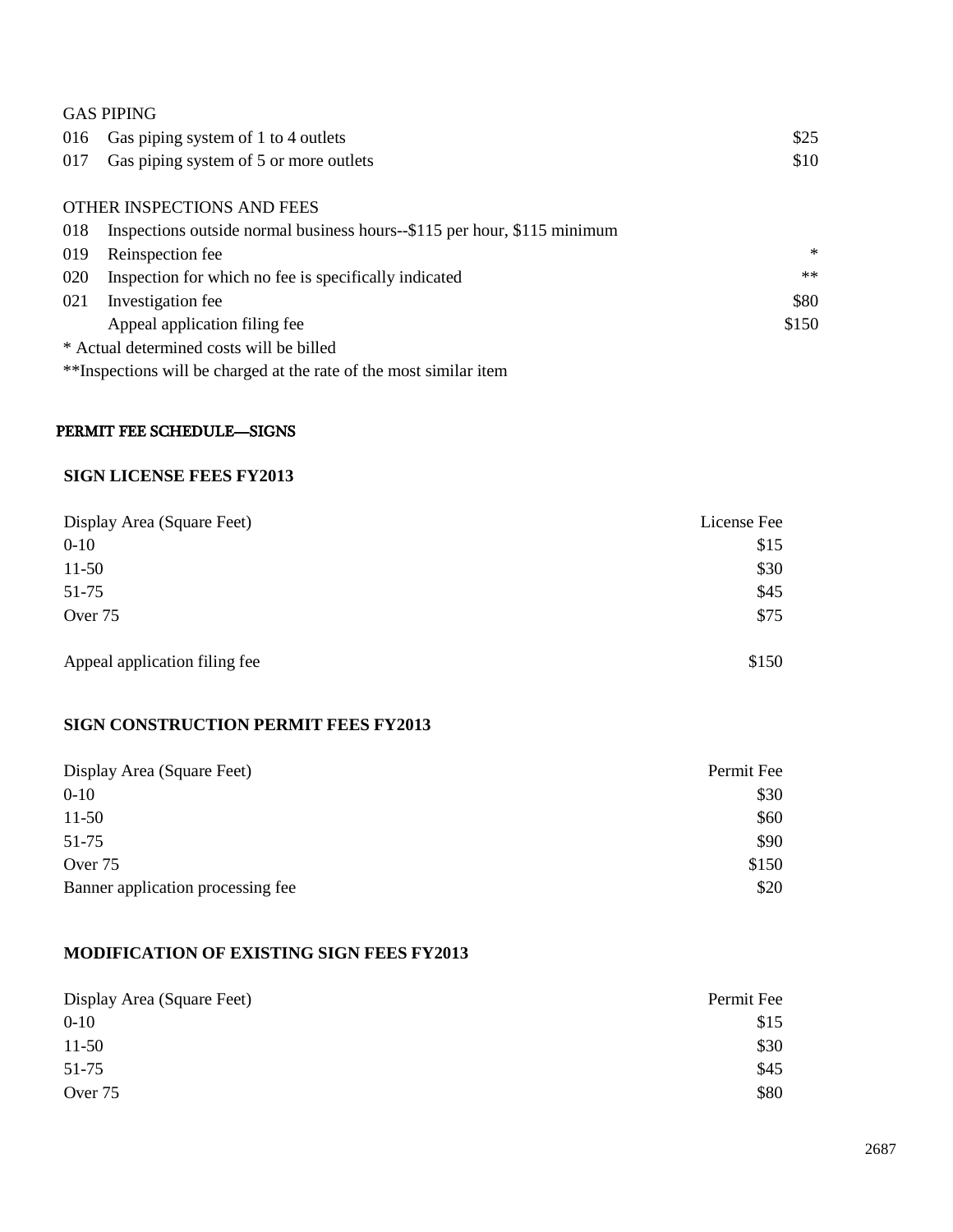**SECTION 12**. The Review Fees for Land Development applications are required under the zoning code and are based on the following fee schedule:

#### **LAND DEVELOPMENT APPLICATION FEES**

| Rezoning                                                                                                      | $$1,000 + $100/$ acre                                                                                                                             |
|---------------------------------------------------------------------------------------------------------------|---------------------------------------------------------------------------------------------------------------------------------------------------|
| Site Plan or Special Use Permit                                                                               |                                                                                                                                                   |
| Residential                                                                                                   | $$1,000 + $25$ /dwelling unit                                                                                                                     |
| Nonresidential<br>Modification                                                                                | $$1,000 + $25/1,000$ sq. ft. GFA<br>$+$ \$200/drive thru service lane<br>and/or gasoline pump island<br>$$1,000 + increment per new construction$ |
| <b>Administrative Only</b>                                                                                    | \$200                                                                                                                                             |
| Parking Plan (B-3)<br>Administrative Only                                                                     | $$1,000 + $25/1,000$ sq. ft. GFA<br>\$200                                                                                                         |
| Combined applications<br>$(i.e., reasoning + SUP/site plan)$                                                  | Larger fee $+2$ second fee                                                                                                                        |
| Zoning Variance                                                                                               | \$250.00                                                                                                                                          |
| Subdivisions                                                                                                  |                                                                                                                                                   |
| Tentative Preliminary                                                                                         | $$1,000 + $25/lot$                                                                                                                                |
| <b>Final Preliminary</b>                                                                                      | \$250                                                                                                                                             |
| <b>Final Plat</b>                                                                                             | \$25/lot                                                                                                                                          |
| Lot Split                                                                                                     | \$500                                                                                                                                             |
| <b>Administrative Only</b>                                                                                    | \$200                                                                                                                                             |
| Certificate of Appropriateness (required public hearing<br>by Historic District Commission)                   | Fee rescinded December 6, 2006                                                                                                                    |
| *Per City of East Lansing Resolution 2006-1 adopted February 7, 2006.<br>$GFA = Gross$ Floor Area of Building |                                                                                                                                                   |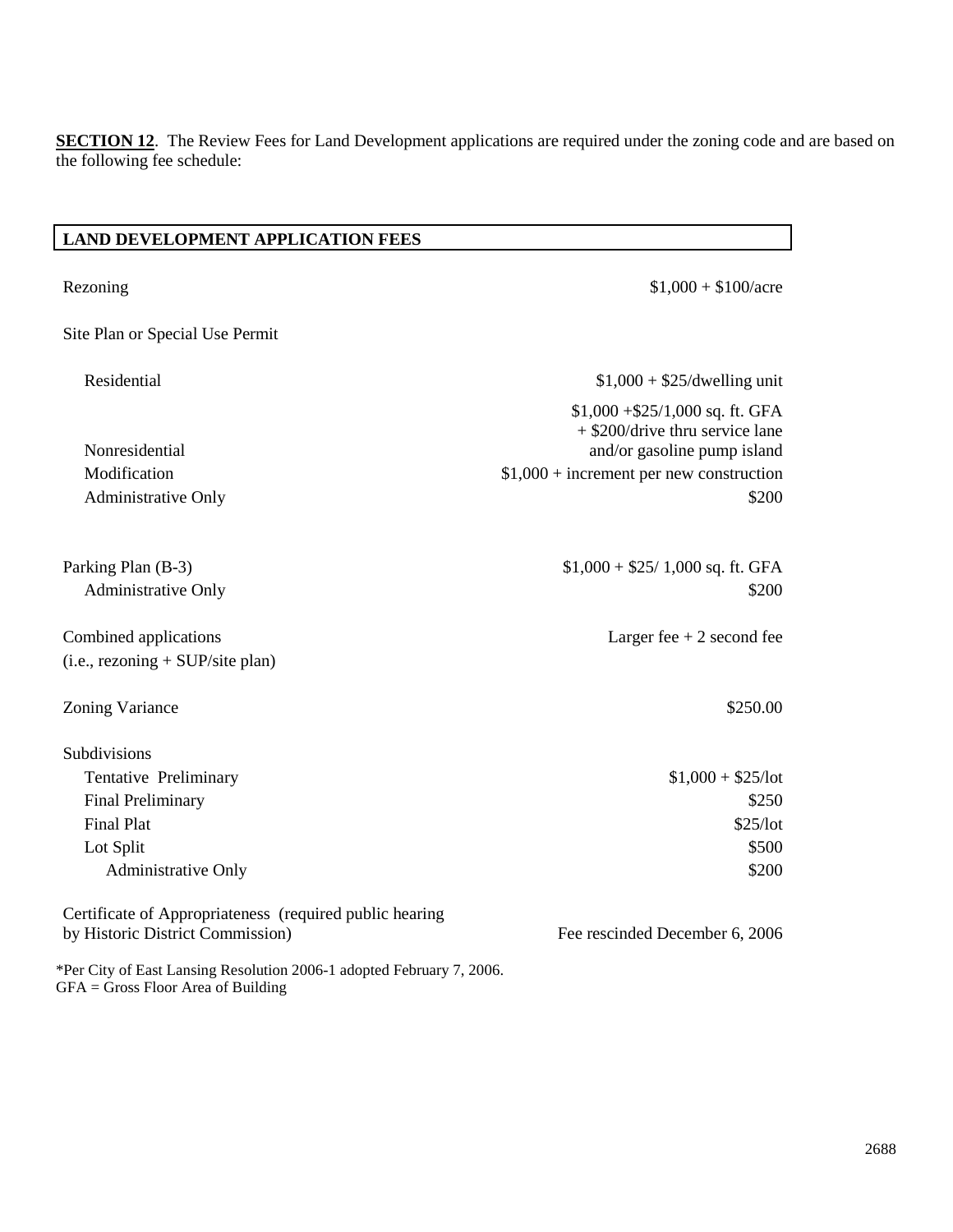## Parks and Recreation Fee Schedule

## East Lansing Softball Complex and Patriarche Park Ball Field Fees

| <b>Description</b>                                      | 2013<br>Recommended   |
|---------------------------------------------------------|-----------------------|
|                                                         | (Effective 6/1/12)    |
| <b>Games</b> (Fee includes Initial Field Preparation)   |                       |
| <b>City Sponsored Youth Leagues/Games</b>               | \$20/game             |
| East Lansing Baseball Club                              | \$20/game             |
| Other Youth Leagues/Games                               | \$32/game             |
| City Sponsored Adult Softball Leagues/Games             | \$20/game             |
| Other Adult Softball Leagues/Games                      | \$35/game             |
| East Lansing High School                                | No Fee                |
| Patriarche Full Sized Field w/out lights                | \$40/game             |
| Patriarche Full Sized Field with lights                 | \$55/game             |
| Tournaments (Fee includes Initial Field<br>Preparation) |                       |
| Youth Tournament-East Lansing Baseball Club             | \$20/game             |
| Youth Tournament-Other                                  | \$32/game             |
| Before 9a.m or 8 p.m. or later                          | \$45/game             |
| Holidays                                                | \$40/game             |
| Holidays before 9 a.m. or 8 p.m. or later               | \$55/game             |
| <b>Adult Tournament</b>                                 | \$35/game             |
| Before 9a.m or 8 p.m. or later                          | \$45/game             |
| Holidays                                                | \$43/game             |
| Holidays before 9 a.m. or 8 p.m. or later               | \$55/game             |
| East Lansing High School                                | No Fee                |
| <b>Additional Services</b>                              |                       |
| Additional Full Field Preparation                       | \$20/field            |
| <b>Additional Partial Field Preparation</b>             | \$10/field            |
| Additional Partial Field Preparation after 4            |                       |
| games per field                                         | Free                  |
| Lights                                                  | \$15/field            |
| Scoreboards                                             | \$10/field            |
| <b>Practices</b> (No field preparation)                 | \$20/practice (1.5 hr |
| East Lansing High School                                | max)                  |
|                                                         | No Fee                |
| <b>Camps, Clinics and Tryouts</b>                       |                       |
| <b>East Lansing High School</b>                         | No Fee                |

East Lansing High School No Fee Camps, Clinics and Tryouts **\$32/hr/field** Field Preparation **\$20/field**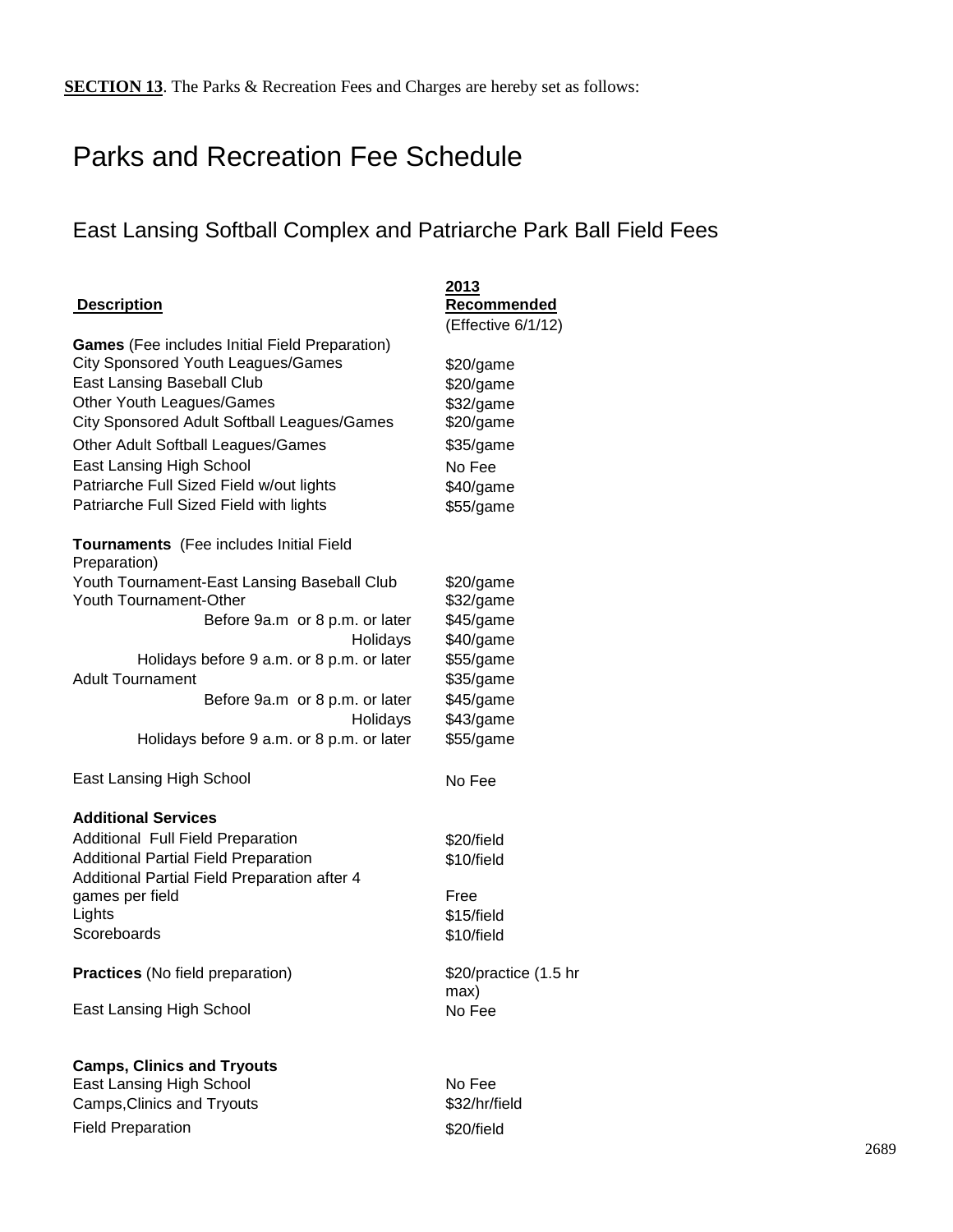## Soccer Complex Fees

#### **Description**

#### **Per Game Rates**

Youth games with an East Lansing Team \$25/game Youth games without an East Lansing Team \$40/game Adult Games **\$48/game** Capital Area Classic Tournament \$40/game Other Tournaments **\$48/game** 

#### **Per Game Rates-Lighted field**

| Youth games with an East Lansing Team    |
|------------------------------------------|
| Youth games without an East Lansing Team |
| <b>Adult Games</b>                       |
| Capital Area Classic Tournament          |
| Locker Room Facility                     |
| Scoreboards                              |
| Sound System                             |
| <b>Admissions Booth</b>                  |

**Training** (30 persons per field max) Soccer Complex Youth Sessions (1.5 hr session) \$40/session Adult Sessions (1.5 hr session) \$50/session

Fall Season (20 sessions)  $$600/team/season (10 weeks)$ Donley Field (Up to 20 sessions max) \$300/team/season White Park Field (Up to 20 sessions max) \$300/team/season Patriarche Park (Up to 20 sessions max) \$300/team/season

East Lansing Soccer Club Team (includes East Lansing Teams in CASL League) No fee until 2015<sup>\*\*</sup>

**Camps, Clinics & Tryouts** (30 persons per field max) Camps, Clinics and Tryouts  $$50/hr/field$ 

East Lansing High School No Fee East Lansing Soccer Club No fee until 2015\*\*

\*\*no fee (until 2015) – The East Lansing Soccer Club is currently charging a \$10 fee/registrant in the East Lansing Soccer Club. This fee is being assessed to raise the funds pledged by the Club for the Soccer Complex development project and will sunset in 2015. Upon sunset of the development fee, the Club would continue to assess the fee on a per registrant basis and would turn that fee into a maintenance fee to be paid to the City of East Lansing.

**2013 Recommended** (Effective 6/1/12)

 $$50/game$  $$75/game$ \$90/game  $$75/game$ \$25 per rental \$25 per rental \$20 per rental \$20 per rental

Spring Season (18 sessions) \$540/team/season (8 weeks)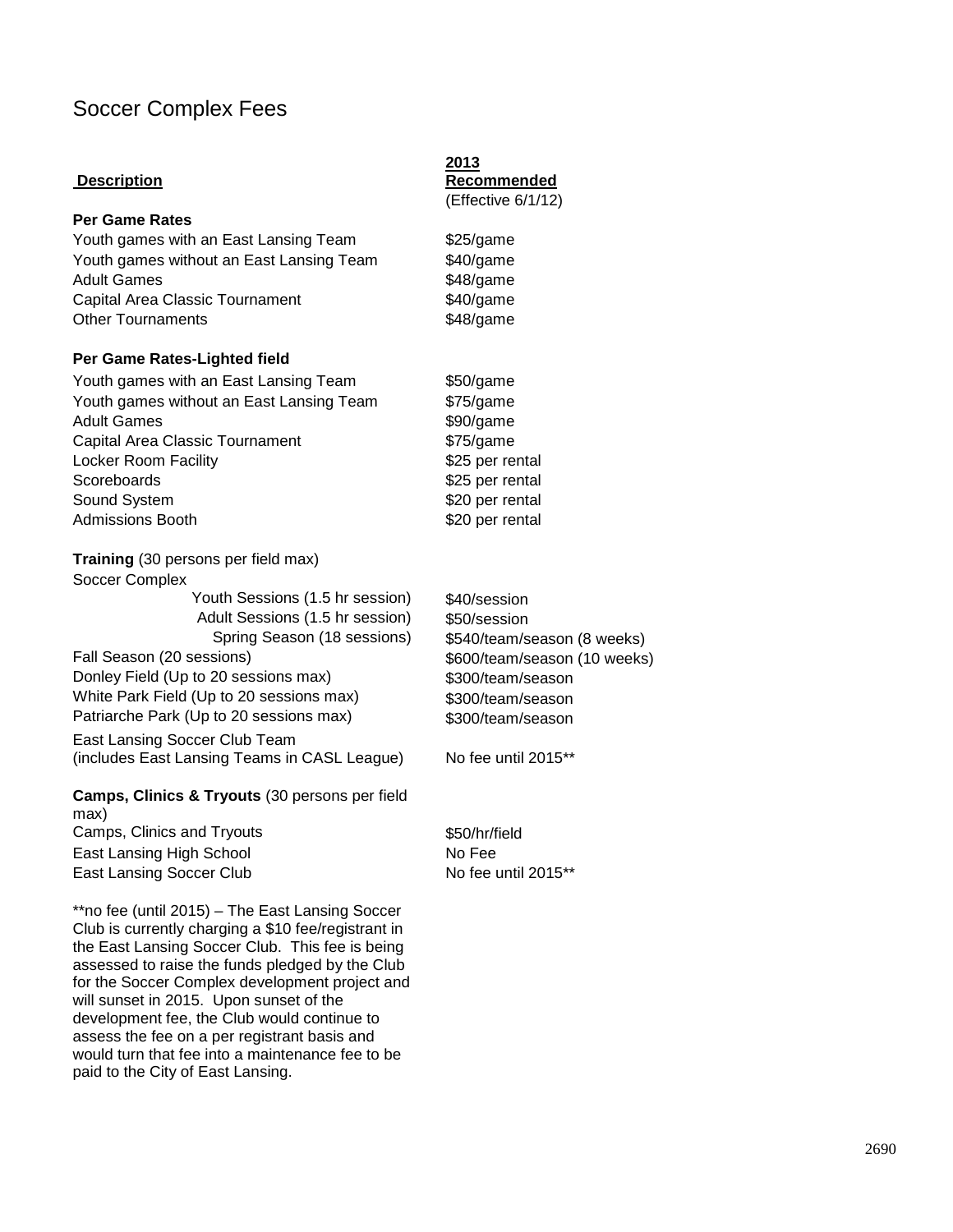## Aquatic Center Fees

|                                        | 2013 Recommended           |                     |  |
|----------------------------------------|----------------------------|---------------------|--|
| <b>General Admission</b>               | <b>Resident</b>            | <b>Non-Resident</b> |  |
|                                        | *Effective start of season |                     |  |
| Daily Pass                             | \$6.00                     | \$9.00              |  |
| Daily Pass Senior                      | \$5.00                     | \$8.00              |  |
| After 5 PM                             | \$5.00                     | \$8.00              |  |
| After 5 PM Senior                      | \$4.00                     | \$7.00              |  |
| 10 Visit and Seasonal Passes           |                            |                     |  |
| 10 Visit Pass                          | \$40.00                    | \$60.00             |  |
| Season Pass                            | \$70.00                    | \$120.00            |  |
| <b>Additional Season Pass</b>          | \$50.00                    | \$70.00             |  |
| <b>Group Rates and Misc.</b>           |                            |                     |  |
| Group Rate                             | \$4.00                     | \$6.00              |  |
| <b>Facility Rental per person</b>      | \$10.00                    | \$13.00             |  |
| Children 2 and under with paying guest | Free                       | Free                |  |

## Hannah Swim Pool

|                                         |                 | 2012 Recommended    |
|-----------------------------------------|-----------------|---------------------|
| <b>Program</b>                          | <b>Resident</b> | <b>Non-Resident</b> |
| 5 week swim lessons                     | \$30.00         | \$35.00             |
| 6 week swim lessons                     | \$36.00         | \$41.00             |
| 8 week swim lessons                     | \$48.00         | \$53.00             |
| Junior Lifeguard Class                  | \$70.00         | \$75.00             |
| 4 - 1/2 hr Private swim lessons         | \$70.00         | \$75.00             |
| 4 - 1/2 hr Semi-Private swim lessons    | \$55.00         | \$60.00             |
| Swim Club (4 Sessions/month/10 months)  | \$20.00         |                     |
| Swim Club (8 Sessions/month/10 months)  | \$40.00         |                     |
| Swim Club (12 Sessions/month/10 months) | \$60.00         |                     |
| Masters Swim (20 hrs)                   | \$73.00         | \$75.00             |
| Water Aerobics (16 classes)             | \$80.00         | \$85.00             |
| Swim Pool Rental- non-profit/Resident   | \$60.00         |                     |
| Swim Pool Rental Profit/Non-Resident    |                 | \$65.00             |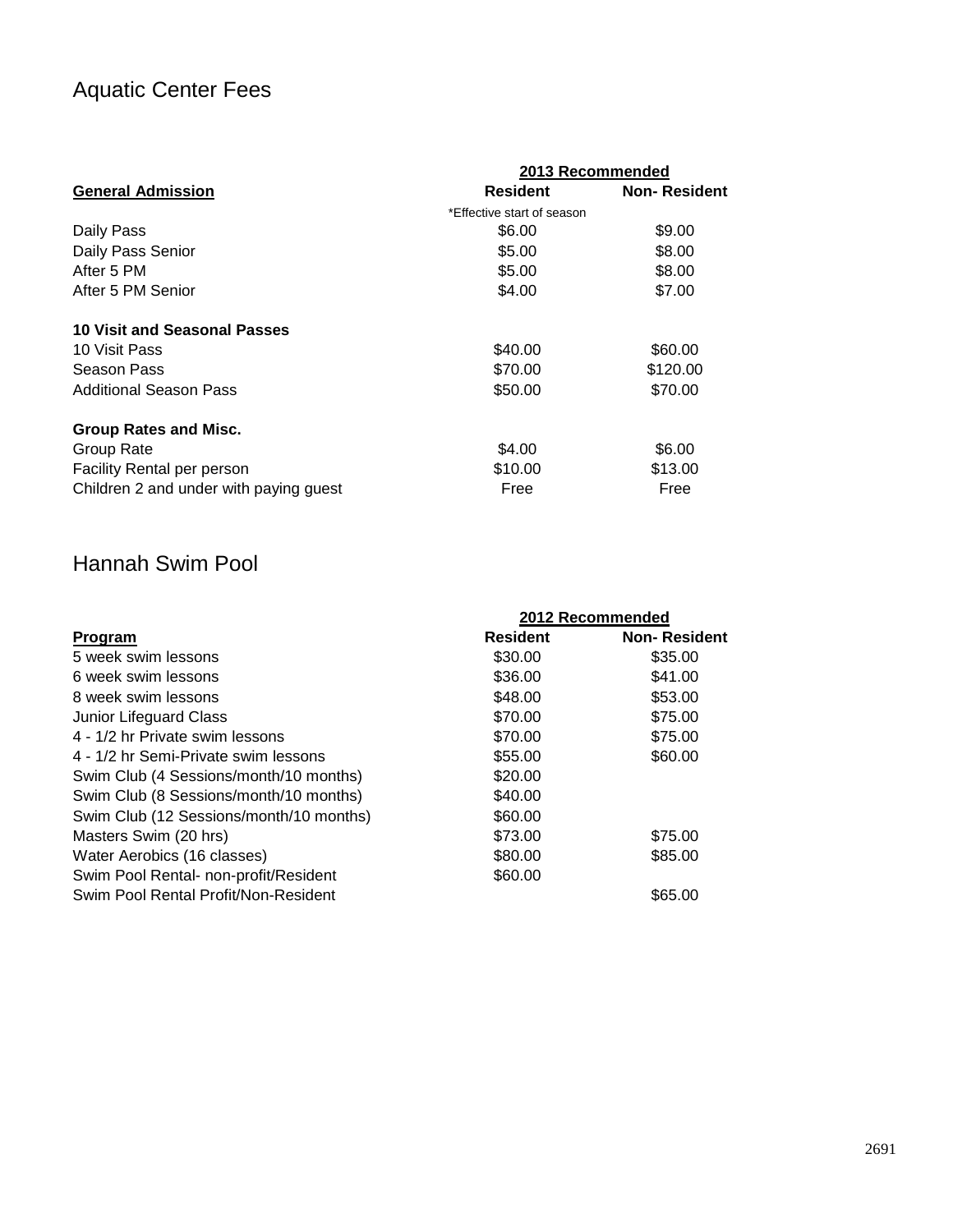## East Lansing Hannah Community Center Fees

| <b>Pass Sales</b>          |            | 2013 Recommended |                |                  |
|----------------------------|------------|------------------|----------------|------------------|
| <b>Daily Admission</b>     | Res        | <b>Non-Res</b>   |                |                  |
| Child                      | \$3.00     | \$4.00           |                |                  |
| Youth                      | \$4.00     | \$5.00           |                |                  |
| Adult                      | \$5.00     | \$6.00           |                |                  |
| Senior                     | \$4.00     | \$5.00           |                |                  |
| <b>Ten Visit Passes</b>    | Res        | <b>Non-Res</b>   |                |                  |
| Child                      | \$15.00    | \$25.00          |                |                  |
| Youth                      | \$25.00    | \$35.00          |                |                  |
| Adult                      | \$35.00    | \$45.00          |                |                  |
| Senior                     | \$25.00    | \$35.00          |                |                  |
| <b>Six Month Passes</b>    | <b>Res</b> | <b>Non-Res</b>   |                |                  |
| Adult                      | \$150.00   | \$206.00         |                |                  |
|                            |            |                  | <b>Monthly</b> | <b>Monthly F</b> |
| <b>Annual Passes</b>       | <b>Res</b> | <b>Non-Res</b>   | Fee Res        | Non Re           |
| Child                      | \$96.00    | \$153.00         | \$8.00         | \$12.75          |
| Youth                      | \$153.00   | \$211.00         | \$12.75        | \$17.60          |
| Adult                      | \$211.00   | \$268.00         | \$12.75        | \$22.33          |
| Senior                     | \$153.00   | \$211.00         | \$8.00         | \$12.75          |
| Family                     | \$363.00   | \$444.00         | \$30.25        | \$37.00          |
| <b>Combo Pass</b>          |            |                  |                |                  |
| (Annual Hannah and Aquatic |            |                  | <b>Monthly</b> | <b>Monthly F</b> |
| <b>Center Pass)</b>        | <b>Res</b> | <b>Non-Res</b>   | <b>Fee Res</b> | Non Re           |
| Child                      | \$126.50   | \$204.00         | \$10.50        | \$17.00          |
|                            | 0.1010     | $\sim$           | $A - A$        | 0.0100           |

| Youth  | \$184.00 | \$262.00 | \$15.33 | \$21.80 |
|--------|----------|----------|---------|---------|
| Adult  | \$241.00 | \$319.00 | \$20.08 | \$26.58 |
| Senior | \$184.00 | \$262.00 | \$15.33 | \$21.80 |
| Family | \$490.00 | \$694.00 | \$40.83 | \$57.83 |

\*Annual passes can be purchased on a monthly payment schedule

| Room Rentals per Hour                        | 2013<br>Recommended |                     |
|----------------------------------------------|---------------------|---------------------|
|                                              | <b>Res/NP</b>       | <b>Non-Res Corp</b> |
| East Gym                                     | \$33.00             | \$38.00             |
| East Gym (*Premium Time)                     | \$40.00             | \$45.00             |
| West Gym                                     | \$24.00             | \$29.00             |
| West Gym (*Premium Time)                     | \$31.00             | \$36.00             |
| <b>Banquet Hall</b>                          | \$60.00             | \$65.00             |
| Banquet Hall (**After Hours)                 | \$70.00             | \$75.00             |
| Special Event Rate Banquet Hall (5 hr block) | \$350.00            | \$375.00            |
| Recital Room Resident / Non Profit           | \$25.00             | \$30.00             |

**Monthly Fee Non Res**<br>\$12.75

**Monthly Fee Non Res**<br>\$17.00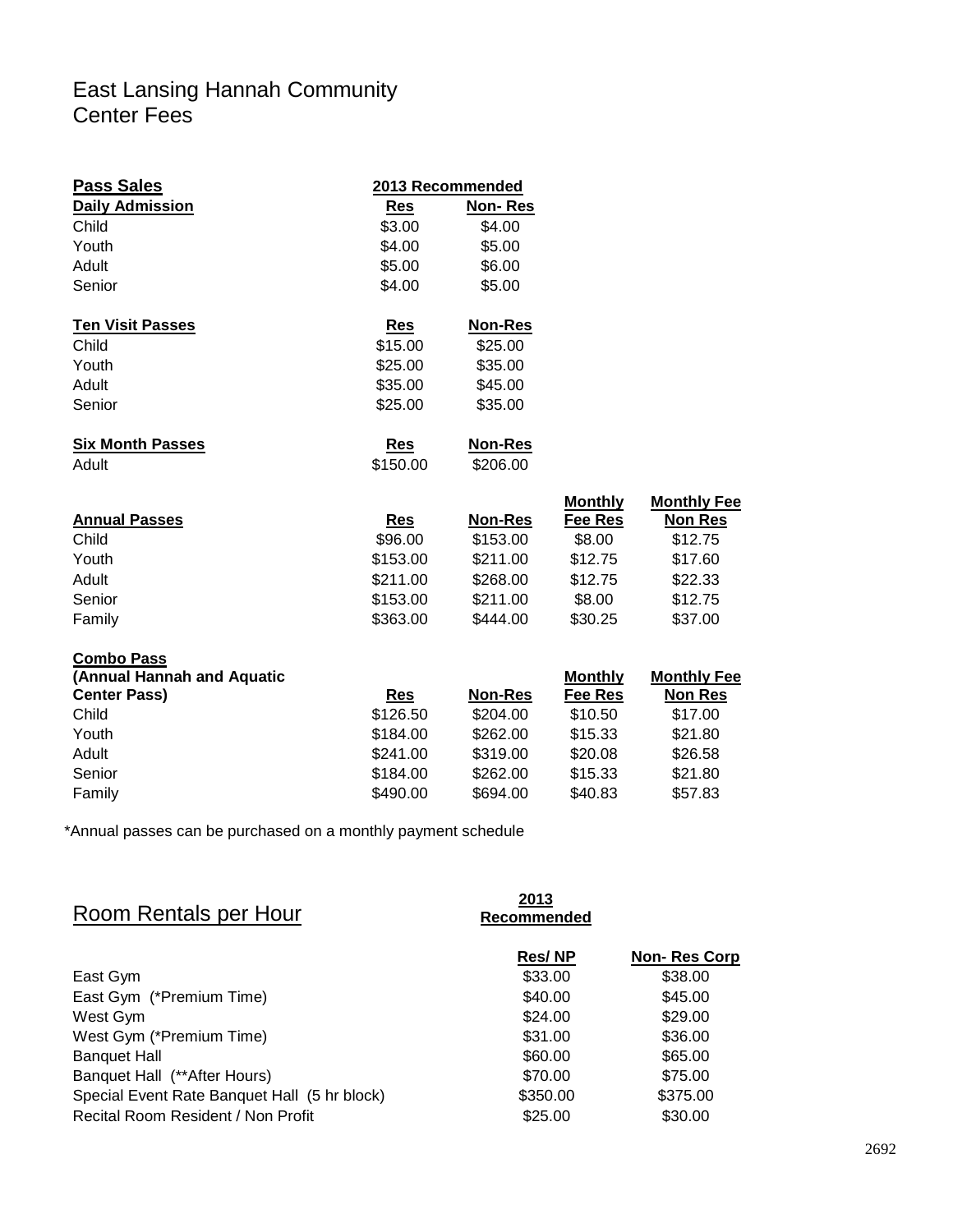| Executive Conference Room                       | \$41.00            | \$46.00       |
|-------------------------------------------------|--------------------|---------------|
| Executive Conference Room (**After Hours)       | \$45.00            | \$50.00       |
| Dance Studio                                    | \$25.00            | \$30.00       |
| Classroom 211                                   | \$29.00            | \$34.00       |
| Classroom 235/237                               | \$29.00            | \$34.00       |
| Classroom 144                                   | \$24.00            | \$29.00       |
| Classroom 142                                   | \$24.00            | \$29.00       |
| <b>Executive Meeting Room</b>                   | \$24.00            | \$30.00       |
| East Lansing Film Fest                          | \$58 per hour      |               |
| <b>East Lansing Film Society</b>                | \$1 per Admission  |               |
| Auditorium (w/o admission)                      | \$85.00            | \$100.00      |
| Auditorium (w/admission)                        |                    | \$85 per hour |
|                                                 | \$85 per hour plus | plus<br>\$1   |
|                                                 | \$1 per admisssion | per Admission |
| Non Profit Youth Organization (Production Rate) | \$1500 per show    |               |
|                                                 | plus \$1 per       |               |
|                                                 | admission          |               |
| Non Profit Adult Organization (Production Rate) | \$2000 per show    |               |
|                                                 | plus \$2 per       |               |
|                                                 | admission          |               |

\* Gymnasiums Premium time rates apply Nov-April, 3:30 p.m-8:00 p.m.

\*\* Banquet Hall and Executive Conference Room After Hour rates apply from 6:00 p.m. on Friday through noon on Sunday.

\*\*\* Internal User Rates apply to East Lansing Prime Time Seniors Program & ELDPRA

## A.L.F.A. Adult Day Services Fees

| <b>Description</b>          | 2013<br>Recommended                    |
|-----------------------------|----------------------------------------|
| Program Fee per Participant | \$12.00 per hour<br>OR<br>\$80 per day |

## Child Care Fees

|                                           | 2013        |
|-------------------------------------------|-------------|
| <b>Description</b>                        | Recommended |
| <b>Before &amp; After School Programs</b> |             |
| <b>Registration Fee</b>                   | \$50.00     |
| Before School/Non Sib                     | \$6.00      |
| Before School/Sib                         | \$5.00      |
| After School/Non Sib                      | \$9.50      |
| After School/Sib                          | \$8.00      |
| Half-Day/Non Sib                          | \$21.00     |
| Half-Day/Sib                              | \$18.00     |
| <b>Field Trip Fee</b>                     | \$6.00      |
|                                           |             |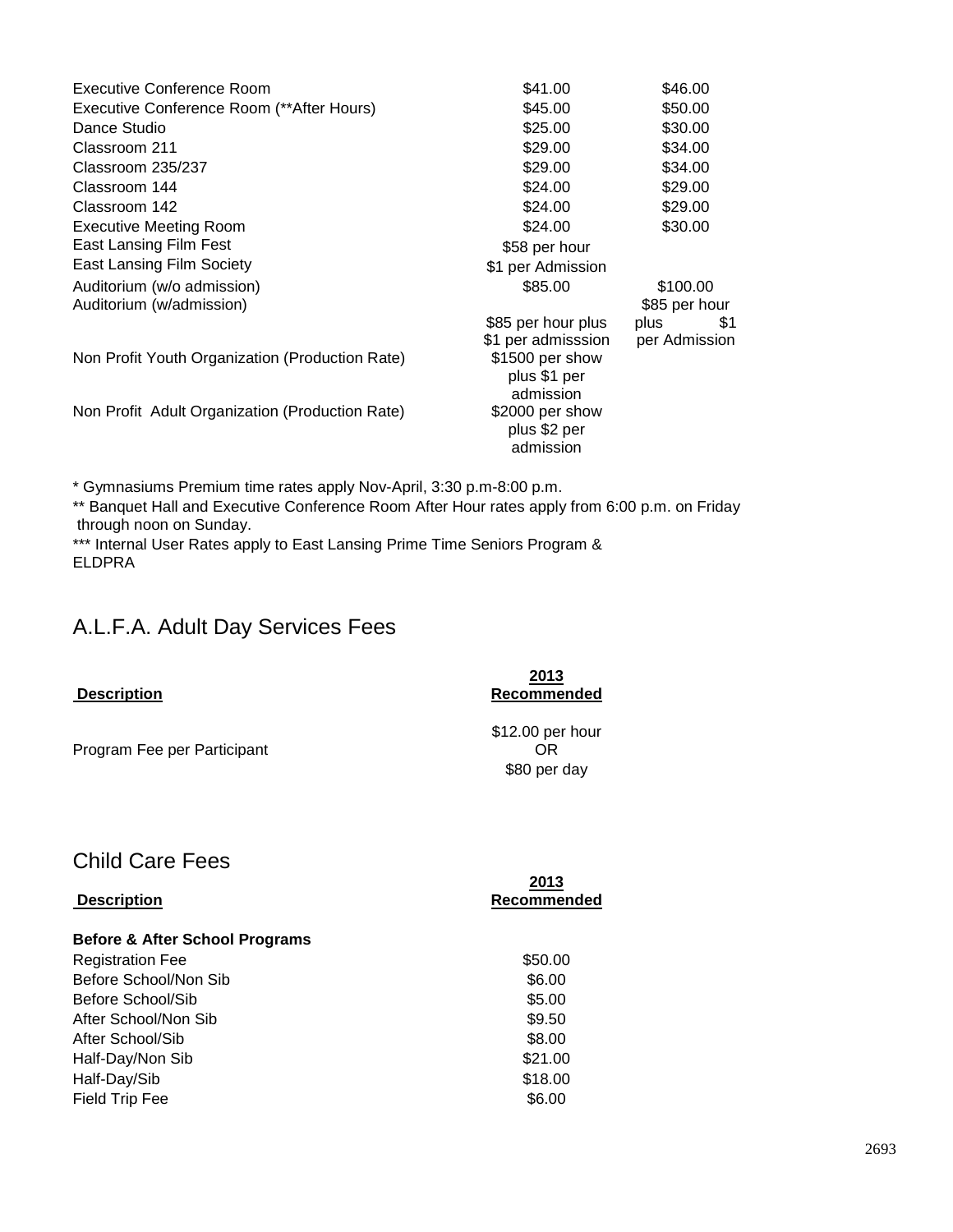|                                        | <u>2013</u>        |
|----------------------------------------|--------------------|
| <b>Bailey Child Care</b>               | <b>Recommended</b> |
| <b>Registration Fee</b>                |                    |
| <b>Registration Fee Non-Resident</b>   | \$50.00            |
| Infant/Toddler Full Month-Non Sib      | \$800.00           |
| Infant/Toddler Full Month-Sib          | \$625.00           |
| Infant/Toddler Daily Rate-Non Sib      | \$45.00            |
| Infant/Toddler Daily Rate-Sib          | \$40.00            |
| Preschool Full Month/Non Sib/NPT       | \$800.00           |
| Preschool Full Month/Sib/NPT           | \$625.00           |
| Preschool Full Day/Non Sib/NPT         | \$45.00            |
| Preschool Full Day/Sib/NPT             | \$40.00            |
| Preschool Half Day/Non Sib/NPT         | \$24.00            |
| Preschool Half Day/Sib/NPT             | \$21.00            |
| Preschool/K-Club Full Day/Non Sib/PT   | \$35.00            |
| Preschool/K-Club Full Day/Sib/PT       | \$29.00            |
| Preschool/K-Club Full Month/Non Sib/PT | \$600.00           |
| Preschool/K-Club Full Month/ Sib/PT    | \$510.00           |
| Preschool/K-Club Half Day/Non Sib/PT   | \$21.00            |
| Preschool/K-Club Half Day/Sib/PT       | \$18.00            |
| K-Club (Summer) Registration Fee       | \$25.00            |
| Lunch Fee                              | N/A                |
| Chinese Program                        | \$350.00           |
| <b>Chinese Immersion Program</b>       | \$600.00           |
| Spanish Program                        | \$350.00           |
| Spanish Immersion Program              | \$600.00           |
|                                        | 2013               |
| <b>Day Camp Programs</b>               | Recommended        |
| Summer Camp: Registration Fee          | \$25.00            |
| Summer Camp: Full Week/Non Sib         | \$175.00           |
| $\ldots \wedge \ldots \wedge \cdots$   | 0.1500             |

| Summer Camp: Full Week/Sib    | \$150.00 |
|-------------------------------|----------|
| Summer Camp: Full Day/Non Sib | \$35.00  |
| Summer Camp: Full Day/ Sib    | \$30.00  |
| Break Care: Full Day/Non Sib  | \$35.00  |
| Break Care: Full Day/Sib      | \$30.00  |
|                               |          |

## Recreation and Arts Fees

|                                            | 2013 Recommended |                     |  |
|--------------------------------------------|------------------|---------------------|--|
| <b>Class Description</b>                   | <b>Resident</b>  | <b>Non-Resident</b> |  |
| All Adult Ceramic Classes (per class rate) | \$13.25          | add \$5             |  |
| Ceramics - per class rate                  |                  |                     |  |
| Pottery for Kids - 5 sessions              | n/a              | n/a                 |  |
| Youth Ceramics - 5 sessions                | n/a              | n/a                 |  |
| Ceramic Supply Fee - per session fee       | \$4.00           | \$4.00              |  |
| Ceramic Supply Fee - Youth                 | n/a              | n/a                 |  |
| Art Workshops (range)                      | \$70-\$110       | \$75-\$115          |  |
| <b>Basic Figure Painting</b>               |                  | Add \$5             |  |
| Oil/Acrylics - per session*                | \$13.00          |                     |  |
| Pastels - per sessions*                    | \$13.00          |                     |  |
| Watercolor - per sessions*                 | \$15.00          |                     |  |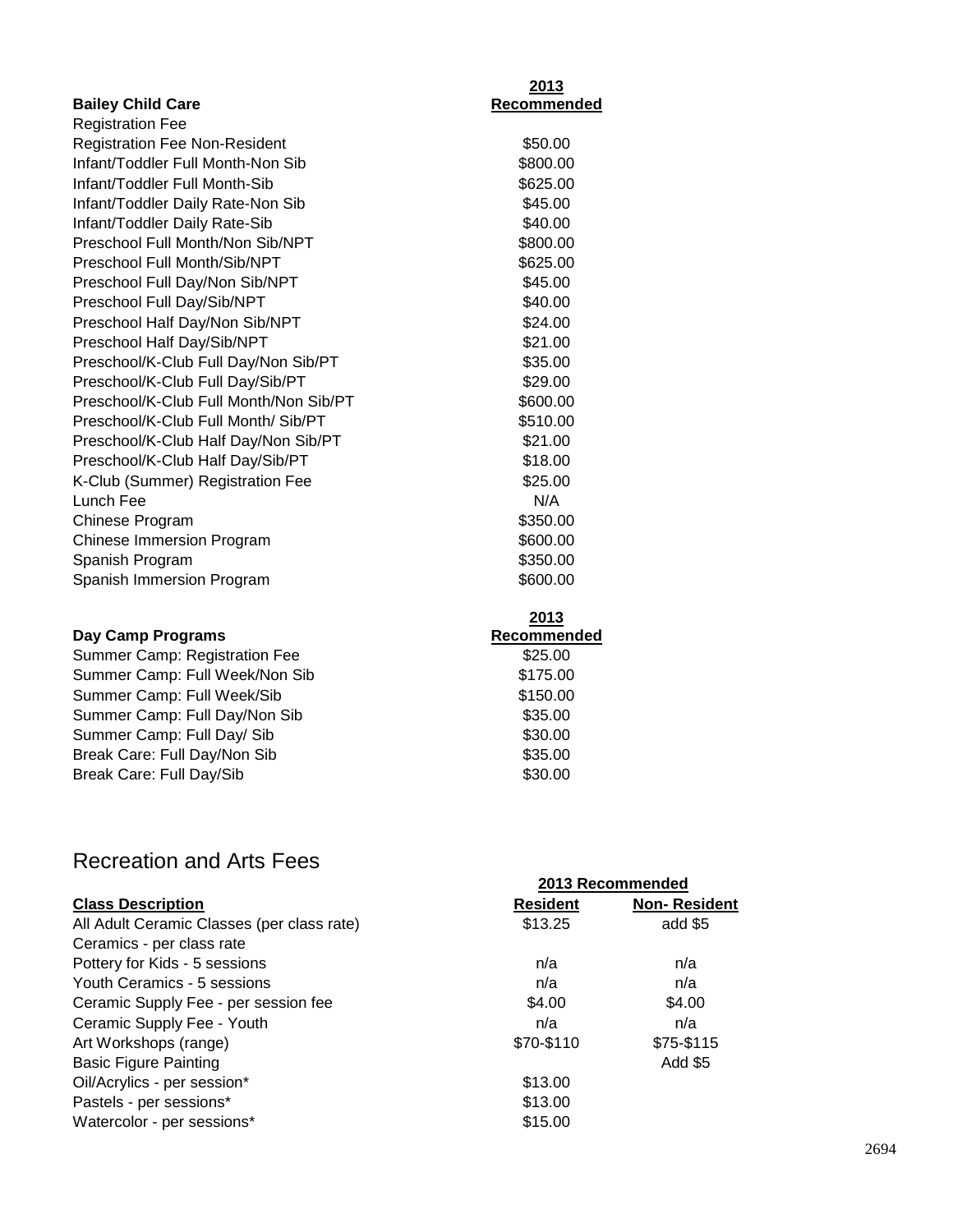| Art Explorers - 4 sessions    | \$80.00   | \$85.00   |
|-------------------------------|-----------|-----------|
| Art Explorers II - 4 sessions | \$80.00   | \$85.00   |
| Drawing - per sessions*       | \$13.00   |           |
| Youth Art Workshops (range)   | \$30-\$55 | \$30-\$55 |

*\* Per session fees are the same for Resident and Non-Resident, although Non-Residents pay a \$5.00 additional fee for the full class.*

*(Example: A 8 session oil painting class would cost \$104.00 for a Resident and \$109.00 for a Non-Resident.)*

|                                                     | <b>Resident</b> | <b>Non-Resident</b> |
|-----------------------------------------------------|-----------------|---------------------|
| Lil' Tykes Ballet - 6 sessions                      | \$44.00         | \$49.00             |
| Beginning Ballet - 4 - 45 min sessions              | \$40.00         | \$40.00             |
| Intermediate Ballet - 4 - 60 min sessions           | \$42.00         | \$42.00             |
| Adv Ballet - 4 - 75 min sessions                    | \$44.00         | \$44.00             |
| Ballroom - 6 sessions                               | \$50.00         | \$55.00             |
| Line Fusion - 6 sessions                            | \$56.00         | \$61.00             |
| Bellydancing - 6 sessions                           | \$48.00         | \$53.00             |
| Salsa Dance - 6 sessions                            | \$60.00         | \$65.00             |
| Babysitting                                         | \$45.00         | \$50.00             |
| Dog Obedience - 6 sessions                          | \$84.00         | \$89.00             |
| <b>LEGO Classes</b>                                 | \$146.00        | \$146.00            |
| Specialty Camps (average rate)                      | $$100 - $150$   | n/a                 |
| Daddy/Daughter Dance                                | \$14.00         | \$14.00             |
| Mother/Son Dance                                    | \$14.00         | \$14.00             |
| Special Events Fees (undetermined)                  |                 |                     |
| Youth Beg Tennis - 8 sessions                       | \$72.00         | \$72.00             |
| Adult Beg Tennis - 8 sessions                       | \$72.00         | \$72.00             |
| Kripalu Yoga - 8 sessions                           | \$91.00         | \$96.00             |
| Tai Chi - 10 sessions                               | \$65.00         | \$70.00             |
| Yoga Classes (range depending on type) - 6 sessions | \$65-\$81       | \$70-\$86           |
| Group Fitness Classes (range) - 6 sessions          | \$48-\$66       | \$53-\$71           |
| Tiny Tumblers - 6 sessions                          | \$45.00         | n/a                 |
| Youth Sports Camps                                  | \$30-\$50       | n/a                 |
| K-1 Buddy Basketball                                | \$45.00         | n/a                 |
| Fencing - 15 sessions                               | \$150.00        | \$150.00            |
| Archery Camps - 4 sessions                          | \$95.00         | \$95.00             |
| <b>Ballistics Camp - 4 sessions</b>                 | \$95.00         | \$95.00             |
| <b>Personal Training Services</b>                   | \$40-\$55       | n/a                 |
| Massage Therapy (1 hr.)                             | \$65-\$70       | n/a                 |
| Massage Therapy (90 min.)                           | \$90.00         | n/a                 |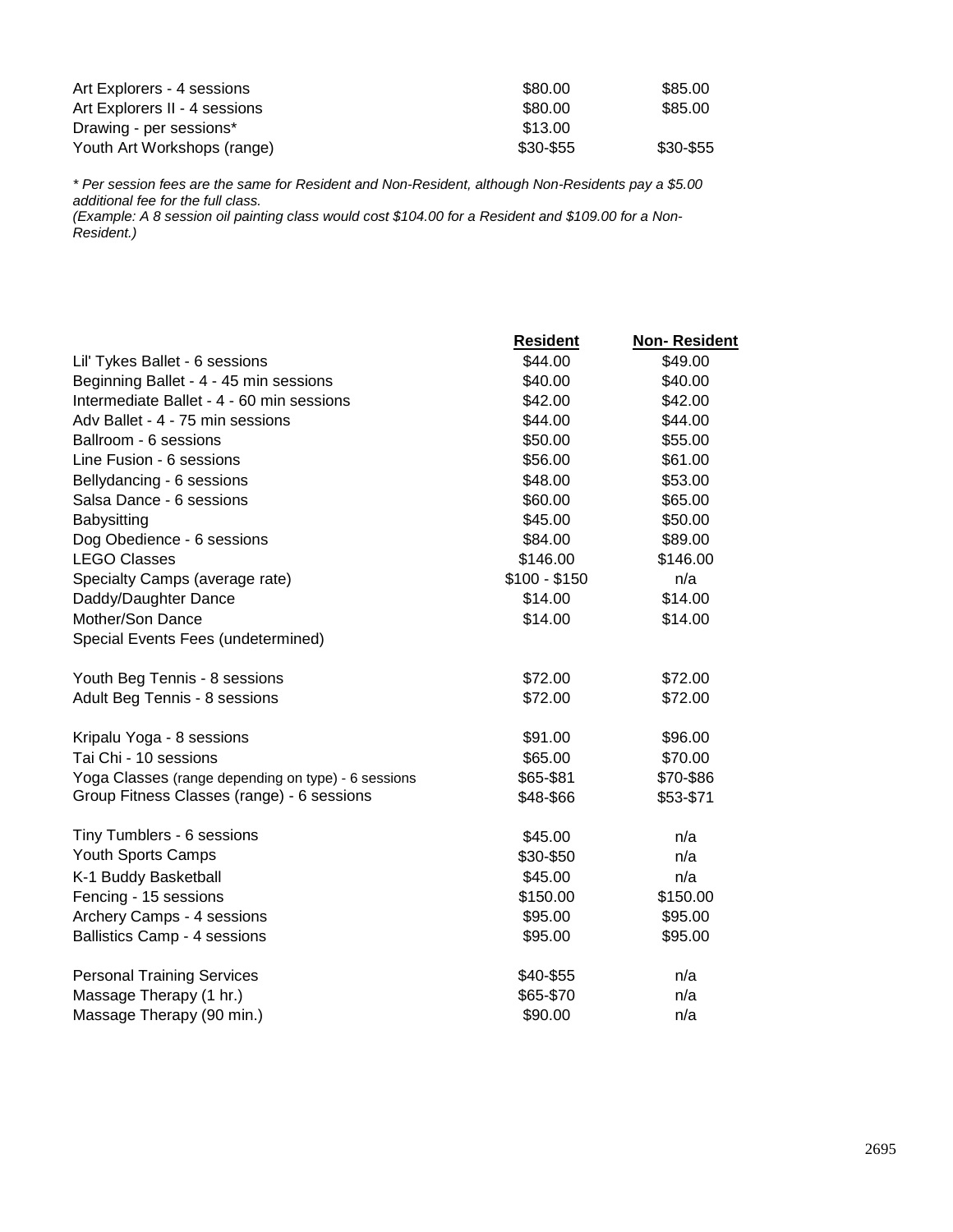## ALL-OF-US EXPRESS CHILDREN'S THEATRE

|                                      |                 | 2013 Recommended    |
|--------------------------------------|-----------------|---------------------|
|                                      | <b>Resident</b> | <b>Non-Resident</b> |
| Tickets (adult)                      | \$7.00          | \$7.00              |
| Tickets (youth)                      | \$5.00          | \$5.00              |
| School Shows (school part. Only)     | \$5.00          | \$5.00              |
| Saturday Academy                     | \$50.00         | \$50.00             |
| Summer Academy                       | \$125.00        | \$125.00            |
| Open Workshops                       | \$20-\$50       | \$20-\$50           |
| <b>Girl Scout Workshops</b>          | n/a             | n/a                 |
| <b>Production Participation Fees</b> |                 |                     |
| Cast                                 | \$75.00         | \$75.00             |
| <b>Running Crew</b>                  | \$35.00         | \$35.00             |
| <b>Guild Apprentice Level</b>        | \$40.00         | \$40.00             |
| Guild Journeyman Level               | \$55.00         | \$55.00             |
| <b>Guild Master Level</b>            | \$75.00         | \$75.00             |
| Cast/Crew Party                      | \$8.00          | \$8.00              |
| <b>DVD</b>                           | \$20.00         | \$20.00             |
| Photo CD                             | \$15.00         | \$15.00             |
| <b>Best Wishes Ad</b>                | \$5.00          | \$5.00              |
| Show T-shirt                         | \$18.00         | \$18.00             |
| <b>Musical Participation Fees</b>    |                 |                     |
| Cast                                 | \$100.00        | \$100.00            |
| <b>Running Crew</b>                  | \$50.00         | \$50.00             |
| <b>Guild Apprentice Level</b>        | \$55.00         | \$55.00             |
| Guild Journeyman Level               | \$70.00         | \$70.00             |
| <b>Guild Master Level</b>            | \$90.00         | \$90.00             |
| <b>DVD</b>                           | \$20.00         | \$20.00             |
| Photo CD                             | \$15.00         | \$15.00             |
| <b>Best Wishes Ad</b>                | \$5.00          | \$5.00              |
| Show T-shirt                         | \$18.00         | \$18.00             |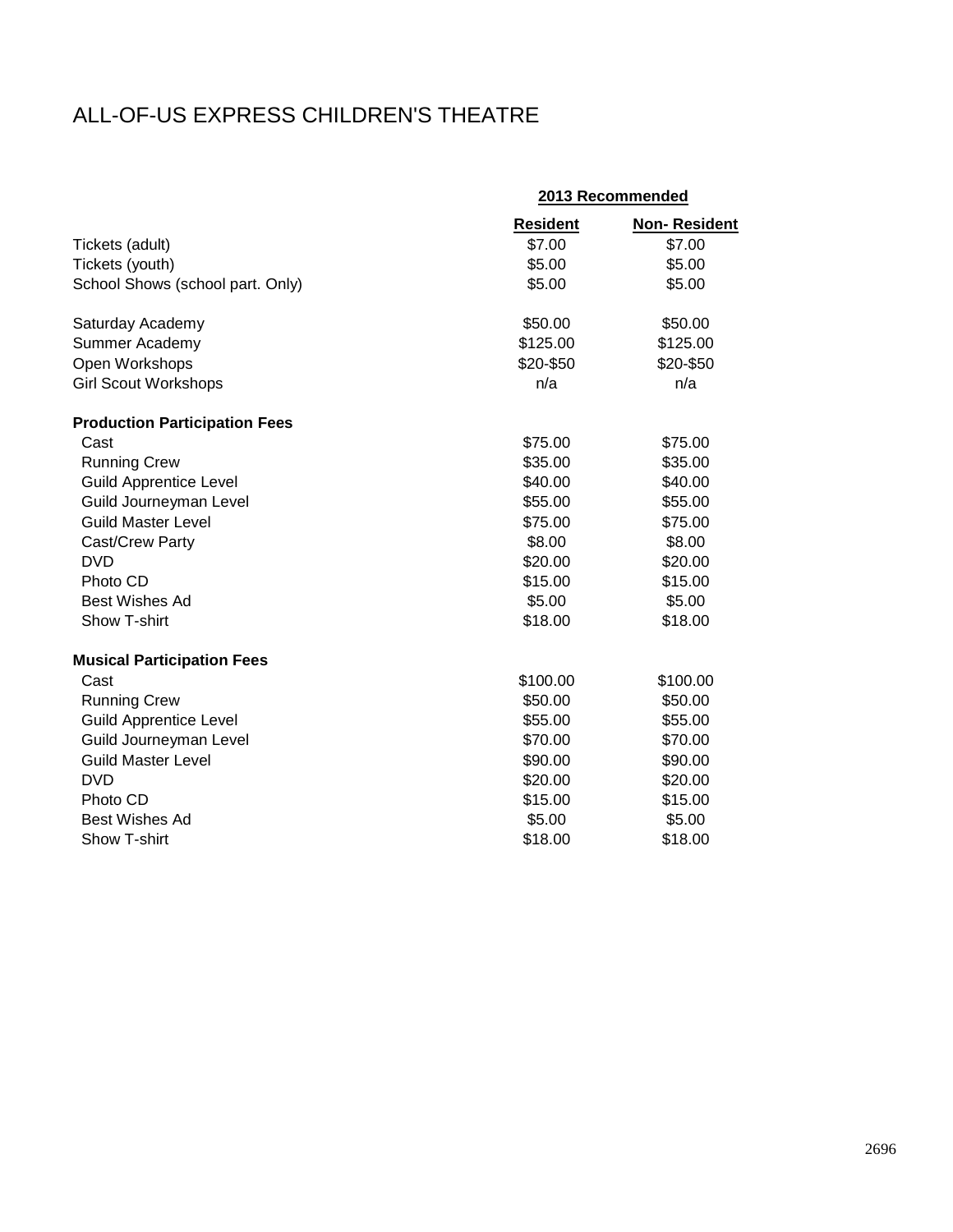## **Sports and Athletics Fees**

|                                                               | 2013        |
|---------------------------------------------------------------|-------------|
|                                                               | Recommended |
| Adult Softball 18 Game Schedule                               | \$660.00    |
| <b>Player Fee Non-Res</b>                                     | \$24.00     |
| <b>Player Fee Resident</b>                                    | \$18.00     |
| Adult Softball 14 Game Schedule                               | \$530.00    |
| <b>Player Fee Non-Res</b>                                     | \$20.00     |
| <b>Player Fee Resident</b>                                    | \$14.00     |
| Adult Softball 12 Game Schedule                               | \$450.00    |
| <b>Player Fee Non-Res</b>                                     | \$20.00     |
| <b>Player Fee Resident</b>                                    | \$14.00     |
| Adult Softball 10 Game Schedule                               | \$385.00    |
| <b>Player Fee Non-Res</b>                                     | \$17.00     |
| <b>Player Fee Resident</b>                                    | \$11.00     |
| Adult Softball10 Game Schedule UO                             | \$250.00    |
| <b>Player Fee Non-Res</b>                                     | \$17.00     |
| Player Fee Resident                                           | \$11.00     |
| Adult Softball 10 Game Schedule Fall                          | \$385.00    |
| <b>Player Fee Non-Res</b>                                     | \$17.00     |
| <b>Player Fee Resident</b>                                    | \$11.00     |
| Youth Baseball T-Ball League/player                           | \$45.00     |
| Youth Baseball Midget League/player                           | \$50.00     |
| Youth Baseball Little League/player                           | \$55.00     |
| Youth Basketball/player                                       | \$55.00     |
| Adult Volleyball Session (13 weeks)                           | \$39.00     |
| <b>Adult Volleyball Daily</b>                                 | \$4.00      |
| Middle School Interscholastic Basketball/player - 12          |             |
| Games                                                         | \$250.00    |
| Middle School Interscholastic Basketball/player - 10          |             |
| Games                                                         | \$220.00    |
| Middle School Interscholastic Cross Country/player            | \$175.00    |
| Middle School Interscholastic Track/Field/player              | \$175.00    |
| Middle School Interscholastic Volleyball/player - 12<br>Games | \$250.00    |
| Middle School Interscholastic Volleyball/player - 10          |             |
| Games                                                         | \$220.00    |
| 5/6 grade volleyball clinic                                   | \$54.00     |
| Youth Sport T-Shirts                                          | \$15.00     |
|                                                               |             |

**SECTION 14.** The Police Department charges the following fees:

The impound lot fee for the police department is hereby set at \$20 per vehicle per day.

The fee for preliminary breath test (PBT) is hereby \$7.00 for individual or \$30.00 for a 5 PBT punch card.

The fee for a fingerprint card is hereby \$6.00 per card.

Police Report \$5.00 Security Clearance \$5.00 Notary Service \$5.00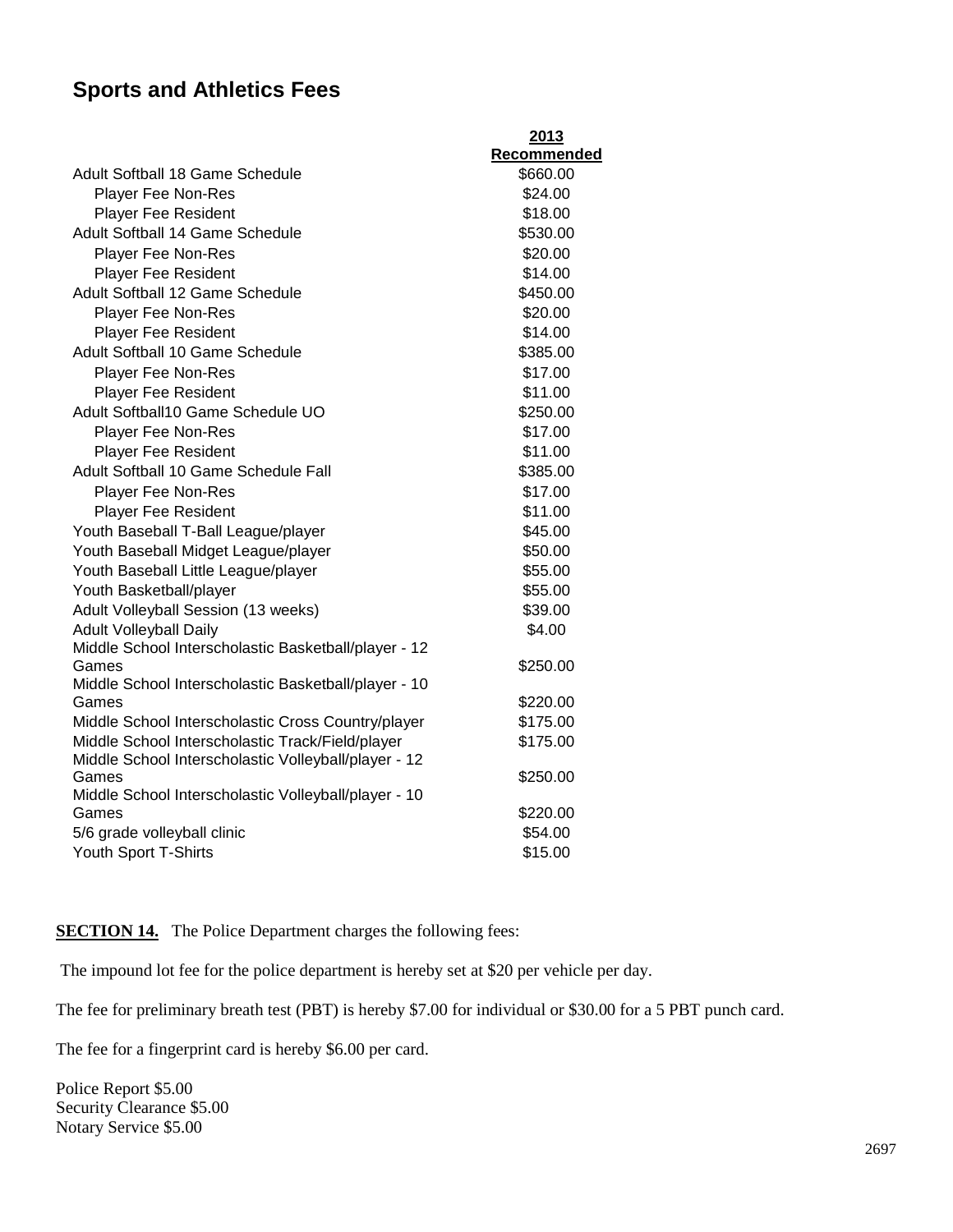| <b>PARKING RATES</b>           |                                    |                       |                               |
|--------------------------------|------------------------------------|-----------------------|-------------------------------|
| <b>Surface Lots:</b>           | 1 and 11                           | \$0.70 per $1/2$ hour | Daily maximum \$15            |
|                                |                                    |                       |                               |
| Garages:                       | $3, 9, 10 \& 12$                   | \$0.65 per $1/2$ hour | Daily maximum \$15            |
|                                |                                    |                       |                               |
|                                |                                    |                       |                               |
|                                |                                    |                       |                               |
|                                | <b>Special Event Parking Rates</b> |                       |                               |
| <b>Surface Lots:</b>           | 1 and 11                           | \$0.70 per $1/2$ hour | First two hours<br>thereafter |
|                                |                                    | $$1.60$ per hour      |                               |
|                                |                                    | Daily maximum \$15    |                               |
| Garages:                       |                                    | \$0.65 per $1/2$ hour | First two hours               |
|                                |                                    | $$1.60$ per hour      | thereafter                    |
|                                |                                    | Daily maximum \$15    |                               |
|                                |                                    |                       |                               |
| <b>Permit Rates</b><br>Lot $3$ | <b>City Center Garage</b>          | \$85.00 per month     | Nested parking                |
|                                |                                    | $$110.00$ per month   | Lower level permit            |
|                                |                                    |                       |                               |
| Lot 9                          | <b>Grove Street Garage</b>         | \$80.00 per month     | Nested parking                |
|                                |                                    | \$105.00 per month    | Lower level permit            |
| Lot $10$                       | Division St. Garage                | $$75.00$ per month    | Nested parking                |
|                                |                                    | \$105.00 per month    | Lower level                   |
|                                |                                    |                       |                               |
| Lot $12$                       | M.A.C. Ave. Garage                 | \$80.00 per month     |                               |
|                                |                                    | $$90.00$ per month    | Reserved spaces               |
| Lot 7                          |                                    | \$80.00 per month     |                               |
|                                | <b>Bailey Street</b>               |                       |                               |
| Lot 8                          | People's Church                    | $$75.00$ per month    | 24 hour permits               |
|                                |                                    | \$65.00 per month     | Day time permits              |
| Lot 15                         | City Hall                          | \$70.00 per month     |                               |
|                                |                                    | \$80.00 per month     | Reserved spaces               |
|                                |                                    |                       |                               |
| <b>Valley Court</b>            |                                    | \$75.00 per month     |                               |
|                                |                                    |                       |                               |
| <b>Meter Rates</b>             |                                    |                       |                               |
| Rate A                         |                                    | \$0.75 per $1/2$ hour | 10 minutes free               |
| Rate B                         |                                    | \$0.75 per 1/2 hour   |                               |
| Rate C                         |                                    | $$0.75$ per hour      |                               |
| Rate D                         |                                    | \$1.00 per hour       |                               |
| Rate E                         |                                    | \$0.75 per 1/2 hour   | 15 mins. Free loading         |
|                                |                                    |                       |                               |

### **SECTION 15.** The Automobile Parking System Rates are hereby set as follows and are effective July 1, 2012: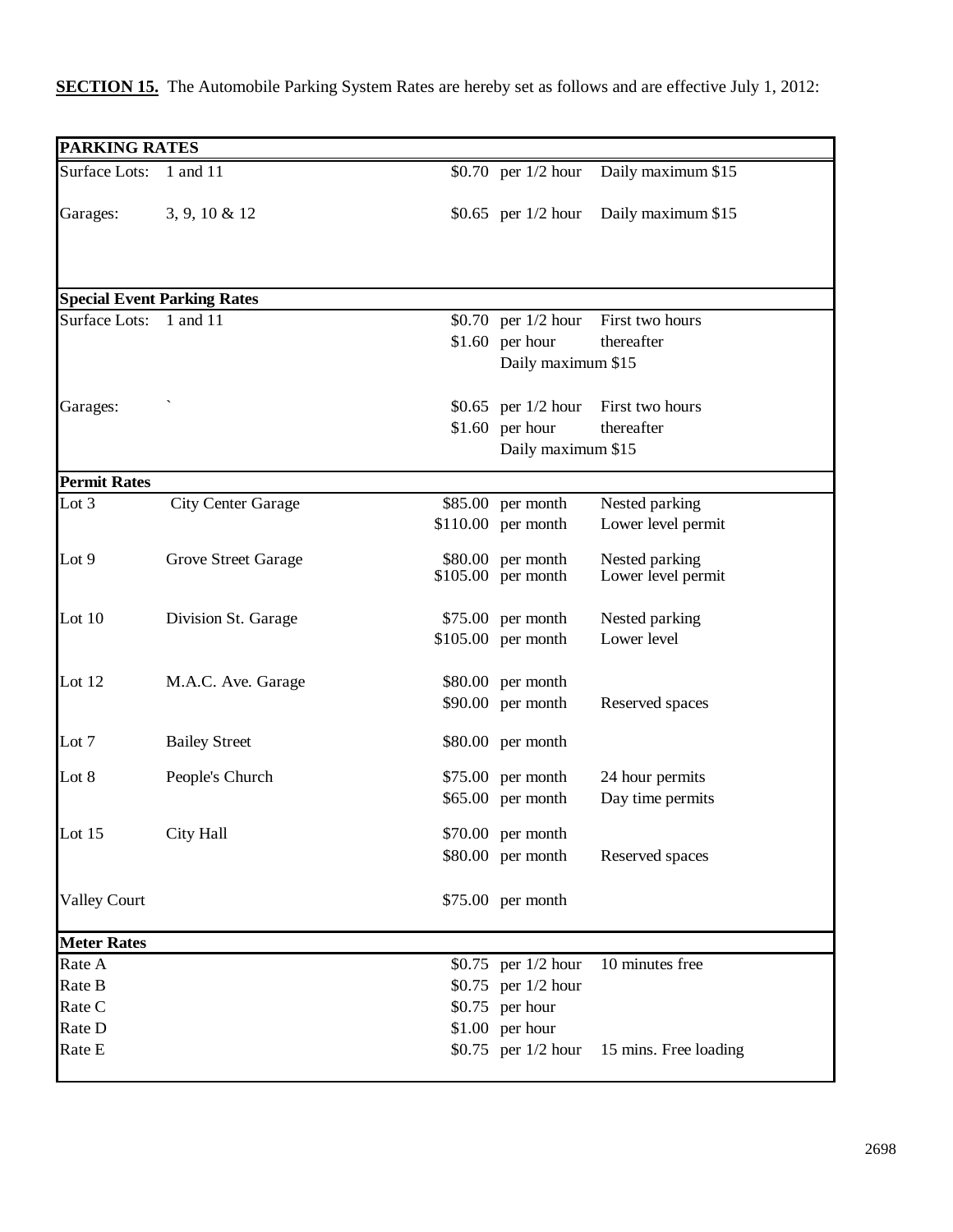**SECTION 16**. The Business Licenses and Permits Fee Schedule are hereby set as follows and is effective immediately:

### **Licenses for A--D.**

|                                  | AMUSEMENT AND VIDEO ARCADE                                  |                                                                                                          |
|----------------------------------|-------------------------------------------------------------|----------------------------------------------------------------------------------------------------------|
| Maximum Permitted Occupancy      |                                                             | Annual Fee                                                                                               |
|                                  | 0 to 50                                                     | \$100.00                                                                                                 |
|                                  | 51 to 75                                                    | 200.00                                                                                                   |
|                                  | 76 to 125                                                   | 300.00                                                                                                   |
|                                  | $126$ to $150$                                              | 400.00                                                                                                   |
|                                  | 151 to 200                                                  | 5.00 per licensed                                                                                        |
|                                  |                                                             | occupant                                                                                                 |
|                                  | $\overline{201}$ to $\overline{300}$                        | 6.50 per licensed                                                                                        |
|                                  |                                                             | occupant                                                                                                 |
|                                  | Over 300                                                    | 8.00 per licensed                                                                                        |
|                                  |                                                             | occupant                                                                                                 |
|                                  | Additional late hours fee for hours 10:00 p.m. to 2:00 a.m. |                                                                                                          |
| AWNINGS (section 38-39)          |                                                             |                                                                                                          |
| First year                       |                                                             | 3.00                                                                                                     |
| Thereafter, annual fee           |                                                             | 1.00                                                                                                     |
|                                  | BACKYARD CHICKENS (section 4-4) Up to four (4) chickens     |                                                                                                          |
| Five (5) year permit             |                                                             | 20.00                                                                                                    |
|                                  |                                                             |                                                                                                          |
| BICYCLES (chapter 44, article V) |                                                             |                                                                                                          |
| Annual fee                       |                                                             | .50                                                                                                      |
| <b>BUS (See MOTOR BUS)</b>       |                                                             |                                                                                                          |
|                                  |                                                             |                                                                                                          |
|                                  | <b>COMMUNITY ANTENNA TELEVISION (chapter 42)</b>            |                                                                                                          |
| Semiannual fee                   |                                                             | 500.00                                                                                                   |
| <b>DANCEHALL</b>                 |                                                             |                                                                                                          |
| Annual fee                       |                                                             | 100.00                                                                                                   |
| the annual fee.                  |                                                             | Restaurants which hold a current entertainment license as required by section 8-251 shall be exempt from |

### **Licenses for E--H.**

| ELECTRICIANS AND ELECTRICAL CONTRACTORS                   |                                                                                                |  |
|-----------------------------------------------------------|------------------------------------------------------------------------------------------------|--|
| Registration fee: Electrical contractor                   | 15.00                                                                                          |  |
|                                                           |                                                                                                |  |
|                                                           | ENTERTAINMENT: The annual entertainment license fee shall be an amount determined according to |  |
| the following schedule:                                   |                                                                                                |  |
|                                                           |                                                                                                |  |
| Maximum Permitted Indoor Occupancy                        | Fees                                                                                           |  |
|                                                           | $\theta$ to 150 occupants<br>50.00                                                             |  |
|                                                           | <i>Over 150 occupants</i> An amount equal to the                                               |  |
|                                                           | annual license fee                                                                             |  |
| Additional late hour fee between 12:00 a.m. and 8:00 a.m. | 50% of annual restaurant                                                                       |  |
|                                                           | license fee                                                                                    |  |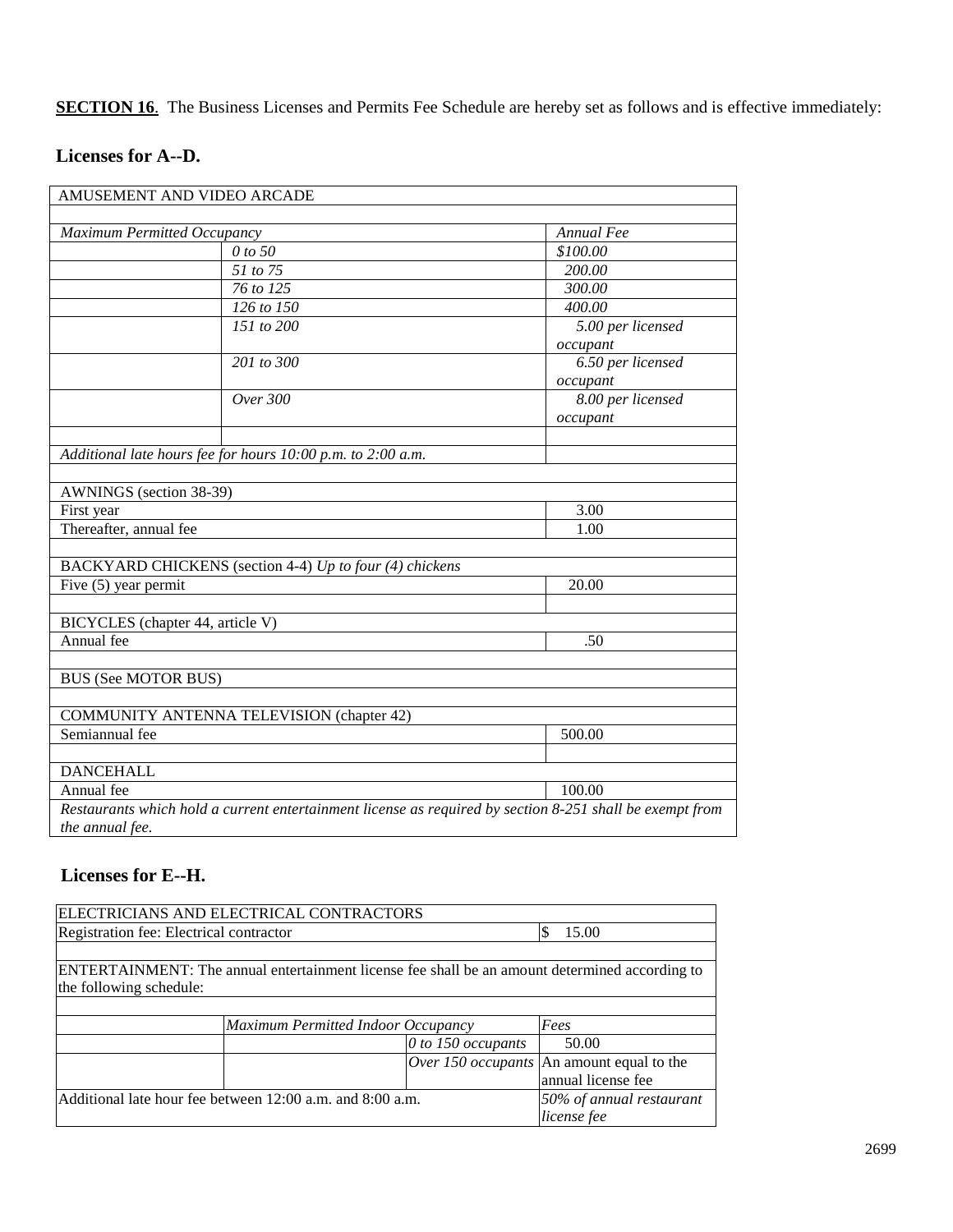|                                                      | Entertainment license fees or a combination of restaurant and entertainment license fees in excess of         |
|------------------------------------------------------|---------------------------------------------------------------------------------------------------------------|
|                                                      | \$2,000.00/year may be paid in semiannual installments without interest or administrative fee.                |
|                                                      |                                                                                                               |
|                                                      | Entertainment license fees, or a combination of restaurant and entertainment license fees, less than          |
|                                                      | $$2,000.00/\text{year}$ may be paid in semiannual installments with a \$35.00 administrative fee per payment. |
|                                                      |                                                                                                               |
|                                                      | New establishments, except those that have or obtain a liquor license shall be exempt from payment of         |
| license fees during the first two years of operation |                                                                                                               |
|                                                      |                                                                                                               |
| FUMIGATOR (section 14-91)                            |                                                                                                               |
| Annual fee                                           | 25.00                                                                                                         |
|                                                      |                                                                                                               |
| GARBAGE COLLECTOR (section 36-88)                    |                                                                                                               |
| Annual fee                                           | 20.00                                                                                                         |
|                                                      |                                                                                                               |

٦

### **Licenses for I--L.**

| <b>JUNK DEALERS</b> (section 30-31) | \$50.00 |
|-------------------------------------|---------|
|                                     |         |
| LIQUOR LICENSES--NEW                | 150.00  |
|                                     |         |
| <b>LIQUOR LICENSES--TRANSFER</b>    | 150.00  |

### **Licenses for M--P.**

| MECHANICAL CONTRACTOR              |                                                          | 15.00<br>\$                                                                                       |
|------------------------------------|----------------------------------------------------------|---------------------------------------------------------------------------------------------------|
|                                    |                                                          |                                                                                                   |
| MEDICAL MARIHUANA CAREGIVER        |                                                          |                                                                                                   |
| Initial application fee            |                                                          | \$ 275.00                                                                                         |
| Renewal application fee            |                                                          | \$525.00                                                                                          |
| Replacement/Updated certificate    |                                                          | 10.00                                                                                             |
|                                    |                                                          |                                                                                                   |
| MOTOR BUS (section 8-471)          |                                                          |                                                                                                   |
| Each bus - Annual fee              |                                                          | 5.00                                                                                              |
| Each company--Annual fee           |                                                          | 100.00                                                                                            |
|                                    |                                                          | (Except a regional motor bus company operated by a public authority of which the city is a member |
|                                    | shall be exempt from payment of all annual fees.)        |                                                                                                   |
|                                    |                                                          |                                                                                                   |
| NEWSPAPER VENDING MACHINE          |                                                          |                                                                                                   |
| Annual fee                         |                                                          | 10.00                                                                                             |
|                                    |                                                          |                                                                                                   |
| PAVING PERMIT FEE (section 50-815) |                                                          | 60.00                                                                                             |
| Reinspection fee                   |                                                          | 30.00                                                                                             |
|                                    |                                                          |                                                                                                   |
|                                    | PEDDLER, SOLICITOR OR TRANSIENT MERCHANT (section 8-131) |                                                                                                   |
| On foot:                           |                                                          |                                                                                                   |
|                                    | Per day                                                  | 5.00                                                                                              |
|                                    | Per month                                                | 20.00                                                                                             |
|                                    | Per year                                                 | 50.00                                                                                             |
| With vehicle:                      |                                                          |                                                                                                   |
|                                    | Annual fee                                               | 50.00                                                                                             |
| Plus per person, annual fee        |                                                          | 5.00                                                                                              |
|                                    |                                                          |                                                                                                   |
|                                    |                                                          |                                                                                                   |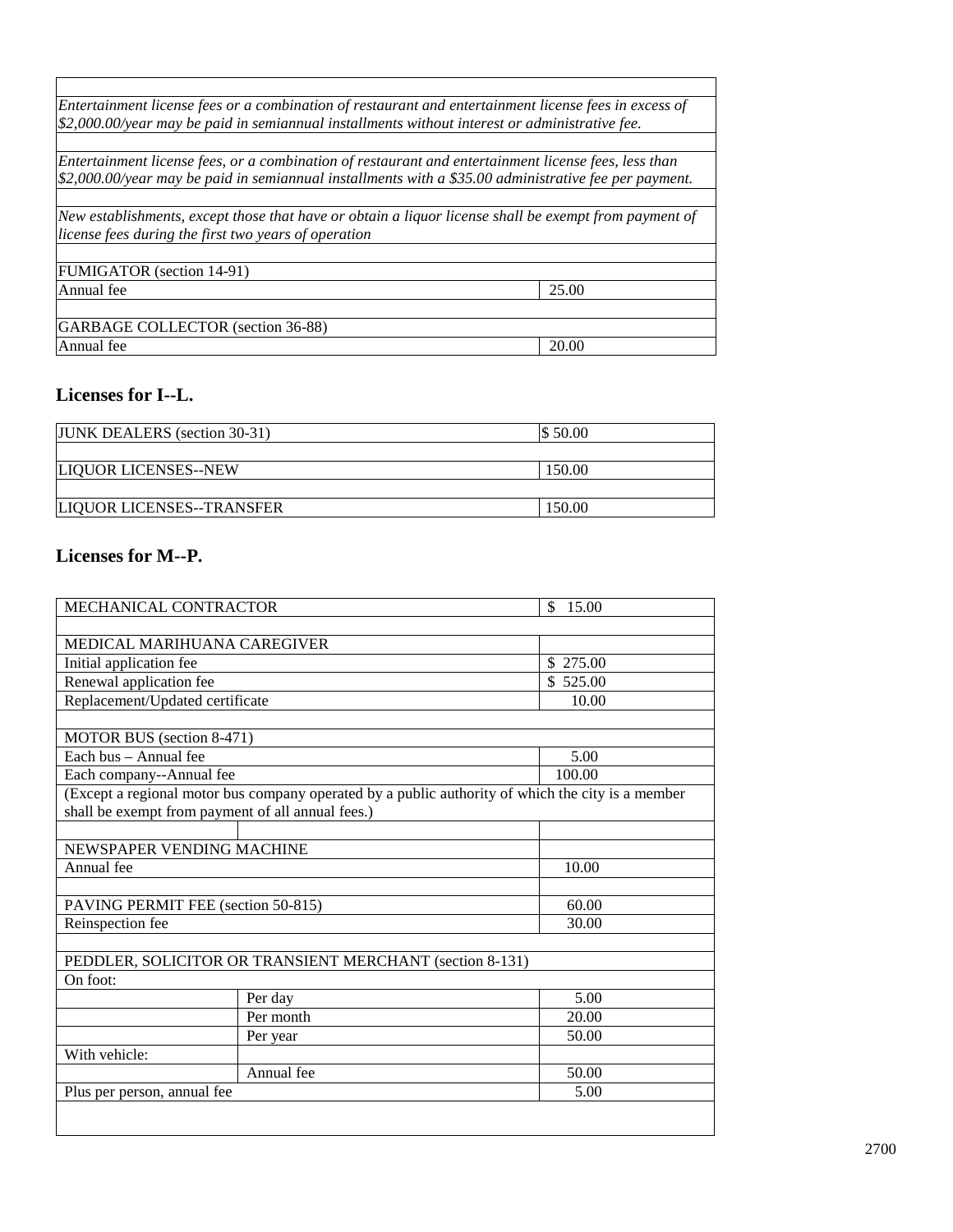| <b>PLUMBERS</b>                            |       |
|--------------------------------------------|-------|
| Registration                               | 15.00 |
|                                            |       |
| PRECIOUS METAL/GEM DEALERS (section 30-31) |       |
| Annual fee                                 | 50.00 |

## **Licenses for Q--T.**

| <b>RESTAURANT</b>                                     |                                                                                                                                                                                                                                                                                                                                                                                                                             |                                    |                                                |  |
|-------------------------------------------------------|-----------------------------------------------------------------------------------------------------------------------------------------------------------------------------------------------------------------------------------------------------------------------------------------------------------------------------------------------------------------------------------------------------------------------------|------------------------------------|------------------------------------------------|--|
| Annual fee - Zone 1: Central business district        |                                                                                                                                                                                                                                                                                                                                                                                                                             |                                    |                                                |  |
|                                                       |                                                                                                                                                                                                                                                                                                                                                                                                                             |                                    |                                                |  |
|                                                       | Maximum Permitted Indoor Occupancy                                                                                                                                                                                                                                                                                                                                                                                          |                                    | Annual fee                                     |  |
|                                                       |                                                                                                                                                                                                                                                                                                                                                                                                                             | 0 to 50                            | \$100.00                                       |  |
|                                                       |                                                                                                                                                                                                                                                                                                                                                                                                                             | $\overline{51}$ to $\overline{75}$ | 200.00                                         |  |
|                                                       |                                                                                                                                                                                                                                                                                                                                                                                                                             | 76 to 125                          | 300.00                                         |  |
|                                                       |                                                                                                                                                                                                                                                                                                                                                                                                                             | 126 TO 150                         | 400.00                                         |  |
|                                                       | Maximum Permitted Indoor Occupancy                                                                                                                                                                                                                                                                                                                                                                                          |                                    | Annual fee                                     |  |
|                                                       |                                                                                                                                                                                                                                                                                                                                                                                                                             | 151 to $200$                       | 5.00 per licensed<br>occupant                  |  |
|                                                       |                                                                                                                                                                                                                                                                                                                                                                                                                             | 201 to 300                         | 6.50 per licensed<br>occupant                  |  |
|                                                       |                                                                                                                                                                                                                                                                                                                                                                                                                             | Over 300                           | 8.00 per licensed<br>occupant                  |  |
|                                                       | Annual fee – Zone 2: All areas of the city not included in zone 1.                                                                                                                                                                                                                                                                                                                                                          |                                    | 50% of annual fee for<br>zone 1 establishments |  |
| license fees during the first two years of operation. | \$2,000.00 per year may be paid in semiannual installments without interest or administrative fee.<br>Entertainment license fees or a combination of restaurant and entertainment license fees less than<br>\$2,000.00/year may be paid in semiannual installments with a \$35.00 administrative fee per payment.<br>New establishments, except those that have or obtain a liquor license, shall be exempt from payment of |                                    |                                                |  |
| occupancy of a restaurant.                            | Hotel and motel guestrooms shall not be considered in determining the maximum permitted indoor                                                                                                                                                                                                                                                                                                                              |                                    |                                                |  |
| RUBBISH COLLECTOR (section 36-88)                     |                                                                                                                                                                                                                                                                                                                                                                                                                             |                                    |                                                |  |
| Annual fee                                            |                                                                                                                                                                                                                                                                                                                                                                                                                             |                                    | \$20.00                                        |  |
| SECOND HAND GOODS (section 30-31)                     |                                                                                                                                                                                                                                                                                                                                                                                                                             |                                    | 50.00                                          |  |
| TAKE-OUT STORES<br>Annual fee:                        |                                                                                                                                                                                                                                                                                                                                                                                                                             |                                    |                                                |  |
|                                                       | Zone1: Central business district                                                                                                                                                                                                                                                                                                                                                                                            |                                    | 400.00                                         |  |
|                                                       | Zone2: All areas of the city not included in<br>zone 1                                                                                                                                                                                                                                                                                                                                                                      |                                    | 200.00                                         |  |
| TAXICAB (section 8-421)                               |                                                                                                                                                                                                                                                                                                                                                                                                                             |                                    |                                                |  |
|                                                       |                                                                                                                                                                                                                                                                                                                                                                                                                             |                                    | 200.00                                         |  |
| Per company: Annual fee<br>Per vehicle: Annual fee    |                                                                                                                                                                                                                                                                                                                                                                                                                             |                                    | 100.00                                         |  |
| Replacement taxicab decal                             |                                                                                                                                                                                                                                                                                                                                                                                                                             |                                    | 100.00                                         |  |
|                                                       |                                                                                                                                                                                                                                                                                                                                                                                                                             |                                    | 10.00                                          |  |
| Replacement company license certificate               |                                                                                                                                                                                                                                                                                                                                                                                                                             |                                    |                                                |  |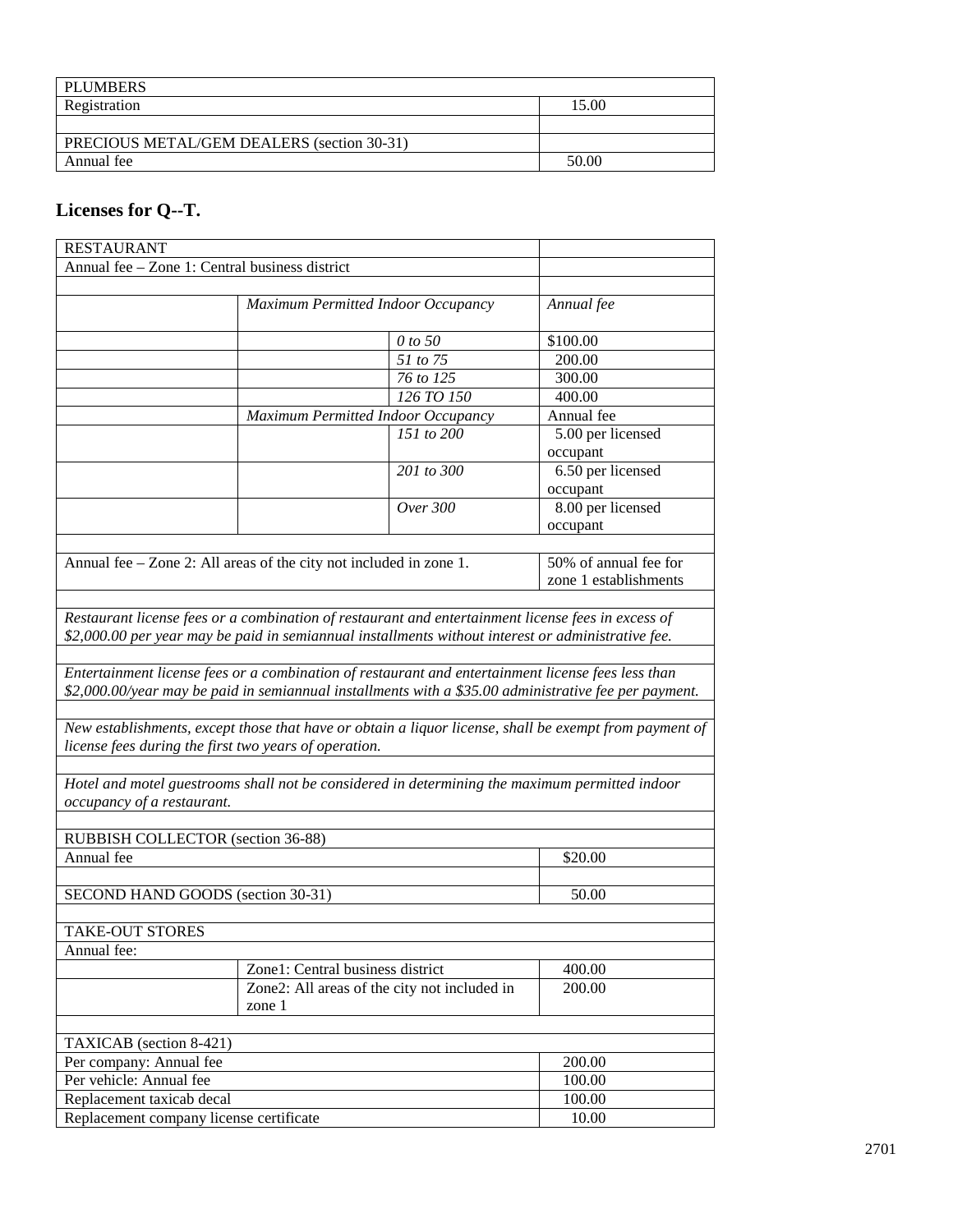| <b>TAXICAB DRIVER</b>                                              |                                        |  |        |
|--------------------------------------------------------------------|----------------------------------------|--|--------|
| Annual application fee                                             | (includes initial license certificate) |  | 80.00  |
| Replacement license certificate – includes additional companies or |                                        |  | 10.00  |
| transfers to another company (drivers only)                        |                                        |  |        |
|                                                                    |                                        |  |        |
|                                                                    |                                        |  |        |
| TOBACCO RETAILER (section 26-436)                                  |                                        |  |        |
| 3-year term                                                        |                                        |  |        |
| Per vending machine                                                |                                        |  | 50.00  |
| Other retailer per location                                        |                                        |  | 115.00 |

#### **Licenses for U--Z.**

| <b>USED AUTOMOBILES</b> (section 30-61) |            |  |          |  |
|-----------------------------------------|------------|--|----------|--|
| Initial license                         |            |  | \$150.00 |  |
| Annual renewal                          |            |  | 100.00   |  |
| Plus for each site over 1               |            |  |          |  |
|                                         | Annual fee |  | 50.00    |  |
|                                         |            |  |          |  |
| WRECKERS (section 8-501)                |            |  |          |  |
| Initial license<br>50.00                |            |  |          |  |
| Annual renewal<br>25.00                 |            |  |          |  |
| Each wrecker annual fee<br>4.00         |            |  |          |  |

**SECTION 17.** The Freedom of Information Act (FOIA) Fee Schedule is hereby set as follows by department and is effective immediately:

#### **City of East Lansing copy charge**

*\$2.00 for the first page, .10 each additional page thereafter*

#### **Assessing**

|                   | BS&A Data Base List    |                                                |                                                       | \$1,200.00                                     |
|-------------------|------------------------|------------------------------------------------|-------------------------------------------------------|------------------------------------------------|
| <b>City Clerk</b> |                        |                                                |                                                       |                                                |
|                   |                        | Certified Documents (FOIA & non-FOIA requests) |                                                       | \$<br>10.00                                    |
|                   |                        | <b>Voter Information Requests:</b>             | Notary Services (per page) (FOIA & non-FOIA requests) | \$<br>5.00                                     |
|                   | Set-up fee/ Formatting |                                                |                                                       | \$<br>10.00                                    |
|                   | Format                 |                                                |                                                       |                                                |
|                   |                        | Paper                                          | per page                                              | \$<br>$2.00/1$ st page; .10<br>each add'l page |
|                   |                        | Labels                                         | per page                                              | \$<br>0.50                                     |
|                   |                        | <b>Diskette</b>                                |                                                       | \$<br>2.00                                     |
|                   |                        | Email                                          | Per email                                             | \$<br>2.00                                     |
|                   |                        | Compact Disc                                   |                                                       | \$<br>5.00                                     |
|                   |                        |                                                |                                                       |                                                |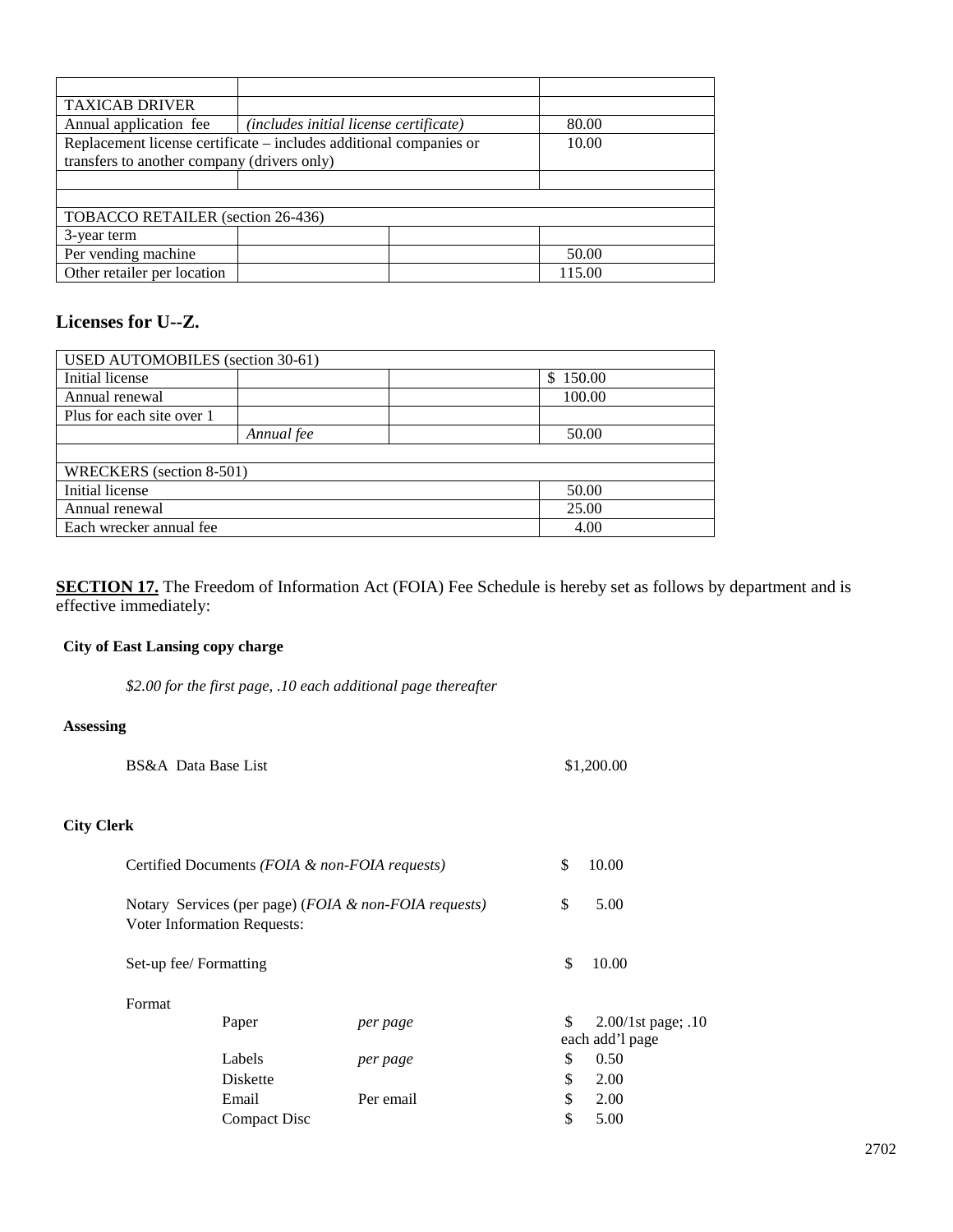#### **Code Enforcement and Neighborhood Conservation**

|                 | Licensed Rental Properties List                                                              | \$<br>15.00       |
|-----------------|----------------------------------------------------------------------------------------------|-------------------|
|                 | <b>Parks and Recreation</b>                                                                  |                   |
|                 | Parks, Recreation, Open Space and Greenways Plan                                             | \$<br>15.00       |
| <b>Police</b>   |                                                                                              |                   |
|                 | <b>Incident Reports</b>                                                                      | \$<br>$5.00$ each |
|                 | Mobile Video Recording (In-car video) DVD format                                             | \$<br>15.00 each  |
|                 | Other DVD (other than $MVR$ – In car video requests)                                         | \$<br>25.00 each  |
|                 | Notary Services (per page) (FOIA & non-FOIA requests)                                        | \$<br>5.00        |
|                 | <b>Shipping and Handling</b>                                                                 |                   |
|                 | A report with 4 pages or less                                                                | \$<br>0.55        |
|                 | A basic 16 page report                                                                       | \$<br>1.45        |
|                 | One DVD                                                                                      | \$<br>1.75        |
|                 | A basic 16 page report and one DVD                                                           | \$<br>2.60        |
| <b>Treasury</b> |                                                                                              |                   |
|                 | Complete Tax Roll<br>per season<br>Non-Sufficient Funds (NSF) Fee for unpaid checks returned | \$<br>500.00      |
|                 | to the City---The remitter is charged this fee                                               | \$<br>25.00       |

**SECTION 18.** The East Lansing Public Library Fees and Charges are hereby set as follows:

#### **EAST LANSING PUBLIC LIBRARY FY2013 FINES AND FEES**

**Late Fines:**

Non-DVD Late Fines: \$.25 per day DVD Late Fines: \$1.50 per day

#### **Non-Resident Borrowers' card Fees:**

Individual Annual Card: \$30 Individual 6-month Card: \$18 Family Annual Card: \$40

#### **Copier and Printer Fees:**

\$0.50 Color print \$0.10 Black & White print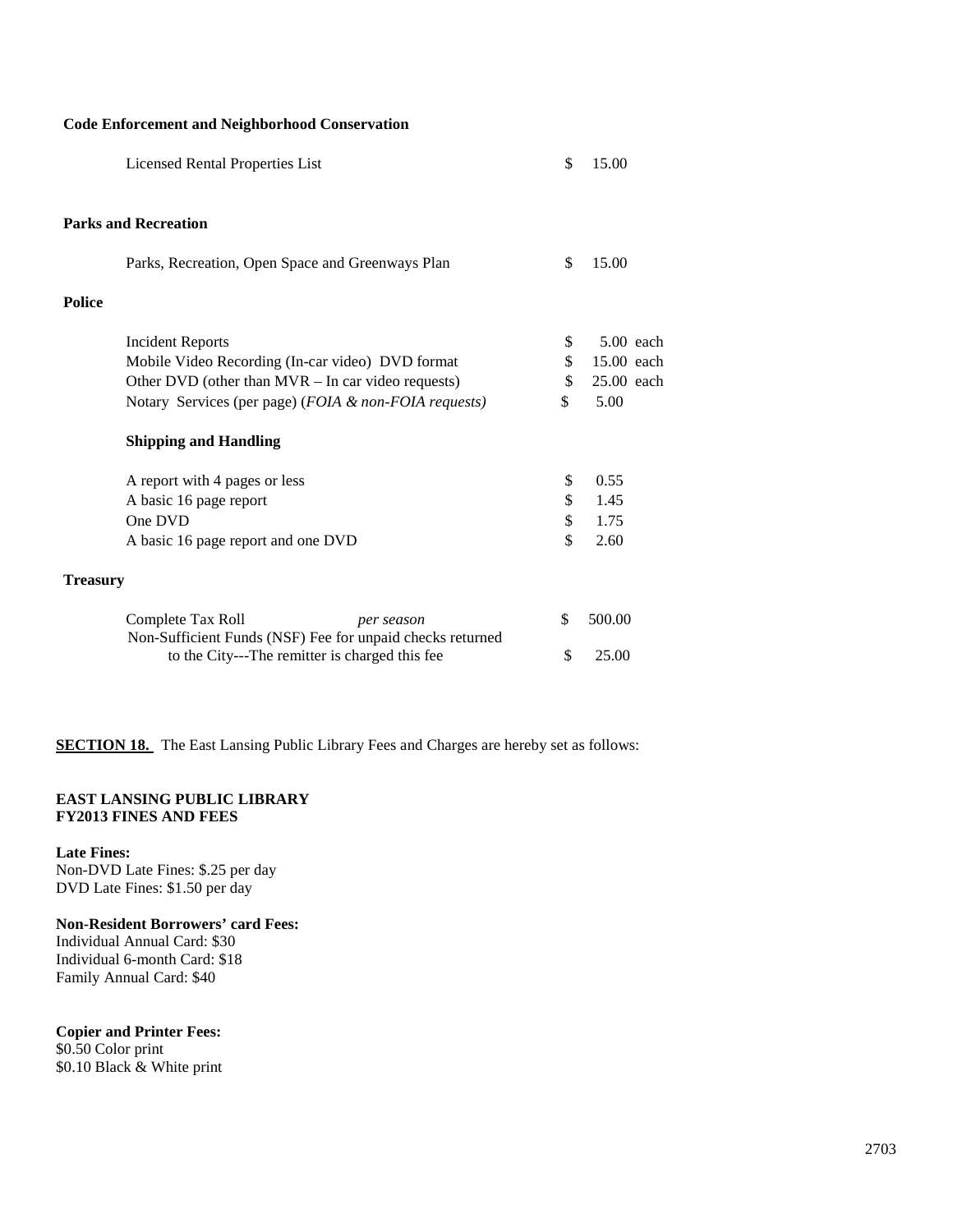#### **Meeting Room Rental Charges:**

*Resident/Non-Profit Organization* Whole Room - \$40 for 2 hours, each additional hour \$10 Half-Room - \$30 for 2 hours, each additional hour \$5 *Non-Resident/For-Profit Organization* Whole Room - \$50 for 2 hours, each additional hour \$15 Half-Room - \$40 for 2 hours, each additional hour \$7

#### **Art Rental Fee:**

\$10 per month

## **Library Card Replacement:**

\$2 per card

#### **SECTION 19.** Prime Time Seniors Fees and Charges are hereby set as follows:

| <b>Offerings:</b>                            | <b>Fees: Member</b>   | Non-member |
|----------------------------------------------|-----------------------|------------|
| <b>Memberships</b>                           |                       |            |
| Residents: \$20.00 a year (\$30 couple)      |                       |            |
| Non-resident: \$30 a year (\$45 couple)      |                       |            |
| <b>Recreational</b>                          |                       |            |
| Active Senior Exercise (per session)         | \$4.00                | \$4.50     |
| Aqua Fit Challenge (4 sessions)              | \$28.00               | \$33.00    |
| Chair Yoga (per session)                     | \$3.50                | \$4.00     |
| Clogging for Cardio (per session)            | \$3.50                | \$4.00     |
| Dancing with the Scarves (4 sessions)        | \$20.00               | \$25.00    |
| Line Dance (per session)                     | \$3.50                | \$4.00     |
| Nintendo WII Fit (per session)               | \$1.00                | \$1.25     |
| Stretch, Flex, and Balance (4 sessions)      | \$20.00               | \$25.00    |
| Stretch, Flex, and Balance Adv. (4 sessions) | \$20.00               | \$25.00    |
| Tai Ji Quan (per session)                    | \$7.00                | \$7.50     |
| <b>Walking Club</b><br>(per session)         | \$2.00                | \$2.50     |
| Water Aerobics (per session)                 | \$6.00                | \$6.50     |
| <b>Social</b>                                |                       |            |
| <b>Annual Holiday Party</b>                  | \$12.00               | \$17.00    |
| Annual Salad Luncheon                        | \$5.00                | \$9.00     |
| Bridge Duplicate (per game)                  | \$3.00                | \$3.50     |
| Bridge Party (per game)                      | \$2.00                | \$2.25     |
| Casino Trip                                  | \$30.00               | \$35.00    |
| Chess (per game)                             | \$1.00                | \$1.00     |
| Euchre (per game)                            | \$1.00                | \$1.00     |
| Fall Color and Cider Mill Trip               | \$35.00               | \$40.00    |
| Henry Ford Trip                              | \$52.00               | \$57.00    |
| Holocaust Memorial Trip                      | \$34.00               | \$39.00    |
| Mah Jongg (per game)                         | \$1.00                | \$1.00     |
| Scrabble (per game)                          | \$1.00                | \$1.00     |
| Senior Picnic                                | Free for Members only |            |
| Thanksgiving Luncheon                        | \$12.00               | \$17.00    |
| <b>Weekly Movies</b>                         | \$1.00                | \$1.00     |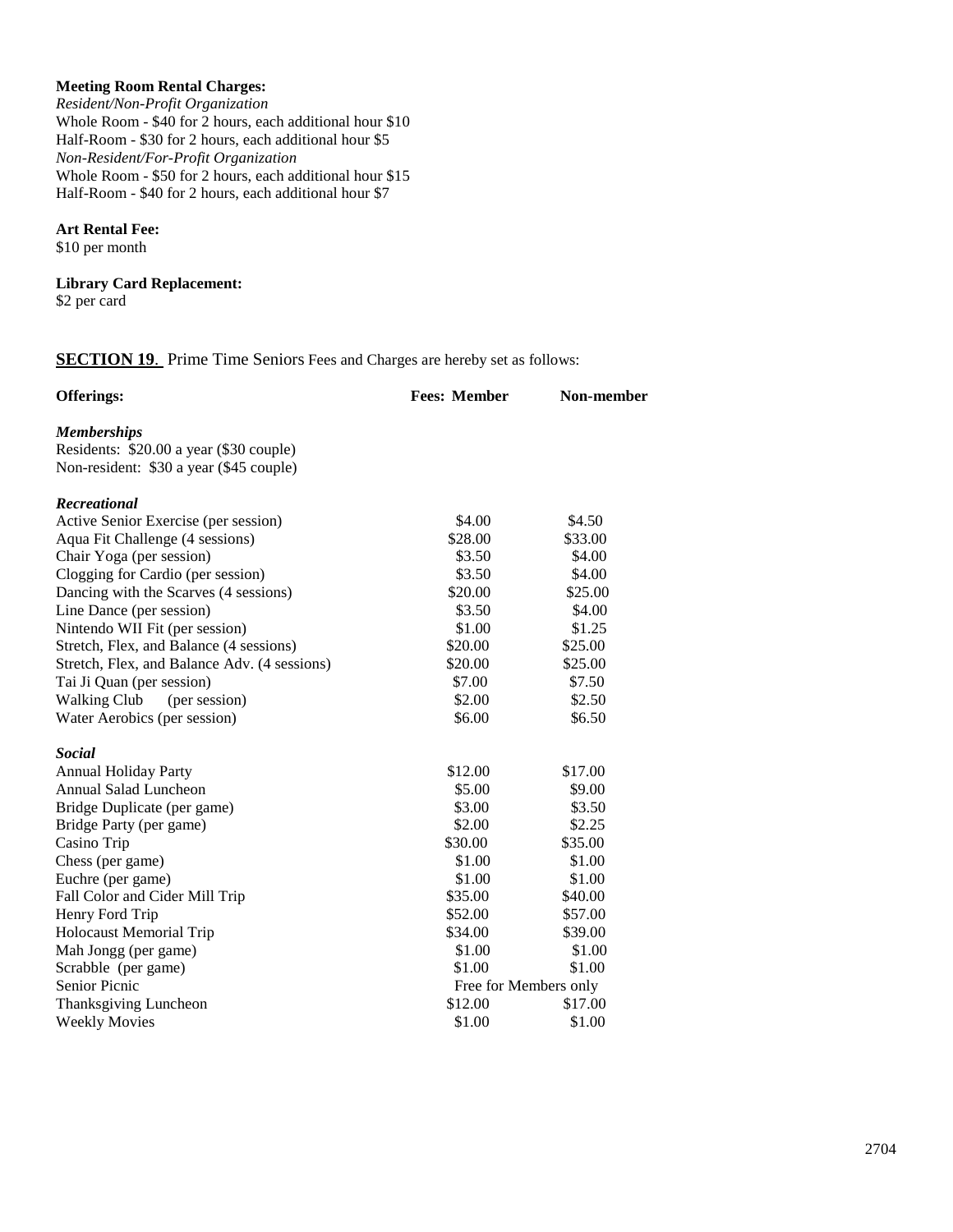| <b>Enrichment/Lifelong Learning</b>           |                          |         |
|-----------------------------------------------|--------------------------|---------|
| 911 Response System                           | \$1.00                   | \$1.50  |
| Acupressure Points (2 sessions)               | \$26.00                  | \$31.00 |
| Acupuncture and Traditional Chinese Med.      | \$2.00                   | \$2.50  |
| All About Facebook<br>(4 sessions)            | \$25.00                  | \$30.00 |
| Aspects of Healthy Aging                      | \$2.00                   | \$2.50  |
| Book Discussion (6 sessions)                  | \$12.00                  | \$14.00 |
| Brain Exercise (20 sessions)                  | \$25.00                  | \$30.00 |
| Brush Up On Bridge (4 sessions)               | \$60.00                  | \$65.00 |
| Classic Book Discussion (8 sessions)          | \$13.00                  | \$18.00 |
| Computer Basics/Internet (6 sessions)         | \$70.00                  | \$75.00 |
| Computer Class (6 sessions)                   | \$50.00                  | \$55.00 |
| Coping with Mental Illness (10 weeks)         | \$30.00                  | \$40.00 |
| Current Events (per session)                  | \$1.00                   | \$1.00  |
| Electronic Reader Seminar                     | \$2.00                   | \$2.50  |
| Every Photo Tells a Story (2 sessions)        | \$40.00                  | \$45.00 |
| <b>Fused Glass Class</b>                      | \$25.00                  | \$30.00 |
| Get Motivated Workshop                        | \$2.00                   | \$2.50  |
| Grief and Loss Class (10 weeks)               | \$30.00                  | \$35.00 |
| I never know what to say                      | \$2.00                   | \$2.50  |
| Inspiration for the Soul Workshop             | \$1.00                   | \$1.00  |
| Learning Café                                 | \$150.00 sponsorship fee |         |
| Medical Marijuana Information                 | \$2.00                   | \$2.00  |
| Medications - keeping yourself safe           | \$1.00                   | \$1.00  |
| Movie Review with Tom (per session)           | \$1.00                   | \$1.00  |
| <b>Nesting Boxes Workshop</b>                 | \$12.00                  | \$15.00 |
| New Estate Tax Law                            | \$2.00                   | \$7.00  |
| Nutritional Workshop                          | \$2.00                   | \$2.50  |
| Older Writers Lab                             | \$3.00                   | \$8.00  |
| <b>Poetry Gathering</b>                       | \$2.00                   | \$7.00  |
| Prime Time Crime Time (6 sessions)            | \$10.00                  | \$15.00 |
| Reading Aloud (per session)                   | \$1.00                   | \$1.00  |
| Senior Facilities Tour $-3$ days              | \$15.00                  | \$20.00 |
| Spanish                                       | \$1.00                   | \$1.00  |
| Speaker's Series                              | \$12.00                  | \$17.00 |
| Strike a Pose Drawing Class (per session)     | \$3.00                   | \$3.50  |
| Studio Tuesday (per session)                  | \$3.00                   | \$4.00  |
| Sudoku (per session)                          | \$3.00                   | \$8.00  |
| Talk on Trip to Haiti                         | \$2.00                   | \$2.50  |
| The Alzheimer's Project $-4$ session          | \$10.00                  | \$15.00 |
| <b>Transition Support Group (per session)</b> | \$1.00                   | \$1.50  |
| Travelogue                                    | \$2.00                   | \$2.50  |
| Video Storytelling Workshop (8 sessions)      | \$50.00                  | \$55.00 |
| Watercolor Class (per session)                | \$50.00                  | \$55.00 |

| Annual Health Fair<br>Foot Care Clinic<br>Transportation<br>Chore Service<br>Tax Clinic<br><b>AARP Driving Course</b><br><b>Blood Pressure Checks</b><br>Cells for Seniors | <b>Services</b> |       |
|----------------------------------------------------------------------------------------------------------------------------------------------------------------------------|-----------------|-------|
|                                                                                                                                                                            |                 | Free  |
|                                                                                                                                                                            |                 | \$2.0 |
|                                                                                                                                                                            |                 | \$10  |
|                                                                                                                                                                            |                 | \$15. |
|                                                                                                                                                                            |                 | Free  |
|                                                                                                                                                                            |                 | Free  |
|                                                                                                                                                                            |                 | Free  |
|                                                                                                                                                                            |                 | Free  |

Annual Health Fair Free-subsidized by booth sales @ \$75 each Foot Care Clinic  $$2.00$   $$2.50$  $\$10$  for initial Gold Card \$15.00 an hour (low-income individuals pay  $\frac{1}{2}$  the cost at \$7.50) Free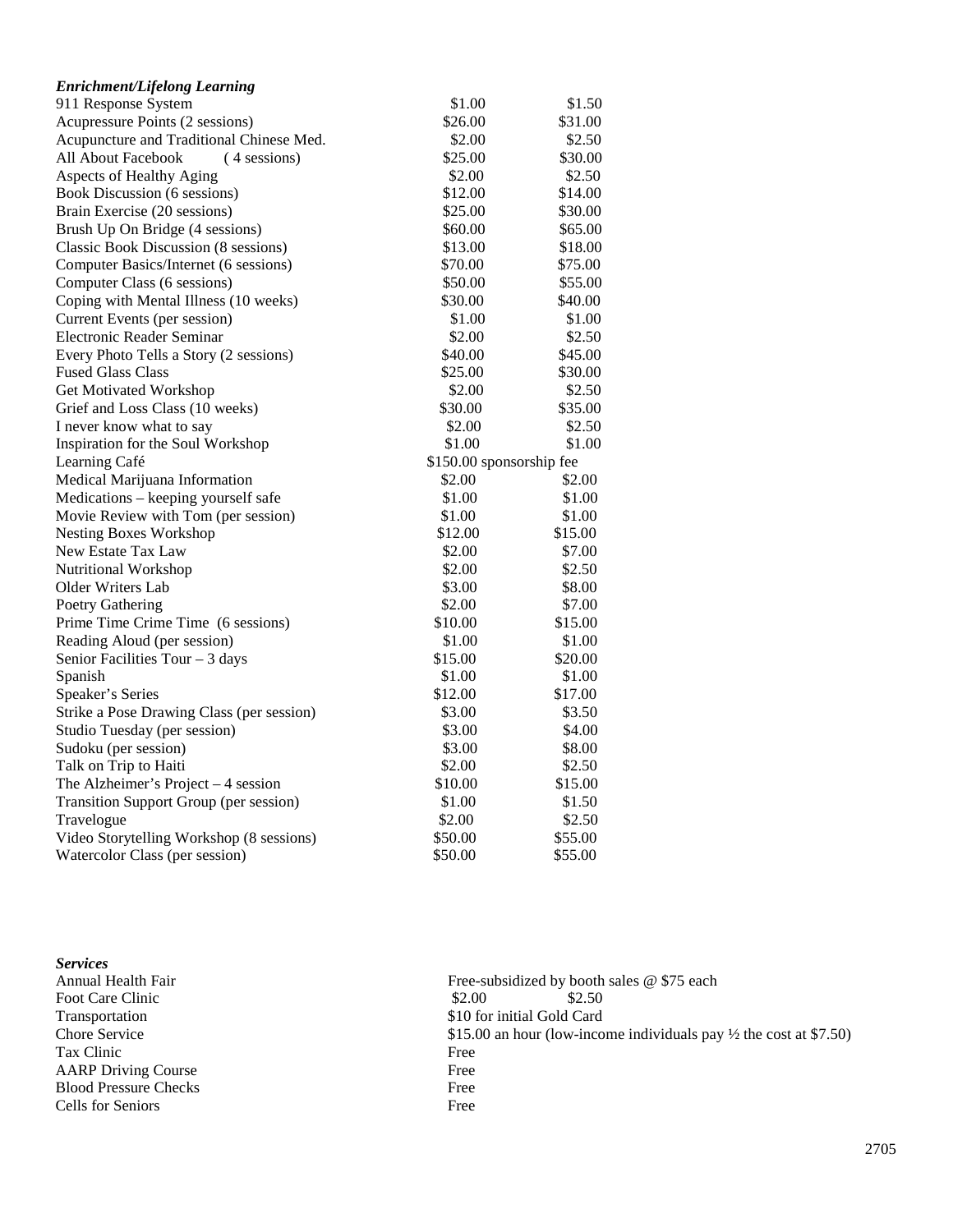**SECTION 20.** Pursuant to the provisions of MCL211.44(3), the City Treasurer is hereby authorized to add a 1% property tax administration fee to all taxes collected by the City. The City Treasurer is hereby authorized to and shall impose an additional 3% collection fee established by Section 11.18 of the East Lansing City Charter for any July taxes paid after August 31 and the City Treasurer is further authorized to and shall impose a late penalty charge of 3% as established by MCL211.44(3), for any December taxes paid after February 14. The City Treasurer is also authorized to waive the 3% collection fee and the 3% late penalty charge for the homestead property of certain senior citizens, paraplegics, quadriplegics, veterans, servicemen or women, widows, totally and permanently disabled persons, or blind persons who meet the eligibility requirements of MCL211.44(3) and who file a claim for credit for the homestead property with the City Treasurer if that person has not received a credit before February 15.

#### **2. Consideration of the Library Millage Resolution.**

It was moved by Triplett and seconded by Power to approve a resolution to propose a millage ballot question, with two technical changes noted by the City Attorney:

- 1) Fifth "Whereas . . ." paragraph should read ". . .the tax levied *there*under is in addition . . ."
- 2) First line of ballot question should read ". . .City of East Lansing be authorized, *pursuant to MCL 397.201*, to impose a new millage . . ."

ALL YEAS MOTION CARRIED

#### **CITY OF EAST LANSING**

#### **EAST LANSING CITY COUNCIL**

#### **A RESOLUTION TO PROPOSE A MILLAGE BALLOT QUESTION**

WHEREAS, the City of East Lansing is organized and incorporated as a Home Rule City pursuant to its Charter of the City of East Lansing under the provisions of the Home Rule Cities Act, 1909 PA 279, as amended, MCL 117.1, *et. seq.*; and,

WHEREAS, the City Council of the City of East Lansing established a library and public reading room pursuant to 1877 PA 164 on September 13, 1937; and,

WHEREAS, pursuant to Section 1 of 1877 PA 164, being MCL 397.201, the city council of each incorporated city may levy a tax of not to exceed 1 mill on the dollar annually on all the taxable property in the city to be deposited in a fund known as the library fund for the sole and exclusive use of the public library and reading room; and,

WHEREAS, pursuant to Section 1 of 1877 PA 164, being MCL 397.201, if approved by a majority of the voters voting on the proposal at the regular annual election, the city council may increase the tax levied not to exceed 1 additional mill on the dollar annually on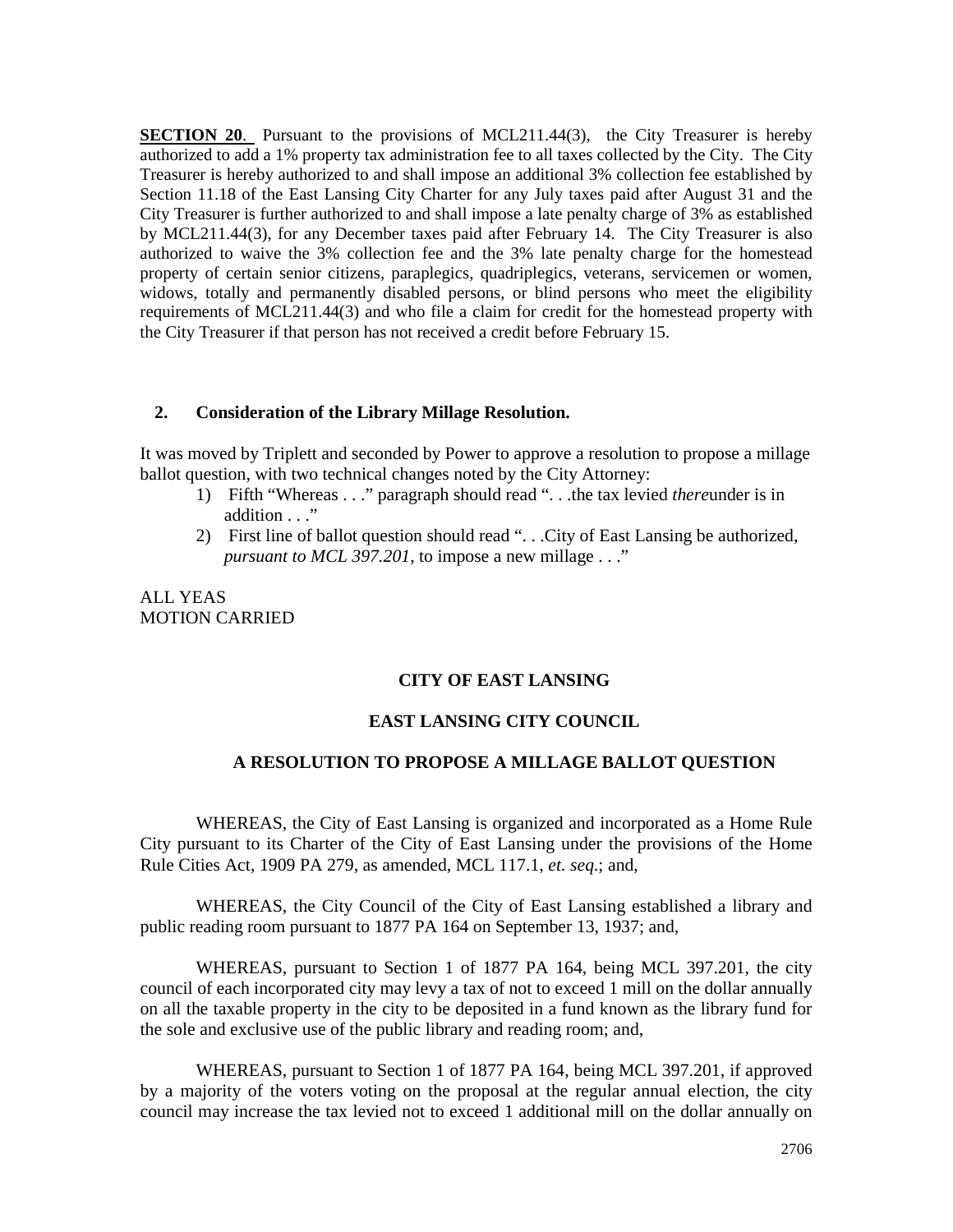all the taxable property in the city also to be deposited in the library fund for the sole and exclusive use of the public library and reading room; and,

WHEREAS, pursuant to Section 1 of 1877 PA 164, being MCL 397.201, the tax levied thereunder is in addition to any tax limitation imposed by city charter; and,

WHEREAS, prior to 2012 the City of East Lansing had not heretofore levied any tax pursuant to Section 1 of 1877 PA 164, being MCL 397.201; and,

WHEREAS, by its budget resolution of 2012 the City Council of the City of East Lansing levied 1 mill on the dollar annually on all taxable property in the city pursuant to Section 1 of 1877 PA 164, being MCL 397.201, to be deposited in a fund known as the library fund under the exclusive control of the Library Board of Directors, for the sole and exclusive use of the public library and reading room; and,

WHEREAS, the City Council of the City of East Lansing believes that it is necessary to increase the tax levied by up to one additional mill pursuant to Section 1 of 1877 PA 164, being MCL 397.201 to also be deposited in the library fund to be under the exclusive control of the Library Board of Directors for the sole and exclusive use of the public library and reading room;

NOW THEREFORE, IT IS RESOLVED that the City Council of the City of East Lansing approves the following millage ballot question language and directs the Clerk to take all necessary actions to submit it to be placed on the November, 2012 election ballot:

#### BALLOT QUESTION

To support the East Lansing Public Library, shall the City of East Lansing be authorized pursuant to MCL397.201 to impose a new millage of up to 1 mill (\$1 per \$1,000 of taxable value), for a period of ten (10) years (2013-2022) inclusive, to be deposited in a separate fund for the exclusive use of the East Lansing Public Library under the direction of the East Lansing Library Board? Such millage, if fully levied, would raise an estimated \$840,000 in the first year.

[All amounts levied under this millage on property located outside the Downtown Development Authority or Brownfield Redevelopment Authority will be disbursed directly to the East Lansing Library Board for the exclusive use of the East Lansing Public Library. The law requires that fixed amounts levied under this millage on property located within the Downtown Development Authority or Brownfield Redevelopment Authority be disbursed to those authorities. Disbursements to those other authorities account for less than 4% of the total millage revenue.]

**Item 14** Adjournment

It was moved by Triplett and seconded by Power to adjourn.

ALL YEAS MOTION CARRIED